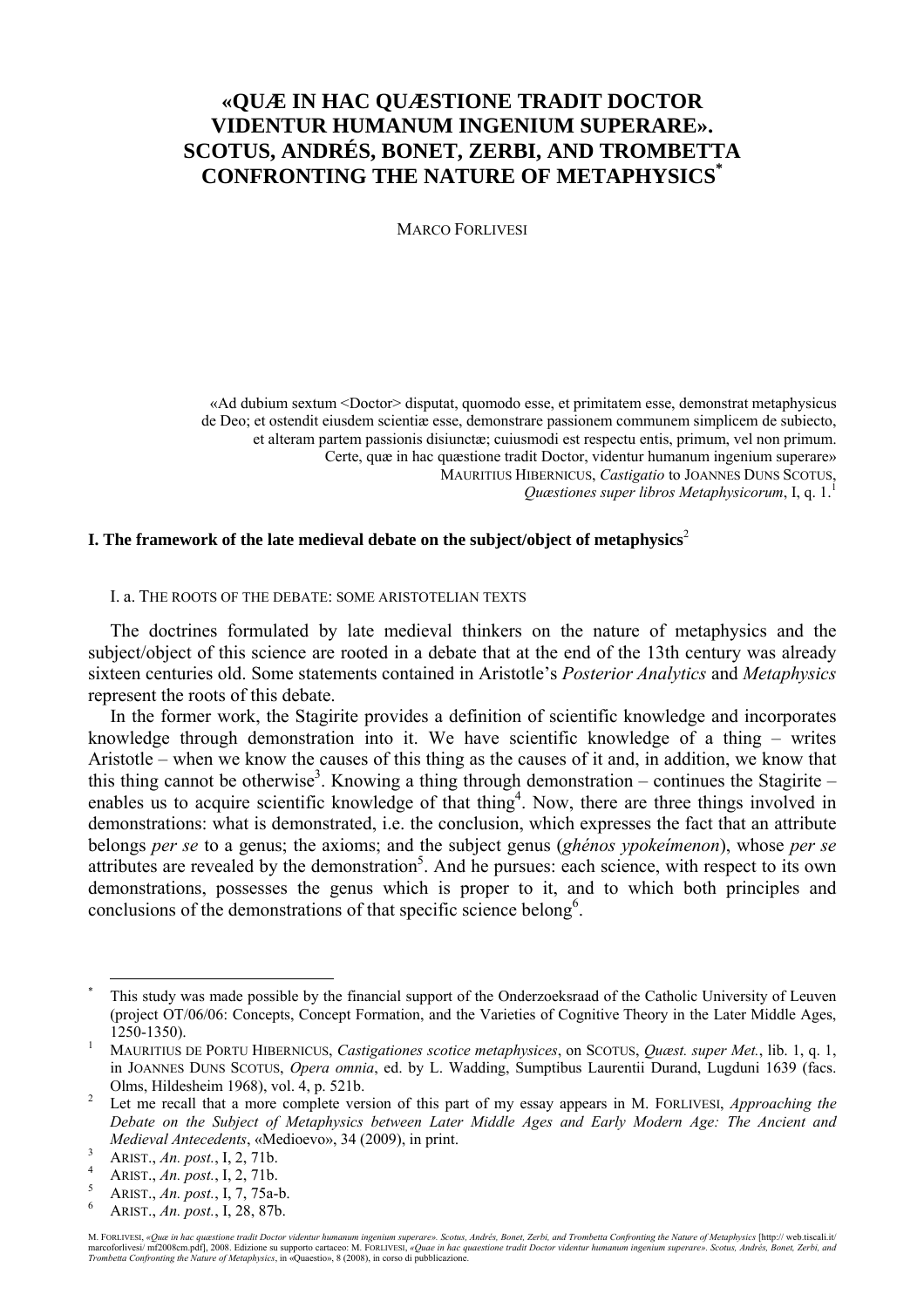In the *Metaphysics* Aristotle does not use the notion of 'subject genus'<sup>7</sup>, and yet he provides at least four different descriptions of what metaphysics deals with. In the first book of the *Metaphysics*, we read that all men suppose what is called wisdom to deal with the search for the first causes and the principles of things $\delta$ . In the fourth book we read that there is a science that considers being as being and the attributes belonging to it in virtue of its own nature<sup>9</sup>. In the sixth book our author develops the following argument: if there is something which is eternal and immovable and separate, then the knowledge of it belongs to a science which is distinct from physics and from mathematics; but if the divine exists, it exists in things of this sort; hence, the science that deals with them is called theology<sup>10</sup>. Finally, in the seventh book he writes that the question concerning 'what being is' is equivalent to the question concerning 'what substance is'<sup>11</sup>.

This does not mean that the *Metaphysics* contains no suggestions useful to understand metaphysics as a unitary science, but these very suggestions give rise to further questions. In the first book we read that the wise man is he who knows all things. Aristotle immediately specifies that this does not mean that the wise man has knowledge of each single thing; and yet, some lines below, he reiterates that he who possesses universal knowledge must know all things<sup>12</sup>. Furthermore, in the same page he moves from the theme of universals to that of the causes $^{13}$ . Thus, we might wonder whether, in such a context, by 'universal' Aristotle means 'that which is the cause of more than one thing', instead of 'that which is common'. If it were so, the unity of metaphysics appears to rest on the fact that this science deals with the first causes of all things.

This doctrine can easily be combined with the theory expressed in the fourth book. On the one hand, the first book states that there is a science which is concerned with the first causes; on the other hand, the fourth book states that there is a science which is concerned with being and its attributes; thus, it is possibile to conceive of a single science dealing both with principles and with the attributes of being.

However, in the first chapter of the sixth book Aristotle seems to propose a different criterion for grounding the coherence of this science. Here he writes that physics deals with non-separate and non-immovable realities; mathematics (or at least some parts of mathematics) with immovable but non-separate realities; first philosophy with realities which are both separate and immovable $14$ . Consequently, the different 'distances' from matter and from motion appear to be the roots both of the distinction between the different theoretical sciences and of their intrinsic unity.

#### I. b. SHAPING THE PROBLEM: THE MEDIEVAL THOUGHT

The problems that arise reading these texts by Aristotle were not transmitted to Late Antiquity and the Middle Ages in the form of a historiographical debate; rather, they spread in the form of a theoretical reflection that thrived in late ancient, Arabic, and late medieval intellectual speculation, giving rise to several doctrines concerning the nature of the subject/object of a science and, in particular, concerning the question of the subject/object of metaphysics.

 $\frac{1}{7}$  Actually, in the *Metaphysics* Aristotle sometimes uses 'genus' to refer to 'what a science is concerned with', but he neither says that being is a genus nor that metaphysics is concerned with a 'genus', nor does he explain what the 'genus' possibly studied by metaphysics is. It is true that in *Met.*, I, 1, 1026a he writes that the highest science must deal with the highest genus, but the latter is the genus of things that exist separately and are immovable. In short: in the *Metaphysics* Aristotle does not isolate a purely epistemological meaning of 'genus' from the metaphysical meaning of this notion.

<sup>&</sup>lt;sup>8</sup> ARIST., *Met.*, I, 1, 981b.<br><sup>9</sup> ARIST., *Met.*, IV, 1, 1003a.

ARIST., Met., VI, 1, 1026a.<br>
ARIST., Met., VII, 1, 1028b.<br>
ARIST., Met., I, 2, 982a.<br>
ARIST., Met., I, 2, 982a.<br>
ARIST., Met., I, 2, 982a-b.<br>
<sup>13</sup> ARIST., Met., I, 2, 982a-b.<br>
<sup>14</sup> The correct reading of this passage of t it is certain that most medieval readers adopted the version I have just summarized. See also – primarily as a general introduction to the question of the subject/object of metaphysics in medieval thought – P. PORRO, *Introduzione. Dalla 'Metafisica' alla metafisica, e ritorno: una storia medievale*, «Quaestio», 5 (2005), pp. IX-LI, in particular XIX-XX.

M. FORLIVESI, «Quæ in hac quæstione tradit Doctor videntur humanum ingenium superare». Scotus, Andrés, Bonet, Zerbi, and Trombetta Confronting the Nature of Metaphysics [http:// web.tiscali.it/<br>marcoforlivesi/ mf2008cm.pdf *Trombetta Confronting the Nature of Metaphysics*, in «Quaestio», 8 (2008), in corso di pubblicazione.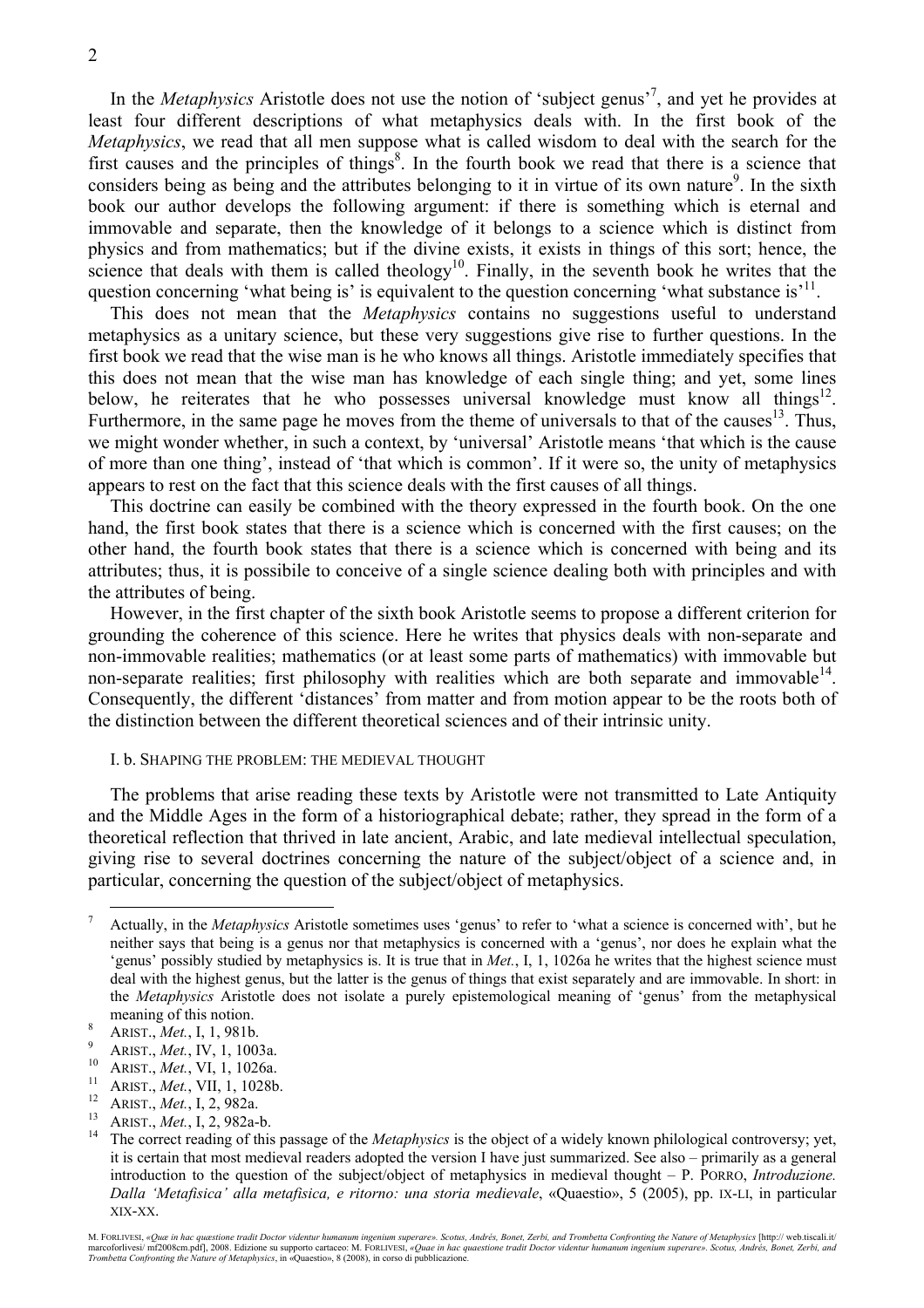Actually, there is a component of the debate that remains essentially unchanged through the centuries: it is the question concerning whether and how metaphysics deals with real beings, substances, accidents, spiritual substances, material substances, beings of reason.

By contrast, other components of the problem undergo changes and developments. Since Alexander of Aphrodisias, the 'subject genus' of the *Posterior Analytics* becomes a 'subject', i.e. an epistemological genus as distinct from the metaphysical genus. The Arabic and late medieval thought modifies and interprets the very epistemological role of this subject in a plurality of ways, so that from the last quarter of the 13th century the notion of 'subject of a science' is frequently coupled with the notion of 'object of a science', becoming variously interlaced with it.

Therefore, in spite of the fact that, after the reception of Arabic philosophy among Latin authors, most academic thinkers identify the subject/object of metaphysics with being as being, nonetheless it is clear that the different writers give different meanings to the syntagma 'being as being'.

In order to further outline the framework of the later-medieval debates, we might say that, along the Middle Ages, at least four questions contributed to determine the nature of metaphysics and of its subject/object.

The first concerns the degree of penetration of metaphysics into the objects it considers. In other words, assuming that metaphysics deals with being as being, or with created being, or with substance, one may ask whether it deals with all beings – or created beings, or substances – in detail or just in general, and whether it studies all beings according to the same degree of 'pervasiveness'.

A second question concerns the role assigned to God and to the separate substances within metaphysics. Assuming that metaphysics deals with being as being, one may ask whether this means that it deals solely with *rationes generalissimæ*, or with *rationes* proper to the separate substances as well. Furthermore, assuming that these *rationes generalissimæ* leave out matter, one may ask whether this independence from matter simply rests on the intrinsic nature of these *rationes*, thus is grasped by the mind in virtue of a simple act of abstraction; or it rests on the – at least possible – existence of the spiritual substances, thus is grasped by the mind only thanks to a demonstration of the non-contradictoriness of these substances<sup>15</sup>.

A third question concerns the 'epistemology' that governs the role of the subject/object of a science. A cursory reading of the texts of the thirteenth and fourteenth centuries is enough to perceive that the different authors assign different meanings to the notions of subject and/or object of a science. It follows that, in order to understand and situate the thought of an author, we need more than determining that he maintains, for instance, that God is cause of the subject of metaphysics, or rather that God is part of this subject; we also need to determine what epistemological role he assigns to the subject/object of a science, if he distinguishes between subject and object of a science or not, and how he presents, or removes, this distinction.

A fourth question concerns the relationship between metaphysics, or rational theology, and revealed theology. Assuming that both metaphysics (or at least rational theology) and revealed theology deal with the separate substances, and in particular with God, what is the relationship

<sup>&</sup>lt;sup>15</sup> A historically important instance of this issue is contained in the first book of the medieval Latin translation of Avicenna's *Metaphysics*. Here we read that «consideratio de substantia inquantum est ens vel est substantia, vel de corpore inquantum est substantia, et de mensura et numero inquantum habent esse et quomodo habent esse, et de rebus formalibus quae non sunt in materia, vel, si sint in materia, non tamen corporea, et quomodo sunt illae, et quis modus est magis proprius illis, separatim per se debet haberi. Non enim potest esse subiectum alicuius scientiarum de sensibilibus nec alicuius scientiarum de eo quod habet esse in sensibilibus. Nam aestimatio est expoliatio a sensibilibus; haec autem sunt de universitate eorum quae habent esse separata a materia. Manifestum est enim quod esse substantiae, inquantum est substantia tantum, non pendet a materia; alioquin non esset substantia nisi sensibilis» (AVICENNA Latinus, *Liber de philosophia prima*, lib. 1, 2). We read also that «ad hoc ut ens sit substantia non eget esse naturale vel disciplinale (hic enim sunt substantiae aliae praeter illas)» (*Id.*, lib. 1, 4). These statemens appear to signify what follows: the autonomy of being (or at least of the *esse substantiæ*) from matter depends upon the fact that separate substances do exist; consequently, also the awareness of the autonomy of being depends upon the cognition of the fact that those substances actually exist. Nonetheless, a few pages further we read that «res et ens et necesse talia sunt quod statim imprimuntur in anima prima impressione, quae non acquiritur ex aliis notioribus se» (*Id.*, lib. 1, 5). Well, this statement appears to mean the opposite of the previous ones: now the *ratio* of being seems to be generated in the mind before every other notion and not developable any further.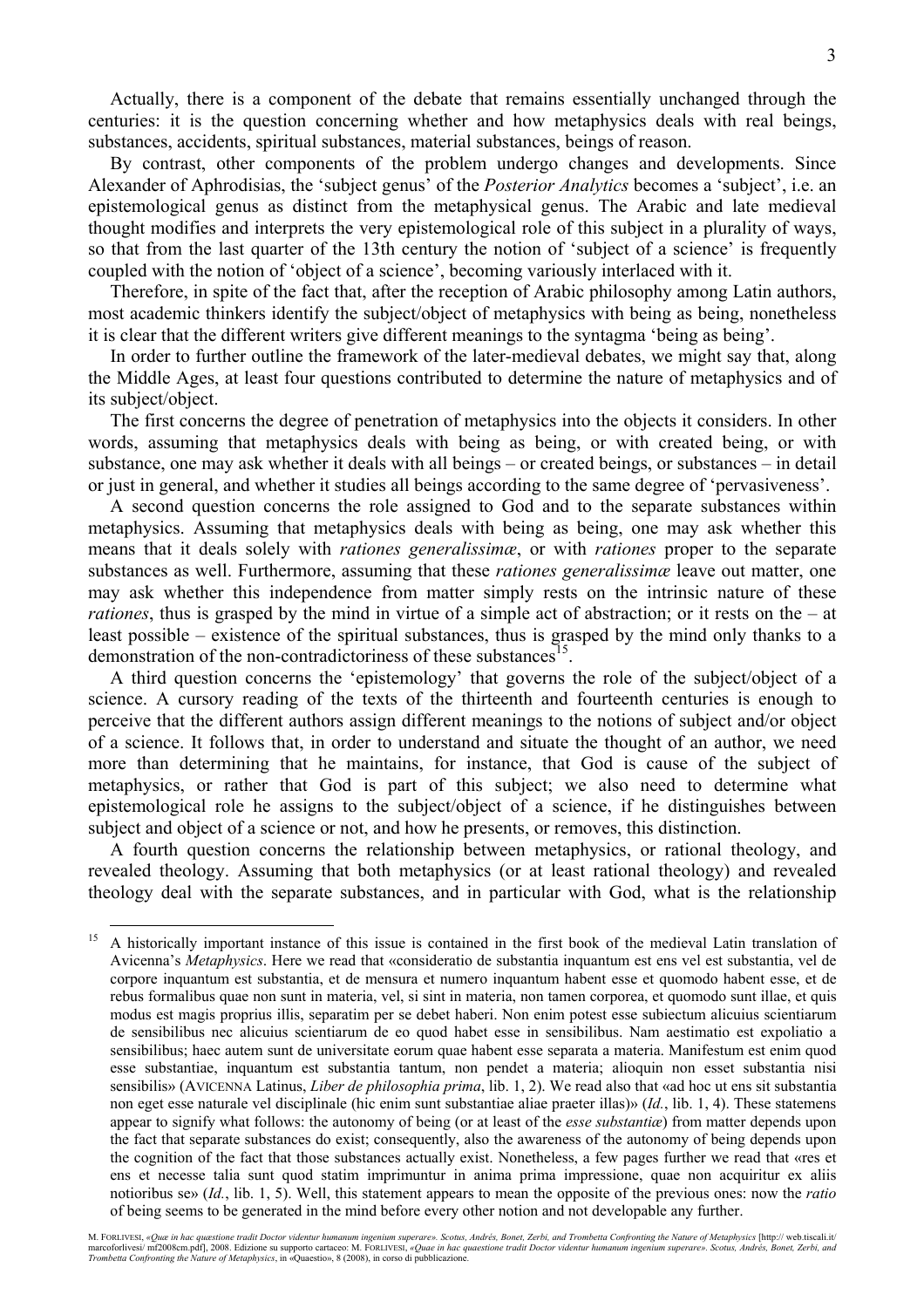existing between these two disciplines? The problem can be formulated as follows: either metaphysics (or rational theology) and revealed theology have the same subject/object, or they do not; if they do, then they are in fact the same science, thus either revealed theology is subordinated to metaphysics or metaphysics is subordinated to revealed theology; if they do not, then it is necessary to clarify what is – and how great is – the difference separating them.

## **II. The case of John Duns Scotus<sup>16</sup>**

II. a. APPROACHING THE QUESTION OF THE NATURE OF METAPHYSICS: THE EPISTEMOLOGICAL ROLE OF THE SUBJECT/OBJECT OF A SCIENCE

In order to understand Scotus's position on the four questions seen above, it may be useful to investigate the thought of this author starting from his doctrine about the epistemological role of the subject, or object, of a science.

The Subtle Doctor's lexicon concerning the subject of a science undergoes a slight evolution. In his *Quæstiones super libros Metaphysicorum* he writes that, wishing to designate what a science deals with (namely, its *materia circa quam*), the term '*obiectum*' is preferable to the term '*subiectum*', just as we prefer to speak about the object, instead of the subject, of virtues<sup>17</sup>. Nevertheless, in this work he ordinarily uses the noun '*obiectum*' as correlated with the terms '*potentia*' and '*habitus*' 18, whereas, in order to designate what a science deals with, he uses the noun '*subiectum*'. In the *Ordinatio* things change. Here the term '*obiectum*' (taken precisely in the sense of 'subject/object of a science') is superimposed on the term '*subiectum*' and replaces it, whereas the latter is assigned the task of designating the subject of the properties and of the predicates that are considered in a science<sup>19</sup>.

On the contrary, the relationship between the subject/object and its properties and the question of the knowability of the latter are described in the same way both in the *Quæstiones* and in the *Ordinatio*: the subject is constituted in a definite way; hence it includes properties, i.e. predicates, and it includes them either essentially, or virtually<sup>20</sup>, or – as we shall see below – potentially.

As a result, three types of intellectual *habitus* are possible. The first type formally refers to one single state of affairs to be considered (*complexum speculandum*). The second type refers to this state of affairs only virtually, as it is formally oriented not to consider this state of affairs, but something virtually contained in it. Each *habitus* of the first type refers to one single knowable; contrariwise, the *habitus* of the second type can concern a multiplicity of states of affairs (*complexa*). When taken as a *habitus*<sup>21</sup>, a theoretical science cannot properly be a *habitus* of the first type; rather, it can be a *habitus* of the second type. In this case, its subject/object (and the *notitia* of

 <sup>16</sup> Among the essays on Scotus's though worthy of reading, one can mention the recent work by D. DEMANGE, *Jean Duns Scot. La théorie du savoir*, Vrin, Paris 2007 («Sic et non»), in particular pp. 79-82, 108-114, 218-229, 341- 352, 372-402, 449-452. The reader will excuse me for not discussing the theses about which I disagree with this author or, far more radically, with many others. I prefer merely to suggest to examine that good study, since I believe that comparing the analyses developed in it with those I develop in the present article will encourage the reader himself to formulate interpretations of Scotus's doctrines sharper than those presented up to now.

JOANNES DUNS SCOTUS, Quast. super Met., Prol., §[10], n. 32.<br><sup>18</sup> See, for example, JOANNES DUNS SCOTUS, Quast. super Met., lib. 6, q. 1, §[12], nn. 55 and 59.<br><sup>19</sup> See and compare, for example, JOANNES DUNS SCOTUS, Ord., *Id.*, §[18], n. 189. In the essay *Jean Duns Scot. Introduction a ses positions fondamentales*, Vrin, Paris 1952 («Études de philosophie médiévale», 42), in particular pp. 45-46, Étienne Gilson appears to think that – according to Scotus – the subject and the object of a science are distinct insofar as the latter is nothing but the former considered as being known. As I see it, Scotus does not distinguish '*subiectum*' from '*obiectum*' of a science in the way described by Gilson. Besides, in support of his thesis Gilson does not refer the reader to any passage from Scotus's

works. 20 JOANNES DUNS SCOTUS, *Quæst. super Met.*, lib. 6, q. 1, §[8], n. 39; JOANNES DUNS SCOTUS, *Ord.*, Prol., pars 3, qq.

<sup>1-3, §§[4-5],</sup> nn. 142-149, and §[19], n. 185. 21 According to Scotus, a theoretical science can also be considered as a conceptual representation (*notitia*), as I will explain below.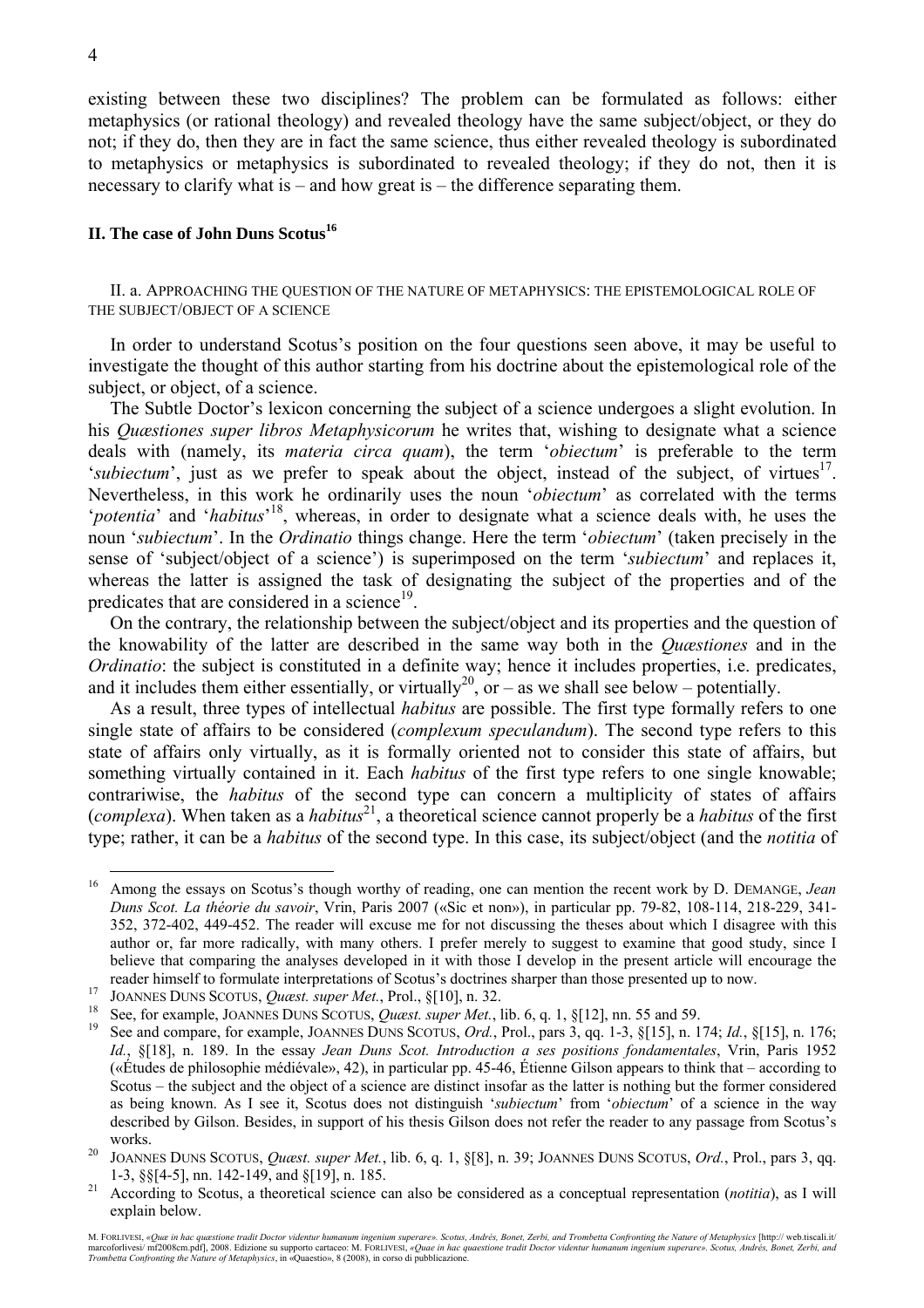Besides these, a third type of intellectual *habitus* is possibile: that referring to a multiplicity of states of affairs which are not contained in a subject virtually, but potentially or generically (*in universali*). This is the case of a science considering what is proper to the inferiors of its subject/object. What is proper to those inferiors can properly be known only in virtue of the *rationes* proper to them; hence, a science that only considers what is common to those inferiors shall deal with what is proper to them in a merely generic way<sup>23</sup>.

It should be added that, if considered as being conceptual representations (*notitiæ*), the theoretical sciences of a multiplicity of states of affairs can bear three degrees of unity. Taken as incomplex cognitions of something incomplex, they are sciences just virtually and each of them has the unity of a species. Taken as knowledge of all the conclusions contained in their own subjects/objects, they are sciences in a formal way and can bear two different types of unity. Those sciences that are knowledge of all the conclusions virtually contained in their subjects/objects have the unity of a proximate genus; those sciences that are knowledge of all the conclusions potentially contained in their subjects/objects have the unity of a remote genus<sup>24</sup>. If applied to theoretical sciences, this scheme produces the following result: metaphysics has the unity of a proximate genus, while mathematics and physics have the unity of a remote genus<sup>25</sup>.

Now, the subject/object that virtually contains all the predicates considered by the science of which it is subject/object is the first subject/object of this science. The 'primacy' (*primitas*) here at issue has two meanings: it expresses both the fact that this subject/object matches (*adæquat*) the entire field of what is considered by that science<sup>26</sup> and the fact that it virtually contains this field just in virtue of itself<sup>27</sup>. Actually, in order to designate the subject/object of a science, in the *Ordinatio* Scotus uses '*primum obiectum*' and '*primum subiectum*', as well as '*obiectum adæquatum*' and '*subiectum adæquatum*'.

This was the doctrine expounded in the *Quæstiones super libros Metaphysicorum* and in the *Ordinatio*. Notice, however, that in his (or, at least, attributed to him) *De cognitione Dei* Scotus develops a partially different thesis. Also in this text he presents the subject/object of a science as what virtually includes the 'things' considered by the science as well as the propositions composing it; and yet he adds that, in case such a subject/object does not exist, we may have recourse to a subject/object common by way of predication to what that science considers. Concerning metaphysics, he explains that being, which is the subject of this science, is subject of it in two senses: as regards that part of metaphysics having the transcendentals as its object, being is subject «secundum perfectam rationem illius primi subjecti, scilicet secundum rationem virtualis continentiae»; as regards metaphysics as a whole, being is subject «imperfecte, quia non nisi secundum adaequationem communitatis ad subjecta continentia virtualiter veritates quas ipsum non continet»28.

II. b. THE FRAMEWORK OF THE QUESTIONS ABOUT THE NATURE OF METAPHYSICS AND ABOUT THE RELA-TIONSHIP OF THIS SCIENCE WITH REVEALED THEOLOGY: THE TWO SORTS OF METAPHYSICS

The Subtle Doctor's basic position about the subiect/object of metaphysics is known: metaphysics is that science whose first subject is being as being. A simple formulation, yet

<sup>&</sup>lt;sup>22</sup> JOANNES DUNS SCOTUS, *Quæst. super Met.*, lib. 6, q. 1, §[8], n. 40.<br><sup>23</sup> JOANNES DUNS SCOTUS, *Quæst. super Met.*, lib. 6, q. 1, §[9], n. 42.<br><sup>24</sup> JOANNES DUNS SCOTUS, *Quæst. super Met.*, lib. 6, q. 1, §[9], nn. 41 n. 28; ID., *Quodl.*, q. 5, a. 2, §§10-11; ID., *Ord.*, Prol., pars 3, qq. 1-3, §[4], n. 143; ID., *Ord.*, I, dist. 3, pars 1, qq. 1- 2, §[21], nn. 69-70. 27 JOANNES DUNS SCOTUS, *Ord.*, Prol., pars 3, qq. 1-3, §[4], n. 144. 28 JOANNES DUNS SCOTUS, *De cognitione Dei*, a. 2, [f. 152*v*], ed. by C.R.S. Harris / E.G. Parker, in C.R.S. HARRIS,

*Duns Scotus*, vol. 2 *The Philosophical Doctrines of Duns Scotus*, Clarendon Press, Oxford 1927 (facs. Thoemmes Press, Bristol 1994), pp. 379-398, in particular 392-393.

M. FORLIVESI, «Quæ in hac quæstione tradit Doctor videntur humanum ingenium superare». Scotus, Andrés, Bonet, Zerbi, and Trombetta Confronting the Nature of Metaphysics [http:// web.tiscali.it/<br>marcoforlivesi/ mi2008cm.pdf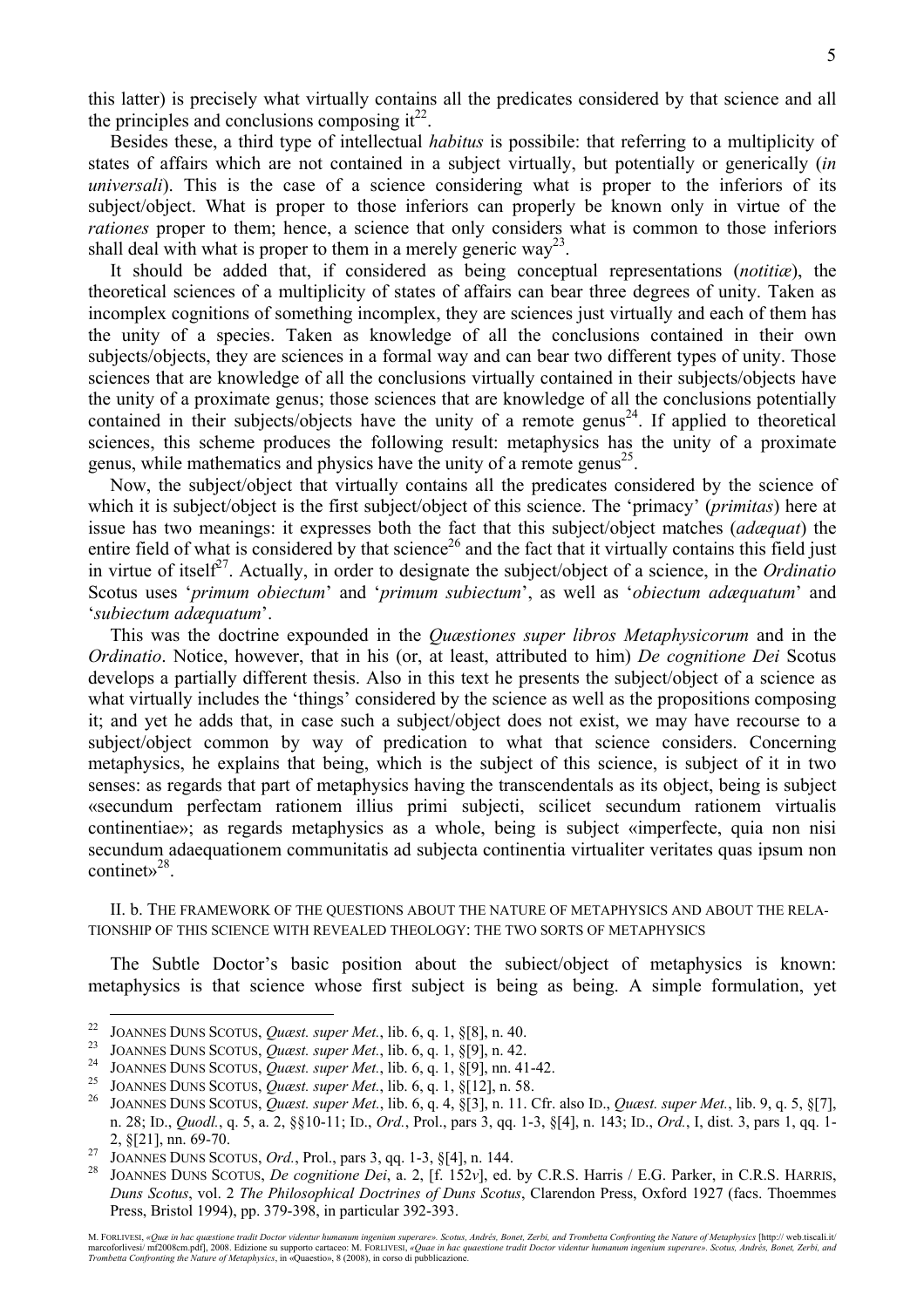underlying a complex speculative proposal, in which Scotus's doctrines concerning the subject/object, extension, procedures, and 'intension' of this science are involved.

Scotus's conception of metaphysics depends on the interaction between his theses about the nature of science and his theses about the nature of human knowledge. In his *Quæstiones super libros Metaphysicorum*, our author writes that the perfect science proceeds through *propter quid* demonstrations; i.e. it starts from the knowledge of the essential causes and properties of things and comes to account for the characteristics of these things. This way of proceeding should also be proper to metaphysics: for metaphysics should be based on the knowledge of the ultimate essential constituents and of the first causes of things, hence it should account for the essences of the latter<sup>29</sup>.

Now, this metaphysics *secundum se scibilis*, as Scotus himself names it, conflicts with the way in which man knows in his present state. According to the Subtle Doctor, it is a matter of fact that – in the present state – our intellective knowledge is not intuitive but, on the contrary, is based on the abstraction of the intelligible from the sensible. Further, it does not proceed from the intrinsically (*in se*) better known to the intrinsically less known, but from what is sensible and less known *in se* to what is immaterial and better known *in se*; in other terms, it proceeds through *quia* demonstrations.

Consequently, metaphysics, as we elaborate it and as Aristotle transmitted it to us, does not correspond to what it should be $30$ . Thereby Scotus offers to his readers not only a distinction between metaphysics as it is for itself and as we, in our present state, can develop it, but also a terminology to designate the two: '*secundum se scibilis*' (or '*considerata a parte scibilium*') and '*ut a nobis scibilis*'.

This thesis appears, in an enlarged form, in *De cognitione Dei* too. Here the author distinguishes between the two sorts of metaphysics by using the expressions '*in se* metaphysics' and '*in nobis*  metaphysics', and explores their similarities and differences by comparing them on four levels: that of the subject (*subiectum*); that of the adequacy of the concepts they use; that of the nature of the demonstrations constituting them; and that of the 'intension', namely of the 'depth' according to which they explore the *rationes* they deal with.

As regards the subject, the two sorts of metaphysics present no differences: the first subject of both is being taken as transcendental (*trascendens*). But they differ as to the second and the third aspect. Scotus observes that there are many determinations of which man, in the present state, cannot have proper concepts: among them, for instance, that of 'infinite'. It follows, he writes, that *in nobis* metaphysics does not extend – with respect to God – to all that to which *in se* metaphysics extends. This limitation is due to the starting point of metaphysics we can develop in our present state: sensible things, i.e. things that are intrinsically less known. The same limitation also underlies the difference between the two sorts of metaphysics on the level of procedures and demonstrative capacities. *In se* metaphysics is a science constituted by *propter quid* demonstrations; *in nobis* metaphysics is able to build *propter quid* demonstrations about some things, for instance about absolute transcendental concepts, but in other fields, such as the determination of disjunctive trascendentals, it can only make use of *quia* demonstrations. Moreover, the starting point of *propter quid* demonstrations of *in nobis* metaphysics corresponds in any case to data merely known through *quia* demonstrations<sup>31</sup>.

II. c. THE GENERAL PROBLEM OF THE 'INTENSION' OF METAPHYSICS: METAPHYSICS IN FRONT OF PAR-TICULAR REAL *RATIONES* AND THE OTHER SCIENCES

The identity as to the subject and the difference as to the starting point characterizing the two sorts of metaphysics affect the question of their respective 'intensions'.

 <sup>29</sup> JOANNES DUNS SCOTUS, *Quæst. super Met.*, Prol., §[9], nn. 25-26. 30 JOANNES DUNS SCOTUS, *Quæst. super Met.*, Prol., §[9], n. 27; *Id.*, I, q. 1, §[37], n. 121; *Id.*, I, q. 1, §§[40-41], nn.

<sup>134-136. 31</sup> JOANNES DUNS SCOTUS, *De cognitione Dei*, a. 1, [ff. 149*r* and 151*v*], pp. 384-385 and 390. Cfr. also JOANNES DUNS SCOTUS, *Quæst. super Met.*, lib. 1, q. 1, §[45], n. 150.

M. FORLIVESI, «Quæ in hac quæstione tradit Doctor videntur humanum ingenium superare». Scotus, Andrés, Bonet, Zerbi, and Trombetta Confronting the Nature of Metaphysics [http:// web.tiscali.it/<br>marcoforlivesi/ mi2008cm.pdf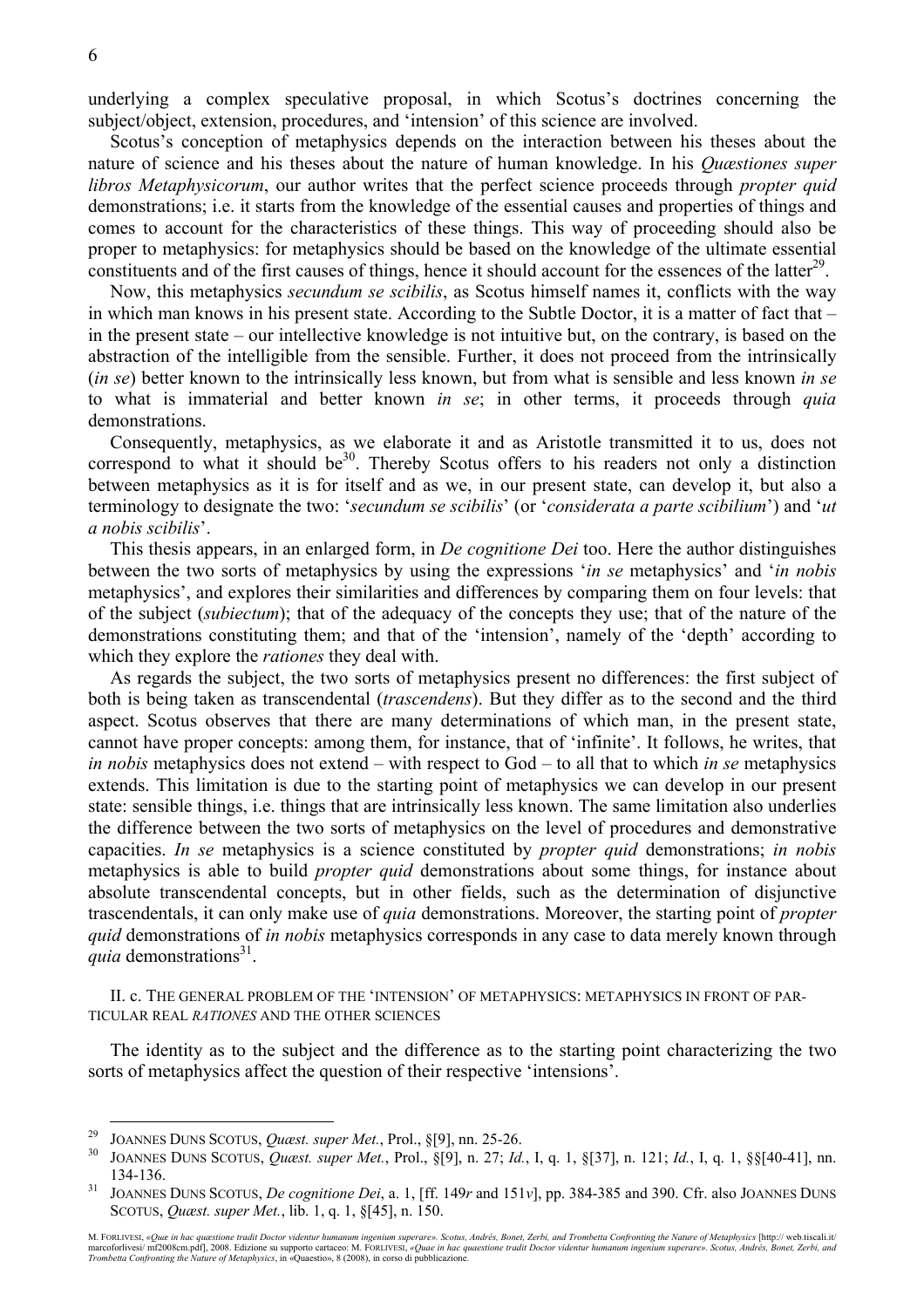We have said that, according to Scotus, metaphysics deals with being as being; this means that it deals with being as considered as nothing but being, i.e. with being within the limits of what being is. However, this does not mean that metaphysics fulfils its task in saying what being is. If we look through the *Quæstiones super libros Metaphysicorum*, we notice that here Scotus – in addition to analyzing the prerogatives of metaphysics itself – deals with causality, with transcendental *rationes*, both absolute and disjunctive, with the ten categories, with substance and accident, with form and matter, with the principle of individuation, with the intelligibility of the singular, with common nature, with act and potency. Now, what criterion can determine what metaphysics must and must not deal with?

II. c. 1. The criterion set by Scotus in order to determine what metaphysics deals with and what it does not deal with

In his *Quæstiones* Scotus uses a well-defined criterion. Considering – he clarifies – that we are speaking of that science which can be acquired by man «ex naturali lumine intellectus, scilicet ex principiis cognitis via sensus»<sup>32</sup>, we should say that metaphysics has the task of dealing with being as being and with its properties (*passiones*), which – just like being – are transcendental<sup>33</sup>; consequently, its task is to deal with each quiddity, insofar as it is a quiddity and insofar as it is this quiddity $34$ , and with all that of which merely transcendental properties can be proved $35$ . Contrariwise, it does not belong to metaphysics to deal with each quiddity considered according to any accidental property of that quiddity<sup>36</sup> and, in general, with anything insofar as nontranscendental properties are proved about  $it^{37}$ .

For this reason – to give an example – it deals with the ten categories<sup>38</sup> or with the intelligibility of the singular<sup>39</sup>, but it does not deal with subjects and with properties the other theoretical sciences deal with, namely, with what is comprised in motion or quantity. Hence, once again metaphysics does not include in itself the whole sphere of the sciences of real beings and does not eliminate the possibility that other theoretical sciences  $exist<sup>40</sup>$ .

But this does not settle the question. As we saw, in his *Quæstiones* Scotus sets the boundaries of the 'intension' of metaphysics by formulating a well-defined premise: he will deal with that science

<sup>&</sup>lt;sup>32</sup> JOANNES DUNS SCOTUS, *Quæst. super Met.*, lib. 6, q. 1, §[9], n. 45.<br><sup>33</sup> JOANNES DUNS SCOTUS, *Quæst. super Met.*, Prol., §[5], nn. 17-18.<br><sup>34</sup> JOANNES DUNS SCOTUS, *Quæst. super Met.*, lib. 1, q. 9, §[1], n. 6.<br><sup>35</sup> SCOTUS, *Quæst. super Met.*, lib. 6, q. 1, §§[8-9], nn. 39-42), Scotus also relates the criterion of the *modus definiendi* with the above mentioned criterion. In the case of metaphysics, «Ex ista distinctione penes subiecta [cfr. nn. 55-58] prima patet causa illius distinctionis quam Aristoteles ponit in littera, scilicet penes modos definiendi. Ideo enim metaphysicus, definiendo, omnino abstrahit a materia, quia sicut ens quod primo considerat, ita et quidlibet, in quantum sub eius consideratione cadit, non includit materiam secundum quod vult Avicenna I *Metaphysicae*».

JOANNES DUNS SCOTUS, *Quæst. super Met.*, lib. 6, q. 1, §[13], n. 61.<br>JOANNES DUNS SCOTUS, *Quæst. super Met.*, lib. 1, q. 9, §[3], n. 15. Cfr. also *Id.*, §[10], n. 52.<br>In JOANNES DUNS SCOTUS, *Quæst. super Met.*, lib. 6, scheme: «Intelligendum est ergo ex dictis quod si scientia dividatur penes obiectum primum, qualis est prima divisio eius, ut dictum est (quia differentiae specificae sunt ignotae), quod sic poterit divisio procedere: scientia alia est de conceptu communissimo per se passiones habente, scilicet de ente, et alia de conceptu minus communi primo passiones habente. Et per 'primo' excluditur omne accidens, intelligendo sic quod primo habens passiones non sit passio alterius. Ulterius, secundum membrum dividitur in scientiam de substantia incorporea – quae non est nobis possibilis pro nunc – et in scientiam de substantia corporea. Tertia divisione secundum membrum subdividitur in scientiam de substantia corporea, in quantum sic et sic consideratur». As for the '*scientia de substantia incorporea quae non est nobis possibilis pro nunc*', cfr. *infra*.

*quæ non est nobis possibilis pro nunc*', cfr. *infra*. 38 About them «ex principiis notis via sensus non sunt aliae passiones demonstrabiles nisi transcendentes». JOANNES DUNS SCOTUS, *Quæst. super Met.*, lib. 6, q. 1, §[10], n. 48.<br><sup>39</sup> Observe, however, that «quaestio est metaphysica quatenus quaerit de intelligibilitate simpliciter; pertinet autem ad

librum De anima quatenus quaerit de intellectualitate singularis respectu intellectus nostri». JOANNES DUNS SCOTUS,

*Quæst. super Met.*, lib. 7, q. 15, §[15], n. 12. See the considerations that Scotus expresses, formulating them as difficulties, in JOANNES DUNS SCOTUS, *Quæst.* <sup>40</sup> *super Met.*, lib. 1, q. 9, §[1], n. 5, and *Id.*, lib. 6, q. 1, §[1], n. 5.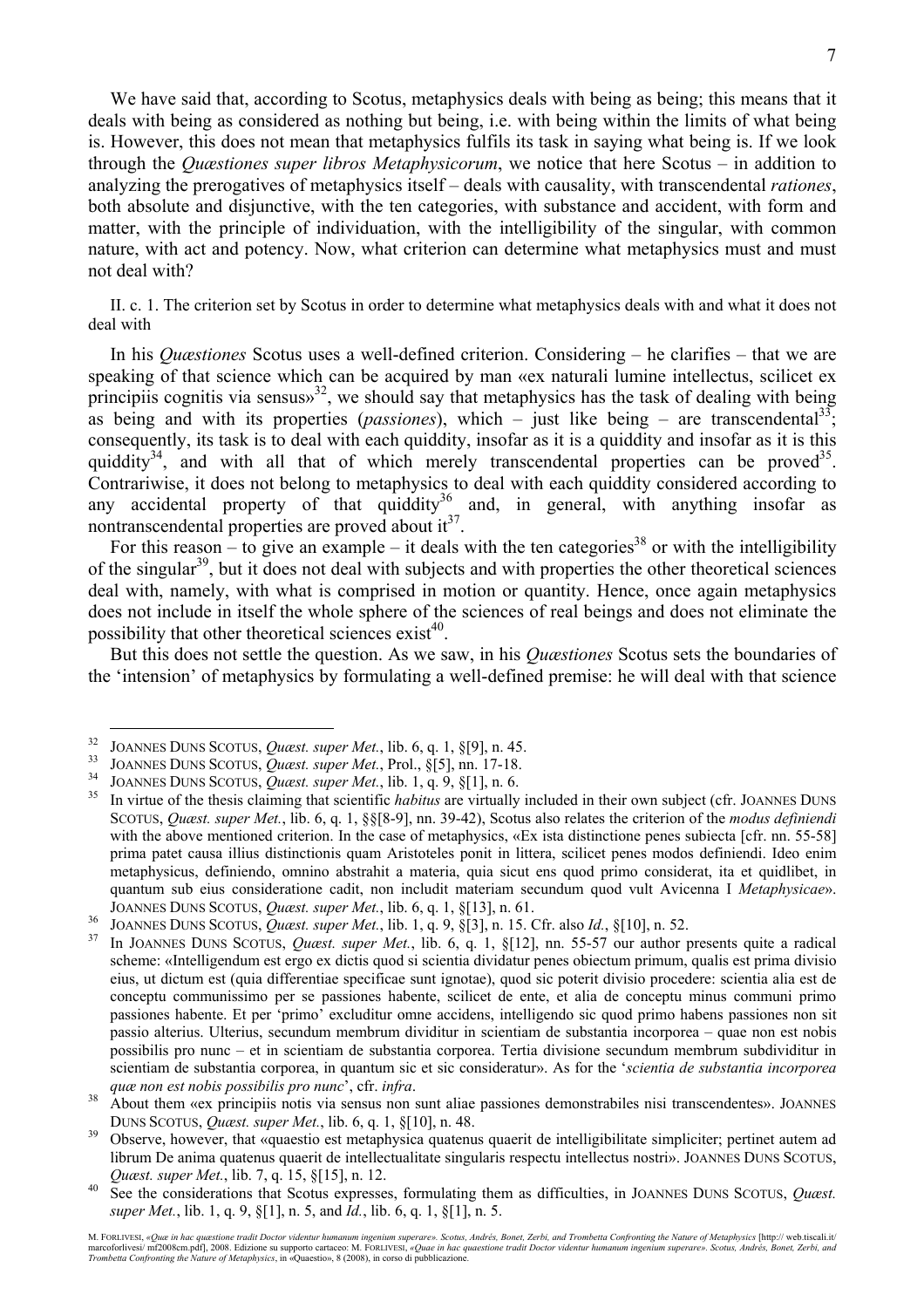which can be acquired by man «ex principiis cognitis via sensus». But what would it happen if we possessed a knowledge able to proceed from what is better known *in se* to what is less known *in se*?

Confronted with this question, Scotus appears to move in two diverging directions. On the one hand, he writes that – taking the matter on the side of the knowables (*quantum est ex parte scibilium*) – demonstrating something of God taken as God and considering the other separate substances as for themselves are both tasks of a particular science which is distinct from metaphysics<sup>41</sup>. This means that an intellect able to know the immaterial substances as to their proper *rationes* (*sub proprias rationes*) would produce not three but four theoretical sciences: metaphysics, whose subject is being as being, hence deals with the transcendentals and demonstrates that they are properties of those things of which they are properties; a science whose subject is the incorporeal substance; mathematics, whose subject is the corporeal substance as being endowed with quantity; and physics, whose subject is the corporeal substance as including the principles of motion and of  $\arctan^{42}$ .

On the other hand, there are passages in the *Quæstiones* where Scotus almost seems to ascribe the very differentiation of the three theoretical sciences to the actual conditions in which our knowledge operates<sup>43</sup>. Moreover, what he writes about metaphysics, when he views it as a *propter quid* science, might induce one to consider the latter as fully embracing the entire reality with all its  $details<sup>44</sup>$ .

The *Ordinatio* does not seem to clear up the question either. Here Scotus specifies that the subject (*subiectum*) of most common principles does not include *propter quid* any particular property (*passio*); hence he infers that these principles – each separately taken – merely enable to know the most common properties<sup>45</sup>. Nevertheless, in this case too he develops his doctrine from the premise that, in the present state, human beings neither can naturally know the proper characteristics of the separate substances through a *propter quid* demonstrative process, nor can they through a *quia* demonstrative process. Precisely from this he infers that, in the present state, it is not possible to develop a metaphysics able to disclose those characteristics<sup>46</sup>.

Indeed, in this work Scotus briefly and implicitly delimits the 'intension' of metaphysics in relation to the other sciences on the basis of two considerations we might formulate as follows: on the one hand, metaphysics mostly knows all things in a merely confused way; on the other, even if metaphysics knew things in a clear and more perfect way, it would still be true that the other sciences know their own propositions immediately, and not thanks to a demonstration performed by the metaphysician<sup>47</sup>. However, it should be added that our author holds that the *theologia divina*, i.e.

<sup>&</sup>lt;sup>41</sup> JOANNES DUNS SCOTUS, *Quæst. super Met.*, lib. 1, q. 1, §[48], n. 159.<br><sup>42</sup> JOANNES DUNS SCOTUS, *Quæst. super Met.*, lib. 6, q. 1, §§[10-12], nn. 46-57.<br><sup>43</sup> JOANNES DUNS SCOTUS, *Quæst. super Met.*, lib. 1, q. 1, § eorum notitia Deus cognoscitur. Primo modo esset illa <metaphysica> de Deo, et esset scientia propter quid. Secundo modo, quia. Primo modo natae essent istae res cognosci, et haec scientia esset prima de eis, quia est de eis in quantum attribuuntur ad simpliciter primum. Non sic quod ibi non cognoscerentur res omnes secundum propriam essentiam (aliter enim non cognoscerentur), sed cognitio essentiae ipsarum haberetur in quantum attribuuntur ad ipsum Deum. Talem metaphysicam habet Deus (...)». JOANNES DUNS SCOTUS, *Quæst. super Met.*, lib. 1, q. 1, §[40], nn. 134-135. In *Id.*, §[42], n. 138 Scotus adds: «Deus qui habet metaphysicam propter quid, ita per essentiam suam cognoscit omnia in particulari sicut in universali». This statement is situated within the context of an objection that Scotus formulates against his own positions; however, let us observe that, in the answer to that objection, he does

not contest this statement.<br>
<sup>45</sup> JOANNES DUNS SCOTUS, *Ord.*, Prol., pars 1, q. un., §§[30-31], nn. 86-89.<br>
<sup>46</sup> JOANNES DUNS SCOTUS, *Ord.*, Prol., pars 1, q. un., §[14], nn. 40-41.<br>
<sup>47</sup> JOANNES DUNS SCOTUS, *Ord.*, Pro does not help to improve the 'quality' of the knowledge proper to the other sciences: as we can read in JOANNES DUNS SCOTUS, *Ord.*, I, dist. 3, pars. 1, qq. 1-2, §[25], n. 81, once a specific notion is known by «aliis scientiis specialibus, sequitur metaphysica de conceptibus communis, ex quibus potest fieri reditio per viam divisionis ad inquirendum quiditates terminorum in scientiis specialibus sic cognitis, et tunc ex illis quiditatibus sic cognitis distinctius cognoscuntur principia scientiarum specialium quam prius».

M. FORLIVESI, «Quæ in hac quæstione tradit Doctor videntur humanum ingenium superare». Scotus, Andrés, Bonet, Zerbi, and Trombetta Confronting the Nature of Metaphysics [http:// web.tiscali.it/<br>marcoforlivesi/ mi2008cm.pdf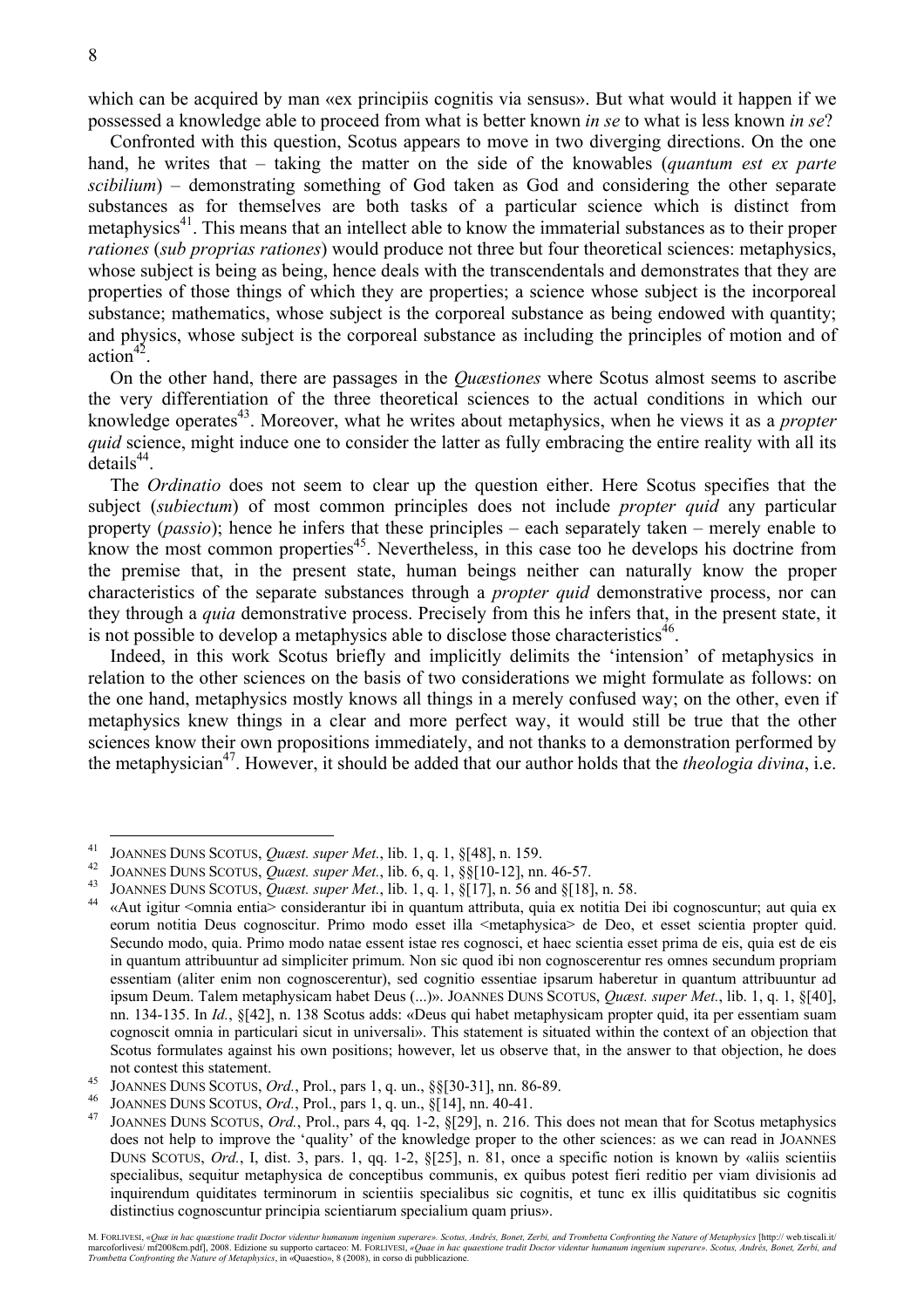the theology possessed by God and having God as its object, «est de omnibus cognoscibilibus» and «est omnis cognitio possibilis Deo de eis» $4^{\frac{3}{4}}$ 

In fact, there is a work in which Scotus develops considerations and arguments that are particularly useful for solving the problem of the relationship between metaphysics and the other sciences: it is the above mentioned *De cognitione Dei*.

Here the author writes that any knowable truth is resolvable into a first adequate quidditative concept (*primum conceptum quidditativum adaequatum*): the one in which this truth is contained without regard to any other concept (*per impossibile quolibet conceptu alio quidditativo circumscripto*). If such concepts were more than one, they would convert one into the other; hence, such concept is only one. Moreover, all truths resolvable into such concept belong to the science having that concept as its subject. It follows that if known truths of a specific subject exist, but are resolvable into a higher concept, then they do not belong to the science having that specific subject as its subject; rather, they belong to the science having the higher concept as its subject. For this reason, theoretical sciences are to be distinguished according to the distinction between the quidditative concepts that virtually contain the knowable truths concerning what is resolvable into those very concepts $^{49}$ .

It should be noted that these considerations also and even particularly apply to *in se* sciences, and that, conversely, supposing that certain truths are contained in a certain subject, then this subject – although differently known in the *in se* science and in the *in nobis* science – is the subject both of that specific *in se* science and of that specific *in nobis* science<sup>50</sup>. So, for Scotus, both *in se* metaphysics and (with limitations) *in nobis* metaphysics have as their subject being as being and deal both with the universal properties of being and with the properties of being as determined by one of the parts of some disjunctive property (for example: 'finite being', 'infinite being') $51$ .

At this point, Scotus sets himself two main and one additional tasks. The first task consists in demonstrating that not God, but being is the subject both of *in se* metaphysics and of *in nobis* metaphysics. The second consists on the one hand in demonstrating that both *in se* metaphysics and *in nobis* metaphysics consider God, and on the other – but simultaneously – in defining the respective limits within which the two metaphysics deal with this object. The third task consists in showing that the discourse developed by metaphysics does not descend to the subjects/objects of the other theoretical sciences and, particularly, that this science does not deal with being as determined by the properties 'mobile' and 'immobile'.

We will see Scotus's remarks about the first two items in a while. As for the third problem, he proposes – if I rightly understand the complex writing of our author – a two-phase solution. In the first phase he excludes that 'mobile' and 'immobile' are properties of being as being. Given a pair of opposite properties, writes Scotus, if one of the two properly belongs to a lower *ratio*, this happens in virtue of this lower *ratio*; hence, neither that property nor the totality of the two properties are proper properties of the higher *ratio*. In the case of the pair 'mobile-immobile', they are properties of the substance and do not belong to being in virtue of its *ratio*; hence, they do not belong to being as being. In the second phase Scotus excludes that the science of being as being should deal with them. Given a pair of opposite properties, he writes, the science having to deal with them is the same dealing with that by means of which the occurrence of the compound of a subject and one of the two properties is known. In the case of the pair 'mobile-immobile', that in

 <sup>48</sup> JOANNES DUNS SCOTUS, *Ord.*, Prol., pars 3, qq. 1-3, §§[22-23], nn. 196-201. But see also *Id.*, §§[23-24], nn. 202- 203 and §§[24-25], nn. 204-206, where the author explicitly indicates characters and limits of the theology of the

Blessed and of the theology of itinerants – respectively – in relation to the theology possessed by God.<br>
JOANNES DUNS SCOTUS, *De cognitione Dei*, a. 2, [f. 152*r*], p. 391.<br>
<sup>50</sup> Cfr. JOANNES DUNS SCOTUS, *De cognitione* metaphysics is about using the following words: «passiones tantum trascendentales, (...) alias partes entis, ut ens, et passiones earum, et cetera quae ad nullam scientiam specialem dicuntur pertinere. Et forte secundum aliquos hujusmodi sunt omnes quidditates specificae, ut quidditates, et ad minus substantiae immateriales secundum illos conceptus proprios quos potest intellectus creatus habere de eis naturaliter».

M. FORLIVESI, «Quæ in hac quæstione tradit Doctor videntur humanum ingenium superare». Scotus, Andrés, Bonet, Zerbi, and Trombetta Confronting the Nature of Metaphysics [http:// web.tiscali.it/<br>marcoforlivesi/ mi2008cm.pdf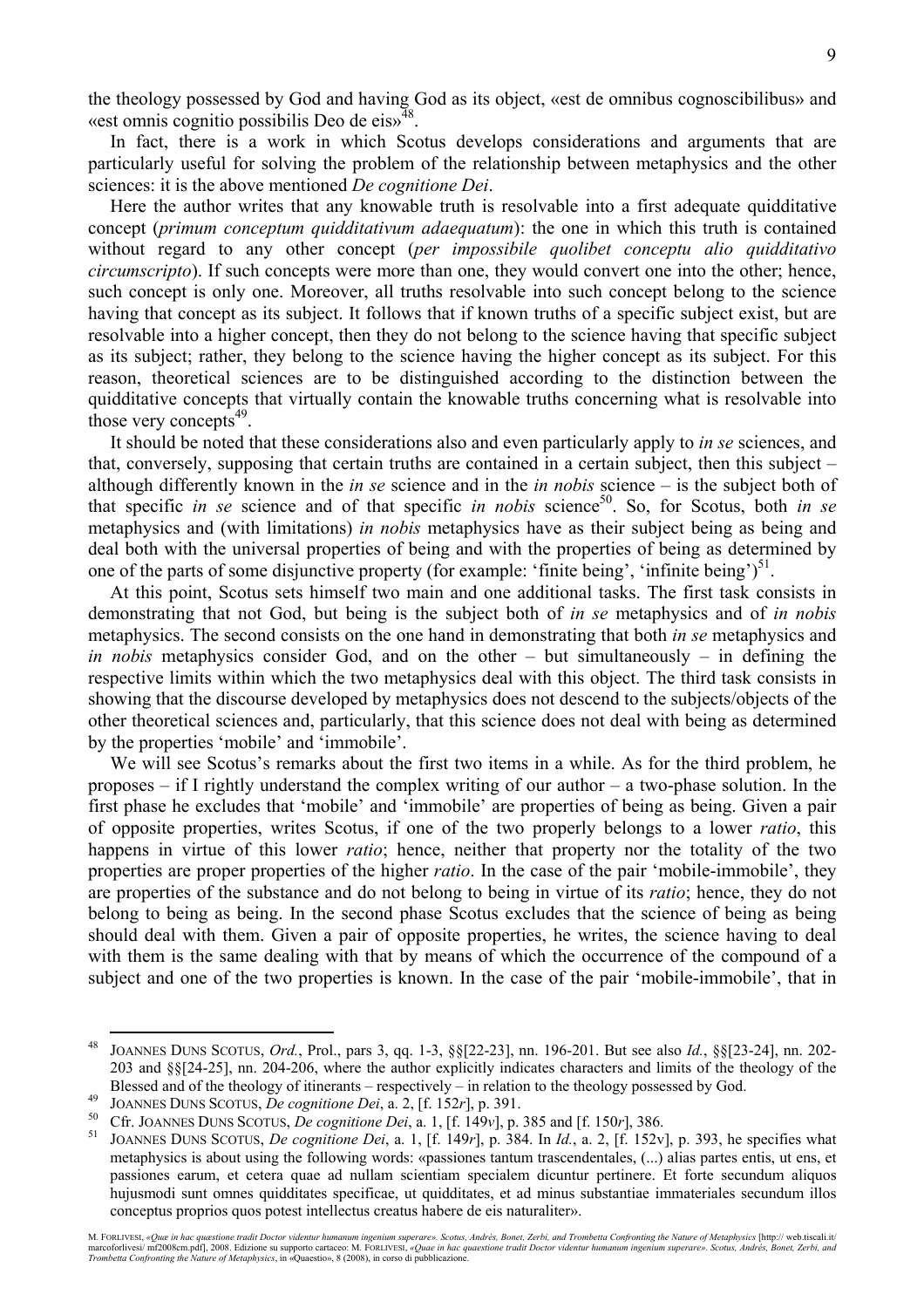virtue of which the occurrence of the compound 'mobile being' is known is not the *ratio* of being. Consequently, the science that must deal with mobile being is not the science of being as being $52$ .

II. c. 2. What the late medieval and renaissance interpreters of Scotus could know about the criterion set by him in order to delimit the field of metaphysics

Scotus's position looks quite clear; but to his followers it might have appeared not so welldefined. His *De cognitione Dei* is not supposed having widely been circulated in manuscript and was certainly only published in the 20th century; thus, apart from those who personally heard the Subtle Doctor, almost no one knew the theses contained in this short text<sup>53</sup>. Later Scotists were therefore provided with only two points of reference: on the one hand the distinction between *in se* metaphysics and *in nobis* metaphysics, which is contained in the *Quæstiones super libros Metaphysicorum*; on the other, the distinction between *in se* theology and *in nobis* theology, which is proposed in Scotus's several commentaries on the *Sententiæ*54.

These distinctions might lead Scotus's readers to interpret *in se* metaphysics as a science covering the contents of every other science and being equivalent to *in se* theology. This actually happened. Muiris o' Fithcheallaig (*Mauritius Hibernicus*) 55, wishing to comment the passage of the *Quæstiones super libros Metaphysicorum* I cited in footnote 44, writes:

«adverte bene ad totum digressum, et specialiter ibi, ubi dicit – n. 40 – *Talem metaphysicam habet Deus* ecc., cum tamen 3. q. prolog. habeat Deum nullam scientiam habere præter theologiam, hoc tamen non obstat, quia metaphysica talis, est vera theologia»<sup>56</sup>.

II. d. THE SPECIAL PROBLEM OF THE 'INTENSION' OF METAPHYSICS: METAPHYSICS IN FRONT OF GOD, RA-TIONAL THEOLOGY, AND REVEALED THEOLOGY

Scotus's doctrine about the relationships of metaphysics with the particular *rationes* and with the other sciences has an important as well as critical field of application, which is equally a testing ground: the theme of the relationships of this science with God, rational theology, and revealed theology.

II. d. 1. The features of the metaphysical treatment about God

As for the relationships of metaphysics with God, Scotus's primary concern is to explain what is the place of God within the field of what is object of study of this science. In order to do so, our

<sup>&</sup>lt;sup>52</sup> JOANNES DUNS SCOTUS, *De cognitione Dei*, a. 1, [f. 150*r*-151*v*], pp. 387-390.<br><sup>53</sup> After the Harris / Parker edition, a second manuscript of this work was found in the library of the Sacro Convento of

Assisi: Fondo antico comunale, ms. 172, ff. 117*v*-120*v*.<br><sup>54</sup> Strictly speaking, in the *Ordinatio* Scotus precedes the distinction between *in se* theology and *in nobis* theology with a general distinction between *scientia in se* and *doctrina nobis*. Actually, in that context, he merely applies this distinction to theology. Cfr. JOANNES DUNS SCOTUS, Ord., Prol., pars 3, qq. 1-3, §[4], n. 141.<br>Fithcheallaig was active in the same milieu as Antonio Trombetta (about whom cfr. *infra*) and his career was quite

similar to that of the latter: he was a Minor Conventual, resided in the convent of St Anthony in Padua, was regent of the *Studium* of the Order located in that convent, was a member of the Theological College of Padua University, was professor of theology in the Faculty of Arts of that University, and participated in the fifth Lateran Council. Cfr. P. SCAPIN, *Maurizio O' Fihely editore e commentatore di Scoto*, in A. POPPI (a cura di), *Storia e cultura al Santo di Padova fra il XIII e il XX secolo*, Neri Pozza, Vicenza 1976 («Fonti e studi per la storia del Santo di Padova», III, 1),

pp. 303-308. 56 MAURITIUS HIBERNICUS, *Castigationes scotice metaphysices*, on SCOTUS, *Quæst. super Met.*, lib. 1, q. 1. These *Castigationes* were published for the first time in 1497, as an appendix at the end of the first printed edition of Scotus's *Questiones subtilissime in Metaphysicam* (i.e. the *Quæst. super Met.*), which was prepared by Fithcheallaig himself. Here I quote the text of his commentary as it was published in the Wadding edition of Scotus's works, Lugduni 1639, IV, §54, p. 523b. Relying on the same premise – according to which God possesses a sole science having himself as its object – Giles of Rome had come to the conclusion that revealed theology in itself (*in propria forma*; *apta nata*) is able to know all things considered by all other sciences as well. If this does not occur in our minds, he added, the deficiency is situated «ex parte nostra, quia ea imperfecte possidemus» (ÆGIDIUS ROMANUS, *In libros Sententiarum*, Prologus, pars 1, q. principalis 1, q. 2, respondeo, in ID., *Primus Sententiarum*, Sumptibus et expensis heredum quondam Octaviani Scoti, Venetiis 1521, f. 3*r*a).

M. FORLIVESI, «Quæ in hac quæstione tradit Doctor videntur humanum ingenium superare». Scotus, Andrés, Bonet, Zerbi, and Trombetta Confronting the Nature of Metaphysics [http:// web.tiscali.it/<br>marcoforlivesi/ mi2008cm.pdf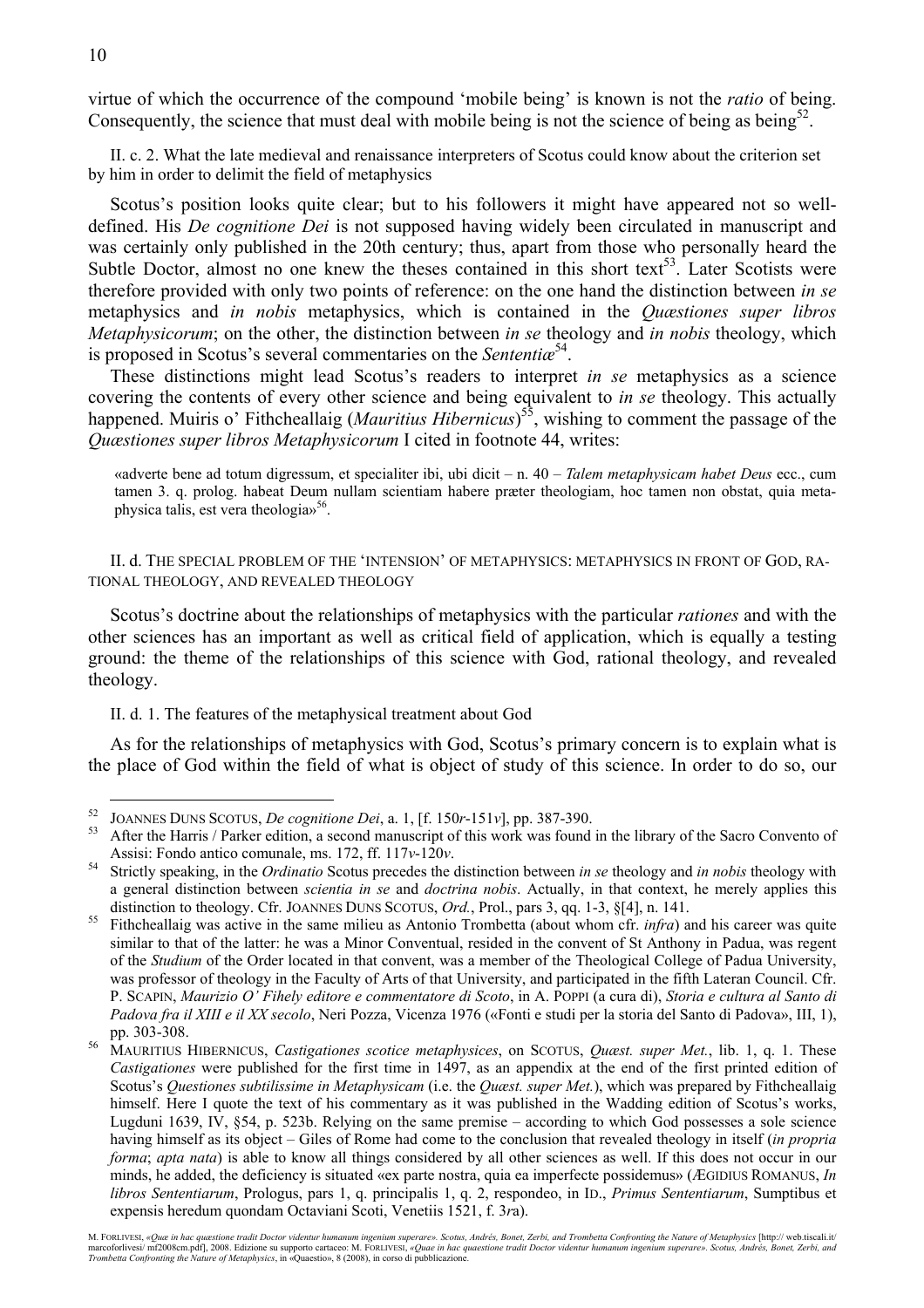author states that God is neither the subject of metaphysics nor the cause of this subject. A science of being, argues Scotus, is possible; hence, even supposing that there is a science having God as its subject, there must also be a science having being as its subject; such science is metaphysics.

Now, two points are here to be clarified. First, according to Scotus, even if God is not the subject of metaphysics, nonetheless he is part – or, at least, he is the cause – of the subject of this science<sup>57</sup>. Second, God is not a natural agent, i.e. not one such as to act necessarily; therefore, he is not one such as to necessarily manifest his essence to some creature. It must be added that no creature can represent in itself the divine essence. It follows that there can exist no science of God, taken as God, capable of being naturally acquired (i.e. generated by a natural agent, that is by one having been created, or, in any case, being such as to act necessarily) by any created intellect<sup>58</sup>.

The latter specification does not exclude the possibility of a science having God as its subject; but such science is only possible as a result of a free decision made by God. Moreover, metaphysics too can produce some scientific knowledge of God. Indeed, God is not only part of the subject of that science, but he is even the first and chief part of that subject and he is that the study of which is the reason why that subject is studied<sup>59</sup>. Because of this, and before any other consideration, it can and must be said that metaphysics is 'theology': it is theology as regards its goal and – considering the intrinsic order of the intelligibles it studies – antecedently to any other knowledge it develops $60$ .

The basic reason why metaphysics possesses this capacity is that the *ratio* of being virtually includes not only absolute transcendental properties, but also disjunctive transcendental properties (i.e. for instance, 'infinite/finite', 'necessary/possible'). It ensues that being virtually includes also the fact that some being is the first being (both in the sense of 'if it is' and of 'what it is') and that metaphysics has the task of dealing not only with properties convertible with being, but also with the single parts of disjunctive properties $^{61}$ .

The limit to the competence of metaphysics consists in the fact that it cannot go beyond its *genus*, namely, the *conceptus metaphysici*. Metaphysics studies God in the mere context of the proper conditions of being in general; it merely deals with transcendental properties and all that it proves about God are transcendental (although disjunctive) properties. Thus, the knowledge it provides of that object does not reach its proper characteristics and remains confused $^{62}$ .

 <sup>57</sup> Cfr. JOANNES DUNS SCOTUS, *Quæst. super Met.*, lib. 1, q. 1, §[18], n. 59; *Id.*, §[36], n. 118; ID., *Ord.*, Prol., pars 3, qq. 1-3, §[20], n. 193; ID., *De cognitione Dei*, a. 1, [ff. 147*r*-v and 149*r*-150*r*], pp. 379-380 and 384-385. I have specified 'or, at least, he is the cause' because according to me – and against the interpretation of Scotus's thought offered by Zimmermann – it is not perfectly clear whether Scotus includes God among the immaterial substances. Cfr. for instance JOANNES DUNS SCOTUS, *Quæst. super Met.*, lib. 1, q. 1, §[14], n. 43, *Id.*, §[17], n. 55, and *Id.*, [§19], n. 61, where he distinguishes between the case of the immaterial substances and the case of God: the former seem to be definitively part of the subject of metaphysics, whereas the latter might be included in this science just because he is the cause of its subject. Gabriele Zerbi (on whom cfr. *infra*) interprets Scotus precisely in this way: Gabriel ZERBUS, *Questiones metaphysice*, Circa lib. 1, q. 2 *Utrum ens simpliciter sumptum commune quiditati et modo sit scientie metaphysice subiectum primum primitate adequationis, an ens solum commune deo et creature*, Propter tertium, Per Johannem de Nordlingen et Henricum de Harlem socios, Bononie 1482, f. (unnumbered; I refer to the gathering) a8va.<br>
<sup>58</sup> JOANNES DUNS SCOTUS, *Ord.*, I, dist. 3, pars 1, qq. 1-2, §[16], n. 57.<br>
<sup>59</sup> JOANNES DUNS SCOTUS, *Quæst. super Met.*, lib. 1, q. 1, §[43], nn. 140-141; *Id.*, §[46], n. 153; *Id.*, § [49],

the *declaratio* of q. 1 and is followed by a significant contrary argument. This raises doubts about the fact that here Scotus thoroughly expresses his thought about the 'theological' nature of metaphysics.<br><sup>61</sup> JOANNES DUNS SCOTUS, *Quæst. super Met.*, lib. 1, q. 1, §[48], n. 159; ID., *Ord.*, I, dist. 3, pars. 1, qq. 1-2, §[2], n.

<sup>17;</sup> ID., *De cognitione Dei*, a. 1, [f. 150*r*], p. 387. Cfr. also ID., *Ord.*, Prol., pars 3, qq. 1-3, §[21], n. 194, where Scotus observes – against Averroes – that if physics proved that separate substances exist and if this was presupposed by metaphysics, then physics would be presupposed by metaphysics. On the contrary, he continues, not only metaphysics can prove that a first being exists, but this knowledge is more perfect than that provided by physics, which at most can demonstrate that a prime mover exists.<br><sup>62</sup> JOANNES DUNS SCOTUS, *Quæst. super Met.*, lib. 1, q. 1, §[43], n. 142; ID., *Ord.*, Prol., pars 3, qq. 1-3, n. 190 (N.B.:

the Wadding edition does not give this text; rather, in §18 it gives a text that, according to the edition ed. by the Commissio Scotistica, proves to have been deleted by Scotus); ID., *De cognitione Dei*, a. 1, [f. 150*r*], p. 387. Cfr. also ID., *Quæst. super Met.*, lib. 1, q. 1, §§[48 and 49], nn. 158 and 161.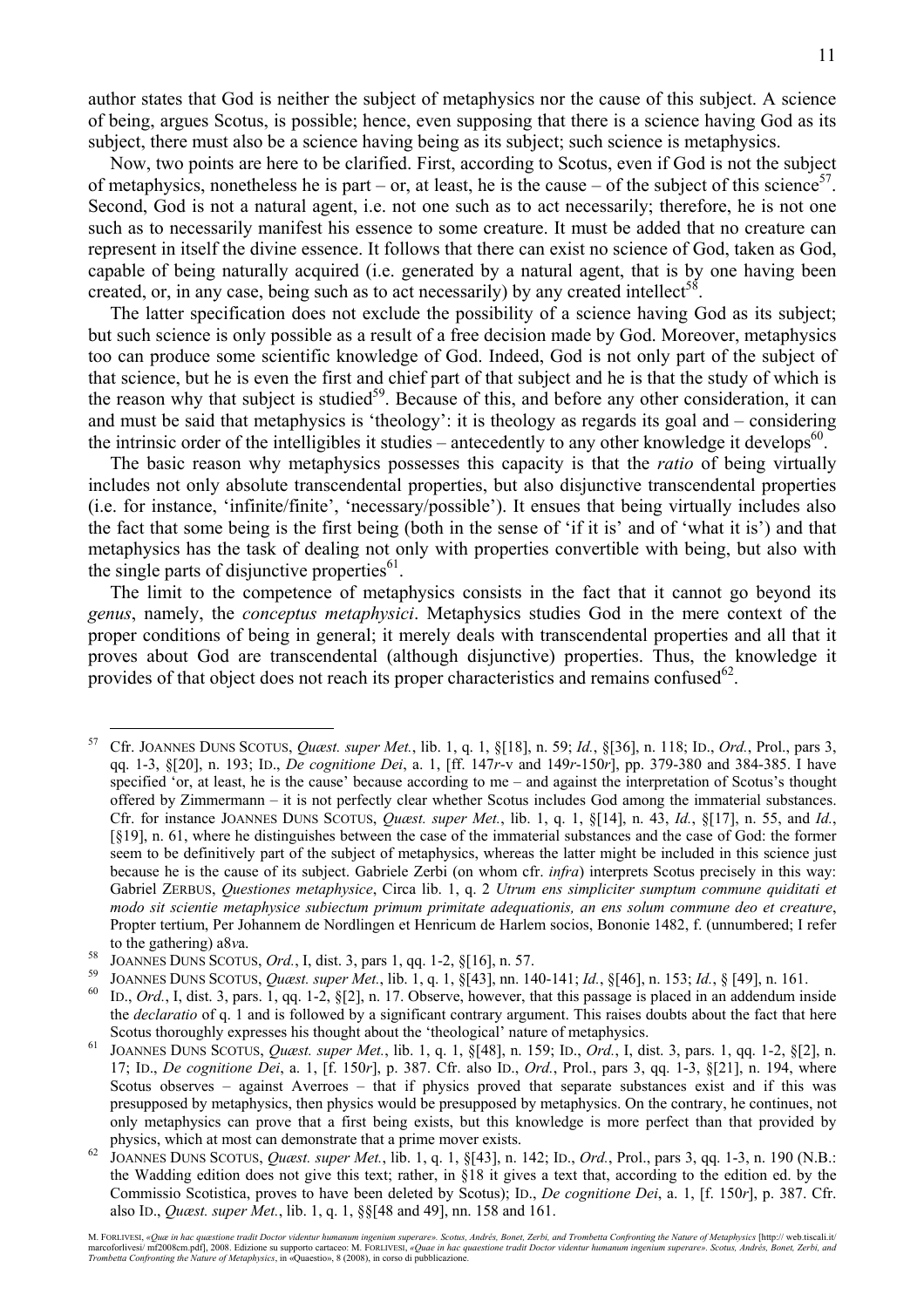All this applies to metaphysics as considered *a parte scibilium*, that is leaving out the actual conditions in which a certain intellect elaborates it. Our metaphysics too is able to achieve a scientific knowledge of God, yet it can only investigate the disjunctive properties of being starting from *quia* demonstrative processes. This is due – writes Scotus in the more clarifying pages of *De cognitione Dei* – to the fact that a determination such as 'infinite' is not included in the concept of common being that we abstract from things and that is the subject of our metaphysics. This, on its turn, is due to the fact that the concept of 'infinite' is neither virtually nor quidditatively included in any object capable of moving *(objectum motivum)* our intellect in the present state<sup>63</sup>.

The author's persisting reaffirmation that, in inquiring about God, metaphysics remains in the field of the transcendentals<sup>64</sup> does not exclude that, in any case, there exist some asymmetries between the way in which it deals with the spiritual substances and the way in which it deals with the material substances.

First of all, there is an asymmetry as to the goal of this science: as we saw, according to Scotus, God is the chief part of the subject of this science and he is that the study of which is the reason why this subject is studied.

Secondly, we should also consider the author's persisting reaffirmation that metaphysics does not only deal with absolute transcendentals, but also with disjunctive ones, hence it has the task of demonstrating the properties of the parts of these disjunctions as well. Now, the field of these transcendental properties – both absolute and disjunctive – appears quite wide. Among them are not only 'infinite/finite', 'necessary/possible', but also 'first/second', 'large/small', and even 'wise'<sup>65</sup>. It follows that Scotus's metaphysics should be described as a 'transcendentology' rather than an 'ontology', and that, in the case of this author too, the notion of 'ontology', instead of being a light illuminating his thought, is rather a shadow concealing it.

Furthermore, as already mentioned, for Scotus our metaphysics thoroughly embraces the field of knowledge that concerns the spiritual substances and that, in the present state, is accessible to us naturally, whereas it does not thoroughly embrace the field of knowledge that concerns the material substances and that is accessible to us naturally $^{66}$ .

Finally, note that our author maintains that in the present state the disjunctive properties relative to the separate substances can only be investigated in virtue of *quia* demonstrative processes.

In the *Quæstiones*, the above seen asymmetries appear to carry no consequences<sup>67</sup>; by contrast, in *De cognitione Dei* they give rise to a distinction of great historical interest<sup>68</sup>. In this work there

<sup>&</sup>lt;sup>63</sup> JOANNES DUNS SCOTUS, *De cognitione Dei*, a. 1, [ff. 147r-v, 149r-v and 151v], pp. 380-381, 385 and 390.<br><sup>64</sup> In JOANNES DUNS SCOTUS, *De cognitione Dei*, a. 1, [ff. 147r and 149r], pp. 379-380 and 384 the author cle states that the thesis according to which being is the subject of metaphysics holds both for *in se* metaphysics and for *in nobis* metaphysics, as well as whether we consider the level of the sole universal properties, or we descend to what is known of being through one of the two parts of the disjunctive properties.<br>
<sup>65</sup> JOANNES DUNS SCOTUS, *Quæst. super Met.*, lib. 1, q. 1, §[48], nn. 158-159; ID., *Quodlibet*, q. 6, a. 1, de tertio, §1.<br>
<sup>66</sup> Cfr. J

<sup>1-3, §[21],</sup> n. 194. The reader should consider that I understand the expression '*naturaliter*' appearing in these passages as being referred to the present state in which our intellect operates. What we read in the above mentioned passage (in ID., *Ord.*, I, dist. 3, pars 1, qq. 1-2, §[16], n. 57) suggests, however, that the theology included in metaphysics is the only theology man can acquire naturally, whatever 'state' his intellect is in. Nevertheless, Scotus's doctrines might provide theoretical room for a 'pneumatology' that can be acquired naturally *ex natura potentice* (where the potency here at issue is the agent intellect) and that merely relates to created spiritual substances. 67 In JOANNES DUNS SCOTUS, *Quæst. super Met.*, lib. 6, q. 1, §[12], n. 58, we read that «metaphysica, in qua primo stat

divisio, est una unitate generis proximi, non habens sub se nisi species specialissimas».<br>Compare Scotus's statements that I present below with the distinction established by Francis of Marchia between

*metaphysica communis* and *metaphysica particularis*, about which see S. FOLGER-FONFARA, *Das 'Super'- Transzendentale und die Spaltung der Metaphysik. Der Entwurf des Franziskus von Marchia*, (Studien und Texte zur Geistesgeschichte des Mittelalters, 96), Brill, Leiden 2008, ID., *Franziskus von Marchia: Die erste Unterscheidung einer Allgemeinen und einer Besonderen Metaphysik*, «Documenti e studi sulla tradizione filosofica medievale», 16 (2005), pp. 461-513, and A. POPPI, *Ontologia e 'scienza divina' nel "Commentario alle Sentenze" di Francesco della Marca O. Min. (1319)*, «Miscellanea francescana», 104 (2004), pp. 100-120, in particular 105- 111. As it clearly appears, the thesis according to which Francis of Marchia was the first to propose a distinction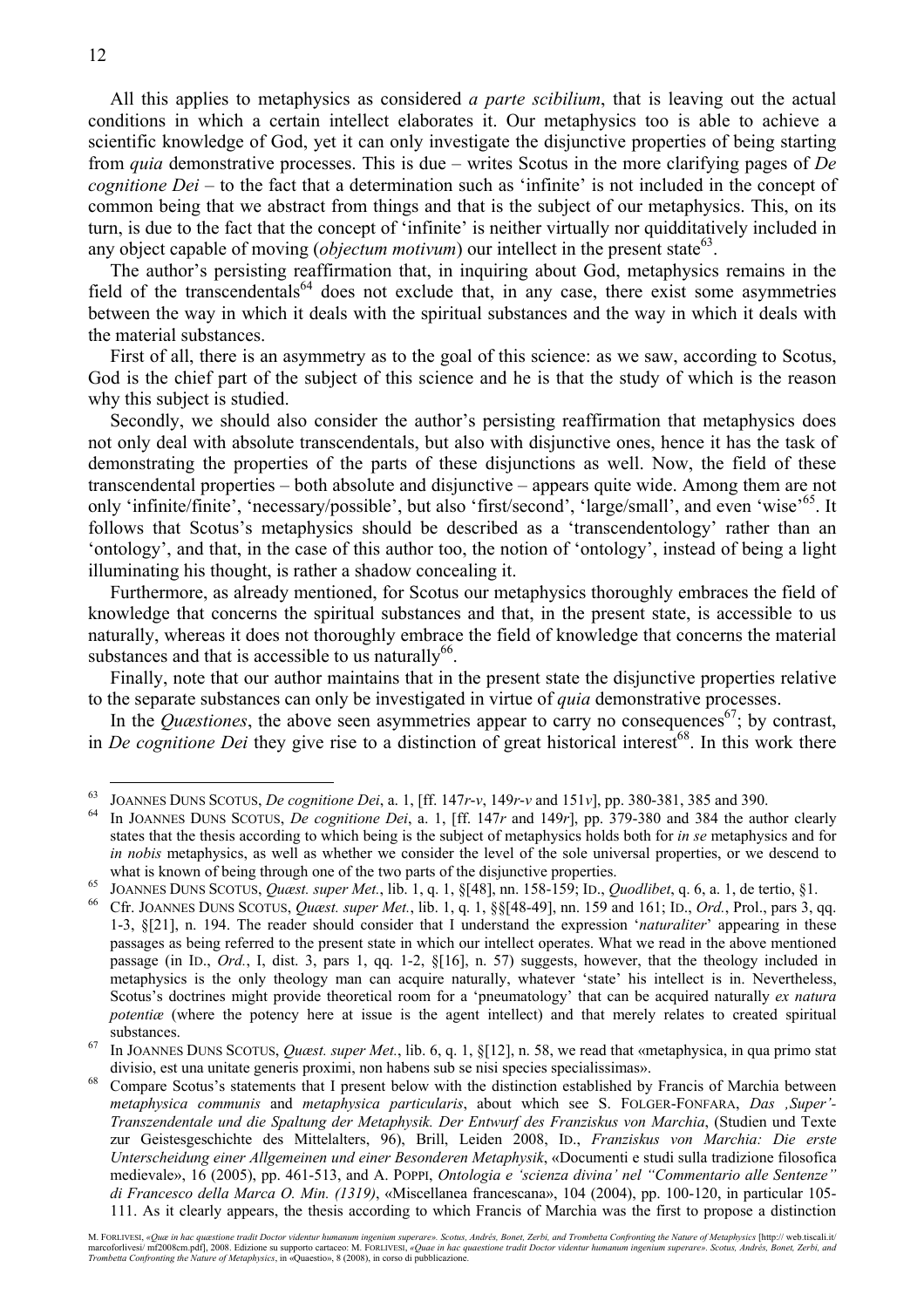are places where Scotus distinguishes between the *metaphysica transcendens* (dealing with being and its universal properties) and the metaphysics descending to the discussion of being as considered with respect to each of the two disjunctive properties (each separately taken) that can be attributed to being and convene in it<sup>69</sup>. In other places, however, he refers to *metaphysica specialis*, specifying that it is the metaphysics dealing with infinite being<sup>70</sup>, and he even distinguishes between *metaphysica transcendens simpliciter* and *metaphysica transcendens ad considerationem immaterialium*<sup>71</sup>. Finally, there also appears a distinction between *metaphysica primo modo dicta* (which merely considers the absolute transcendental properties of being) and *metaphysica totalis* (which considers the parts of being as beings)<sup>72</sup>.

A second question of historical relevance concerns the existence of some natural-theological premise in the speculative path by which Scotus determines the nature of the subject of metaphysics. The problem can be expressed in the following terms: does the separate knowledge of the *ratio* of being involve that it must be previously known that this *ratio* can also exist in a state of immateriality, or even infinity?

Scotus answers this question in three stages. In the *Ordinatio* he introduces two distinctions. The first (which corresponds to the first stage of his answer) seems to me interpretable as follows: one thing is being understood as a definite, unitary, and intelligible *ratio*, hence considered separately from any other intelligible; another thing is being understood as included in every intelligible. Understood in the first sense, being is also contained in the sensible quiddity; now, this type of quiddity is accessible to our intellect in the present state too; hence, understood as a definite, unitary, and intelligible *ratio*, being is knowable naturally in the present state as well. Understood in the second sense, being would be knowable naturally only if every single intelligible in which it is included were knowable naturally. Well, in the present state, the intellect has no access to objects capable of generating in it the knowledge of the proper characteristics of immaterial beings. It follows that being, understood as included in every intelligible, is not knowable naturally in the present state.

The second distinction introduced in the *Ordinatio* (which corresponds to the second stage of Scotus's answer) separates being understood as the adequate object of the intellect from being understood as the object of metaphysics. Taken as the adequate object of the intellect, the being at issue should be being understood as included in every intelligible. But we saw that being, understood in this sense, is not knowable naturally in the present state; this is why, concludes Scotus, being is not the adequate object of the intellect in the present state. However, if taken as the object of metaphysics, the being at issue is being understood as a definite, unitary, and intelligible *ratio*. For this reason, according to Scotus, being not only can be the object of metaphysics in the present state, but its mere abstractability from the sensible is what justifies the distinction of metaphysics from physics $^{73}$ .

The third stage, i.e. the ultimate clarification of the relationships between metaphysics – *in se* and *in nobis* – and being, is exclusively formulated in Scotus's *De cognitione Dei*. Here the author explains that the being that is the subject of metaphysics is undoubtedly being understood as a definite, unitary, and intelligible *ratio*, but also understood as somehow containing the propositions of this science. So, in the case of *in se* metaphysics, that *ratio* virtually contains the fact, for

between general metaphysics and special metaphysics is questionable, although it is dubious that Scotus's *De* 

cognitione Dei was circulated.<br>
<sup>69</sup> JOANNES DUNS SCOTUS, *De cognitione Dei*, a. 1, [ff. 147r and 149r], pp. 379-380 and 384.<br>
<sup>70</sup> JOANNES DUNS SCOTUS, *De cognitione Dei*, a. 1, [f. 147v], p. 381.<br>
<sup>71</sup> JOANNES DUNS SC 1, q. un., §[1], n. 1, and ID., *Ord.*, I, dist. 3, pars 1, q. 3, §[4], n. 124, with reference to ID., *Ord.*, I, dist. 3, pars 1, q. 3, §[3], nn. 117-118. These places also provide the right interpretation of the renowned passage of ID., *Ord.*, Prol., pars 1, q. un., §[12], n. 33, where Scotus states that Avicenna could maintain that «ens esse primum obiectum intellectus nostri, et hoc secundum totam indifferentiam entis ad sensibilia et insensibilia» just because he introduced into his philosophy theses of a religious nature.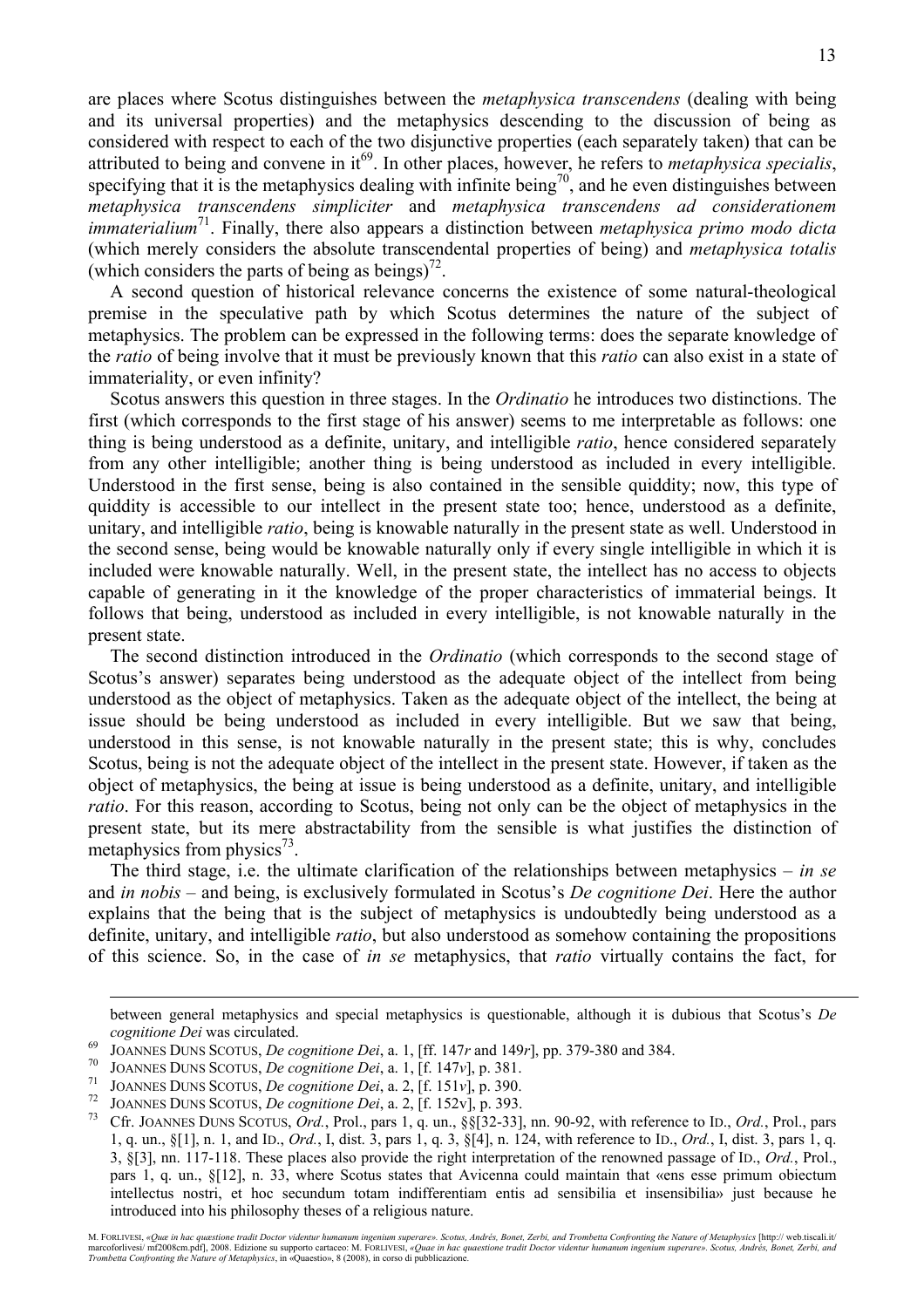instance, that there is an infinite being; moreover, it contains this fact in such a way that this truth is deducible from the *ratio* of being through a *propter quid* process. Using a terminology widely adopted in philosophical historiography, although not brilliant, we can say that – according to Scotus – being is the absolute starting point of *in se* metaphysics. In the case of *in nobis* metaphysics, however, the available notion of being is abstracted from the sensibles; hence it cannot generate any appropriate information about infinite being in the intellect. In this case, the subject of metaphysics contains the potency towards the predicate 'infinite' not in an evident way, but only in an eminent way (*eminenter ex se*). It follows that our intellect, once it has a conception of the extremes of the proposition, is able to draw evidence of this potency, but is unable to conceive of a *ratio* of being including – with evidence or otherwise – the predicate 'infinite'. Thus, we could say that, in the case of *in nobis* metaphysics, being is the starting point of this science, however it is not the absolute starting point of  $it^{74}$ .

In conclusion, the answer to the question about the existence of a 'theological-natural' premise in the speculative path by which Scotus determines the nature of the subject of *in nobis* metaphysics could be the following. Scotus rejects the hypothesis of a 'strong' presupposition: the comprehension of the *ratio* of being, taken as unitary and intelligible, remains unchanged all along the development of metaphysics. Nevertheless, our author's doctrine appears to give access to a 'weak' presupposition: the knowledge relating to which properties are virtually contained in the *ratio* of being expands during the progress of metaphysics.

Still, no doubt that Scotus regularly minimizes this 'presupposition', for he thinks that, properly speaking, in the present state our intellect cannot rightly understand the immaterial properties, nor – therefore – does it understand them as virtually contained in the *ratio* of being, but it just conceives of them as a part of a total concept (for example, the pair 'finite/infinite') of which we determinately know only one of the parts (in our example: 'finite'). However, in this way, Scotus drastically restricts the *in nobis* validity of his epistemology of the '*continentia virtualis*', as the reader may notice in the passages I quoted at the end of the section II.a. of the present study.

## II. d. 2. The relationships between metaphysics and the theologies

As regards the relationships between metaphysics and theology (or rather, the theologies), one point is certain: although metaphysics deals with God with respect to disjunctive transcendentals as well, nevertheless it does not deal with God taken as a definite (*hic*) nature or *sub ratione deitatis*. Hence, taking the matter on the side of the knowables, or, likewise, supposing that there can exist some science that deals with God taken as God and that considers the other separate substances as for themselves, then such science is distinct from metaphysics<sup>75</sup>.

As we have just seen, this applies to the relationships between theology and metaphysics as taken *ex parte scibilium*; however, if these sciences are considered just as they exist in our minds, then some clarification must be added.

As regards the theology naturally acquirable in the present state, Scotus holds that it is totally included within metaphysics; namely, metaphysics provides the whole theological knowledge accessible to man naturally in the present state<sup>76</sup>.

By contrast, the revealed theology available for man *in statu viæ* markedly differs from *in nobis* metaphysics.

On the one hand, metaphysics does not subordinate revealed theology. In the *Ordinatio* Scotus argues as follows: it is true that the subject of theology (of revealed theology too) is included in the subject of metaphysics, but it is also true that no specifically theological property can be demonstrated in theology by means of the principles of being or of some *ratio* derived from the *ratio* of being. And in his *De cognitione Dei* he specifies what follows: proving that the subject of

<sup>&</sup>lt;sup>74</sup> Cfr. in particular JOANNES DUNS SCOTUS, *De cognitione Dei*, a. 1, [ff. 148r-v and 149r], p. 382 and 384.<br><sup>75</sup> Cfr. also JOANNES DUNS SCOTUS, *Quæst. super Met.*, lib. 1, q. 1, §[48], n. 159 and ID., *Ord.*, Prol., p 190 (N.B.: the Wadding edition does not give this text; rather, in §18 it gives a text that, according to the edition directed by the Commissio Scotistica, proves to have been deleted by Scotus). 76 Cfr. also JOANNES DUNS SCOTUS, *Ord.*, Prol., pars 3, qq. 1-3, §[21], n. 194.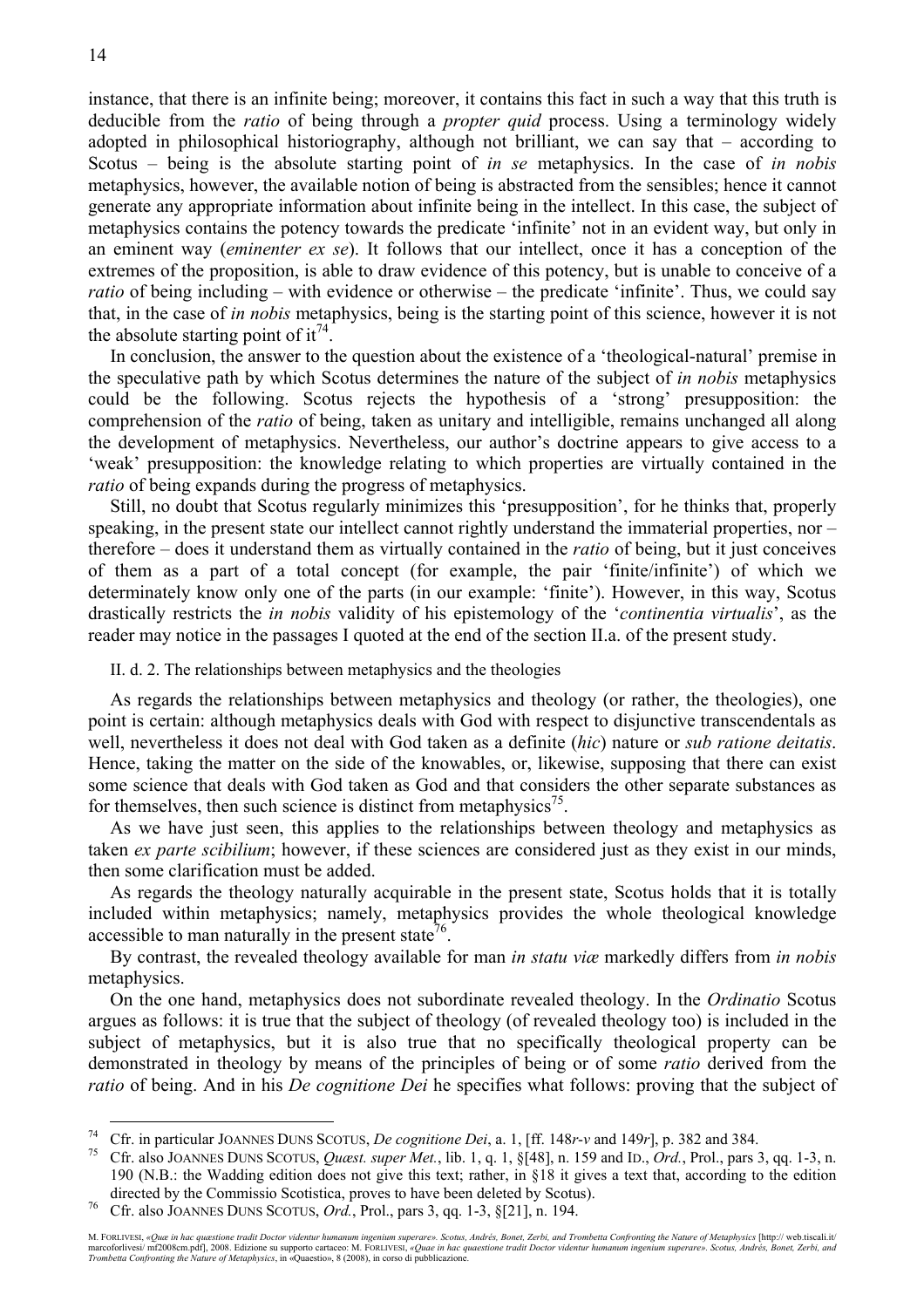some science (including theology) simply exists is not the proper work of a further science which is such as to subordinate the first science to itself; rather, it is the work of the dialectician (*litigiosus*) 77.

On the other hand, revealed theology does not subordinate metaphysics. It is true, writes Scotus, that the *rationes* of things which are present in God can move the human intellect to the perfect knowledge of the principles of these things, but it is also true that the intellect can be directly moved to the knowledge of the principles of things from things themselves; and yet, in order that subordination can exist, it is necessary that the principles of the superior science are the only cause of the knowledge of the principles of the inferior science; *ergo* etc<sup>7</sup>

Despite what precedes, we can finally observe that, according to Scotus, there is some continuity also between the metaphysics and the revealed theology that are available to man, but just in the direction going from the former toward the latter. The object of *in se* theology and the object of our revealed theology, writes Scotus, are the same: God taken as God. Nevertheless, in the present state, human intellect has no available proper notion of God; hence our theology must assume the infinite being as its proper object. With a precaution though: this concept, insofar as we know it, neither contains our theology virtually nor does it contain it as being known to us. Yet, it contains it within itself, so that, if we knew it according to what it actually is, it might provide theological truths with evidence. Consequently, in the present state this concept is object of that science only according to an imperfect notion, namely, insofar as, among the concepts at our disposal, it is the nearest one to the object of *in se* theology<sup>79</sup>.

## **III. Two pupils of Scotus**

Scotus's direct pupils were certainly influenced by the doctrines of their master, yet they developed their positions by independently rethinking the theses of the Subtle Doctor. The extent of this independence is well exemplified by the writings of Antonio Andrés and Nicolas Bonet.

III. a. ANTONIO ANDRÉS (CA. 1280 - CA. 1320)

#### III. a. 1. The nature of the subject of a science

In order to designate the subject/object of a science, Andrés does not use the term '*obiectum*'; rather, he goes back to Aristotle's '*subiectum*'. Yet he adds the specification '*adæquatum*' to the notion of '*subiectum*', thus precisely resuming Scotus's reflections on the meaning of the 'primacy' of the subject/object of a science.

While asking what the *subiectum primum* of metaphysics is, Andrés specifies that he does not want to determine what is the subject of metaphysics that is first as to perfection, but rather what is the subject of this science that is first as to adequacy. The subject of a science that is first as to perfection, writes Andrés, is the most perfect being among those considered by that science; in the case of metaphysics, such being is God. To the contrary, the subject of metaphysics that is first as to adequacy is being $80$ .

M. FORLIVESI, «Quæ in hac quæstione tradit Doctor videntur humanum ingenium superare». Scotus, Andrés, Bonet, Zerbi, and Trombetta Confronting the Nature of Metaphysics [http:// web.tiscali.it/<br>marcoforlivesi/ mi2008cm.pdf

 <sup>77</sup> JOANNES DUNS SCOTUS, *Ord.*, Prol., pars 4, qq. 1-2, §[29], n. 214; ID., *De cognitione Dei*, a. 1, [ff. 148*v*-149*r*], pp. 383-384. 78 JOANNES DUNS SCOTUS, *Ord.*, Prol., pars 4, qq. 1-2, §[29], nn. 214-216. But see also *Id.*, I, dist. 3, pars. 1, q. 3, §§[1

and 26], nn. 109 and 190, where Scotus respectively presents and confutes the milestones of Thomism (and of Augustinianism), according to which, in order to gain entire knowledge of a participated *ratio* (that is, in the

creature), it is necessary to have some knowledge of the unparticipated *ratio* (that is, in the divine essence).<br>JOANNES DUNS SCOTUS, *Ord.*, Prol., pars 3, qq. 1-3, §[12], nn. 168; JOANNES DUNS SCOTUS, *De cognitione Dei* 

<sup>1, [</sup>ff. 148*v*-149*r*], pp. 383-384. 80 ANTONIUS ANDREA, *Questiones super Methaphysicam Aristotelis*, I, q. 1 *Utrum ens simpliciter sumptum quod est commune Deo et creature sit scientie methaphysice subiectum primum primitate adequationis*, Instantia expensisque Nicholai Petri de Harlem coadiuvante Hermanno de Levilapide de Colonia, In civitate Vicentina 1477, f. (unnumbered; I refer to the gathering) A2*r*b.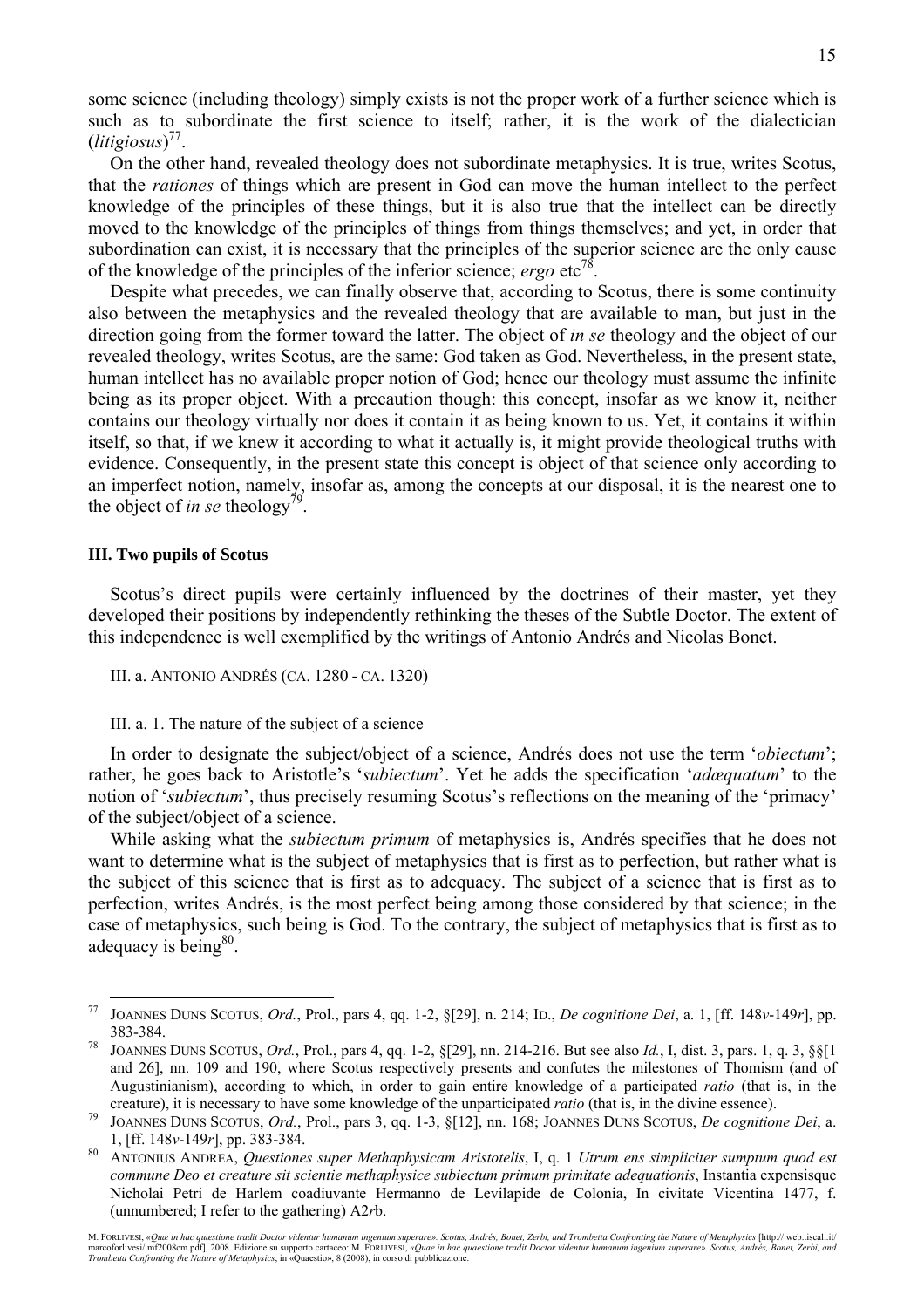Nevertheless, the meaning attributed to the noun '*subiectum*' in Andrés's pages does not seem to be identical with that ascribed to it in Scotus's pages. On the one hand, '*subiectum*' is that about which properties and causes – within the science having it as its subject – are demonstrated  $81$ ; on the other, it is primarily that which is present in all 'things' considered by that particular science and which allows that science to consider them $82$ . It seems to me that, doing so, Antonio Andrés merges in one notion both what Aquinas called 'subject' and what Aquinas called 'object'. Moreover, it seems to me that the Spanish Franciscan looks at the *subiectum* in a way that, while being allowed to some extent by Scotus's *De cognitione Dei*, still does not represent the main tenet of the Franciscan master's epistemology. The Subtle Doctor too conceives of the subject/object as of something about which a particular science proves the properties, yet he presents it primarily as that which virtually includes the 'things' considered by that science as well as the propositions composing it. Only in case such a subject/object does not exist, explains Scotus in *De cognitione Dei*, we can have recourse to a subject/object common by way of predication to what that science considers. Well, Andrés does not hold this position; rather, he presents the *subiectum* simply as something included in all 'things' considered by the science of which it is *subiectum* and, conversely, whose inclusion in those 'things' is precisely what allows a particular science to consider them. In conclusion, here is what he writes about the subject of metaphysics that is first as to adequacy:

«primitas sive prioritas adequationis notat equalitatem prescisam subiecti ad scientias quoniam scilicet scientia non excedit subiectum nec econverso. Sed quicquid cadit aliquo modo sub consideratione scientie cadit sub ratione formali subiecti et econverso, quicquid participat rationem formalem subiecti cadit sub consideratione illius scientie. Verbi gratia si ens in quantum ens ponitur subiectum primum methaphisice tali primitate quicquid participat rationem entis ut sic cadit sub consideratione methaphisice et quicquid methaphisica considerat sub ratione entis consi $derat<sub>9</sub><sup>83</sup>$ .

III. a. 2. The subject and the 'intension' of metaphysics

In the case of metaphysics, writes Andrés, the adequate subject of this science is being as being, i.e. being taken in an absolute way (*simpliciter sumptum*), or else, being understood as common to God and creature.

In his *Questiones* the Spanish Franciscan collects four arguments in support of this thesis. *i*) The subject of a science must be that to which the properties studied by the science originally belong *per se*; now, metaphysics deals with metaphysical properties; but just being as being can be their subject; hence, being as being is the subject of metaphysics. *ii*) If being as being were not the subject of metaphysics, then there would exist another science that studies it; hence, there would exist four speculative sciences, which contrasts with what Aristotle states. *iii*) A further consequence of the same observation is that there would exist a science having a more general subject than the subject of metaphysics; hence, there would exist another science above metaphysics. *iv*) Metaphysics is the highest science; now, the highest science deals with the highest knowables; but being as being is the highest knowable because it is the first known and the most certain among what is known; hence, metaphysics deals with being as being  $84$ .

These arguments have the purpose of assigning metaphysics the study of the most universal *ratio*; however, they say nothing about the limits of the 'intension' of metaphysics. In order to know more about Andrés's view on this point, we need to examine some further places of his work.

In the *Expositio* he develops a quite simple doctrine. Certainly, writes our author, the task proper to the metaphysician is to know all things, but, he adds, just in a universal way. The point is that in

M. FORLIVESI, «Quæ in hac quæstione tradit Doctor videntur humanum ingenium superare». Scotus, Andrés, Bonet, Zerbi, and Trombetta Confronting the Nature of Metaphysics [http:// web.tiscali.it/<br>marcoforlivesi/ mi2008cm.pdf

 <sup>81</sup> Cfr. JOANNES DUNS SCOTUS [actually ANTONIUS ANDREA], *Expositio in XII libros Metaphysicorum*, I, summa 1, cap. 1, n. 18, in JOANNES DUNS SCOTUS, *Opera omnia*, Lugduni 1639, vol. 4, 10b-11a, and ANTONIUS ANDREA, *Questiones*, I, q. 1, f. A4*v*a-b. 82 ANTONIUS ANDREA, *Questiones*, I, q. 1, f. A2*r*b. Actually, in his *Expositio* Andrés seems to hold a 'virtual inclusion

theory' as well: cf. the passage referred to in footnote 85.<br>
<sup>83</sup> ANTONIUS ANDREA, *Questiones*, I, q. 1, f. A2*r*b.<br>
<sup>84</sup> ANTONIUS ANDREA, *Questiones*, I, q. 1, respondeo, quantum ad tertium, tertia conclusio, f. A4*va*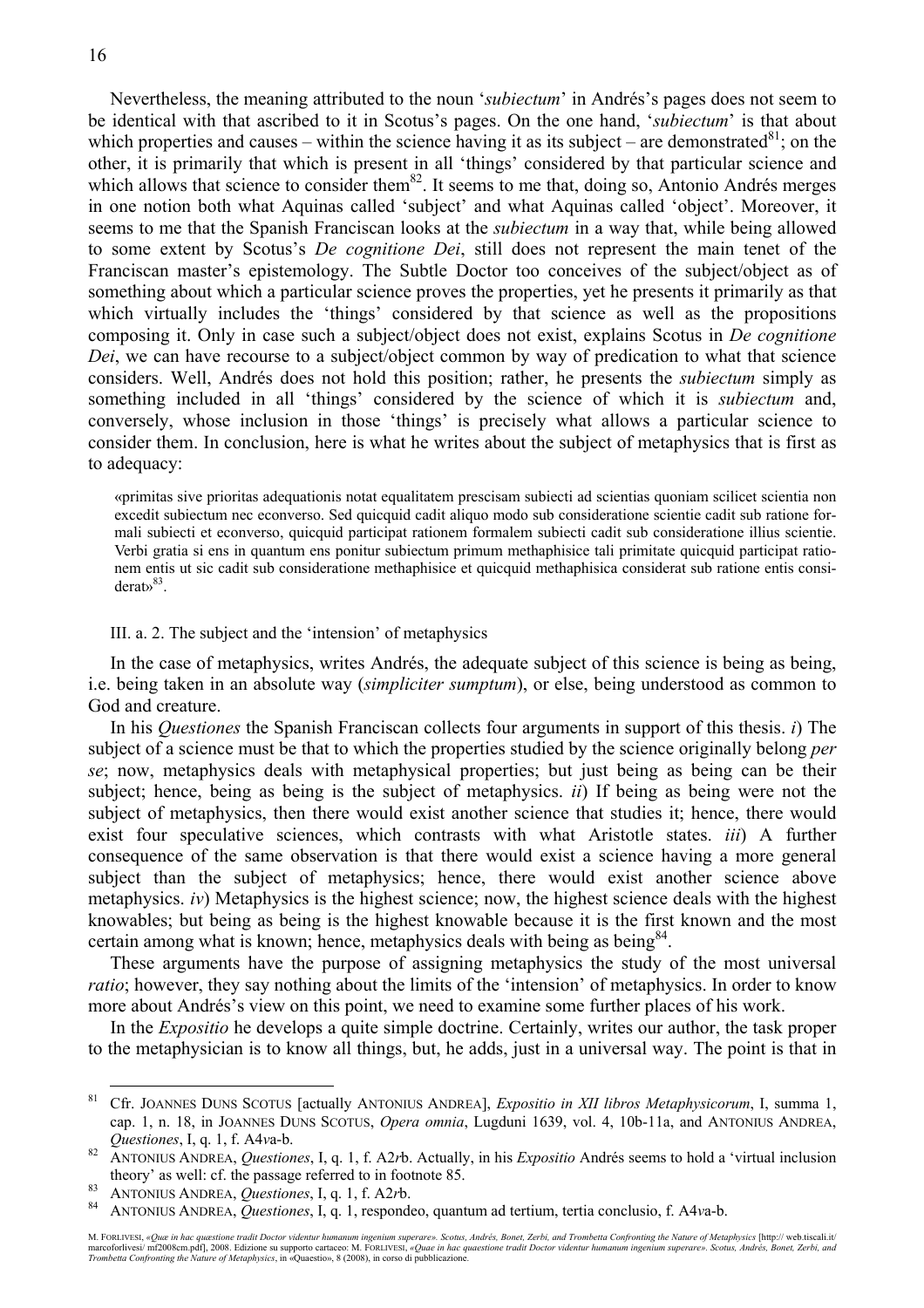order to know a universal we do not need to know in detail all that is contained in it; nevertheless, he who knows a universal knows all that is contained in it *in potentia et in communi*. Now, the metaphysician knows being in a universal way; hence he knows everything. This does not imply, however, that he knows everything in detail, nor that knowing everything in detail is his task  $85$ .

The doctrine Andrés expounds in his *Questiones* is more complex. Facing the question *Utrum ad methaphisicum in quantum talis per se pertineat cognoscere omnes quiditates rerum in particulari*, he writes that this question allows only two possible valid answers. We may say that it belongs to metaphysics to know each quiddity, insofar as it is a quiddity and it is this quiddity, but it does not belong to metaphysics to know the *ratio* of any accident of that quiddity. Or else, we may say that it belongs to metaphysics to know each quiddity, insofar as it is a quiddity and it is this quiddity, as well as the *ratio* of the *per se* accidents of that quiddity, but it does not belong to metaphysics to know the *ratio* of the *per accidens* accidents of that quiddity.

Andrés's thesis can be literally found in Scotus's *Quæstiones*; nevertheless, the arguments by which he defends it may be interpreted as a simplified version of the treatment developed by the Subtle Doctor. The fact that metaphysics has the just mentioned task, writes Andrés, is demonstrated by the fact that the first knowledge of a thing is the knowledge of its quiddity; but this knowledge belongs to metaphysics; ergo. The fact that metaphysics has to limit itself to this task is demonstrated by the fact that, if not, all sciences would be subordinated to metaphysics $86$ .

So it clearly appears that, according to Andrés, metaphysics does not deal with all things in detail. But it is equally clear that in our author's mind metaphysics specifically deals with the separate substances; one may ask, therefore, whether this science deals with these substances in detail.

In his *Questiones* the Spanish Franciscan first of all summarizes Scotus's position: «de substantiis separatis sunt multe proprietates cognoscibiles quantum est ex parte illorum, sed non a nobis via sensus. Ideo aliqua scientia speculativa est possibilis haberi de eis sed non a nobis. Proprietates autem que sunt scibiles a nobis via sensus de illis substantiis sunt sole passiones entis»<sup>87</sup>. By way of this brief observation Andrés attains two results: incorporating the science of the separate substances into metaphysics; preventing that metaphysics, when developed *pro statu isto*, deals with the totality of the properties of the separate substances.

Now, the thesis expounded in the *Questiones* appears to leave no room for the possibility of a metaphysics that, *pro statu isto*, deals with the properties of these substances in detail. By contrast, the *Expositio* seems to allow this possibility.

In his commentary on chapter 1 of *Metaphysics* VI, Andrés writes that here Aristotle confronts the following difficulty: if it were true that metaphysics deals with the immovable and separate being, then it would deal with a particular being; hence it would not be true that it deals with being just in general (*in communi*). Well, in Andrés's view, the passage where Aristotle writes that if there were no substance (i.e. no immaterial substance) besides natural substances, then physics would be the first science etc. $88$ , is precisely an answer to that difficulty.

The Spanish Franciscan paraphrases that passage as follows. If there were no substance besides natural substances, then each being would be material (*physicum et naturalem*); hence, physics would be the first among the sciences. But an immovable substance does exist, and its study belongs to metaphysics; hence metaphysics is the first philosophy. Consequently, adds Andrés reporting Aristotle's words, metaphysics will be the most universal science because it will have to speculate about being as being, so that this science is the first both as to the priority of dignity (since it deals with the divine being), and as to the priority of universality (since it deals with being in a universal way $)^{89}$ .

 <sup>85</sup> ANTONIUS ANDREA, *Expositio*, I, summa 1, cap. 2, n. 21, p. 13a. 86 ANTONIUS ANDREA, *Questiones*, I, q. 9 *Utrum ad methaphisicum in quantum talis per se pertineat cognoscere*  omnes quiditates rerum in particulari, ff. C2rb-C3va.<br>
<sup>87</sup> ANTONIUS ANDREA, *Questiones*, I, q. 1, respondeo, quantum ad secundum, f. A3rb.<br>
<sup>88</sup> *Met*., VI, 1, 1026a.<br>
<sup>89</sup> ANTONIUS ANDREA, *Expositio*, VI, summa 1, cap.

M. FORLIVESI, «Quæ in hac quæstione tradit Doctor videntur humanum ingenium superare». Scotus, Andrés, Bonet, Zerbi, and Trombetta Confronting the Nature of Metaphysics [http:// web.tiscali.it/<br>marcoforlivesi/ mi2008cm.pdf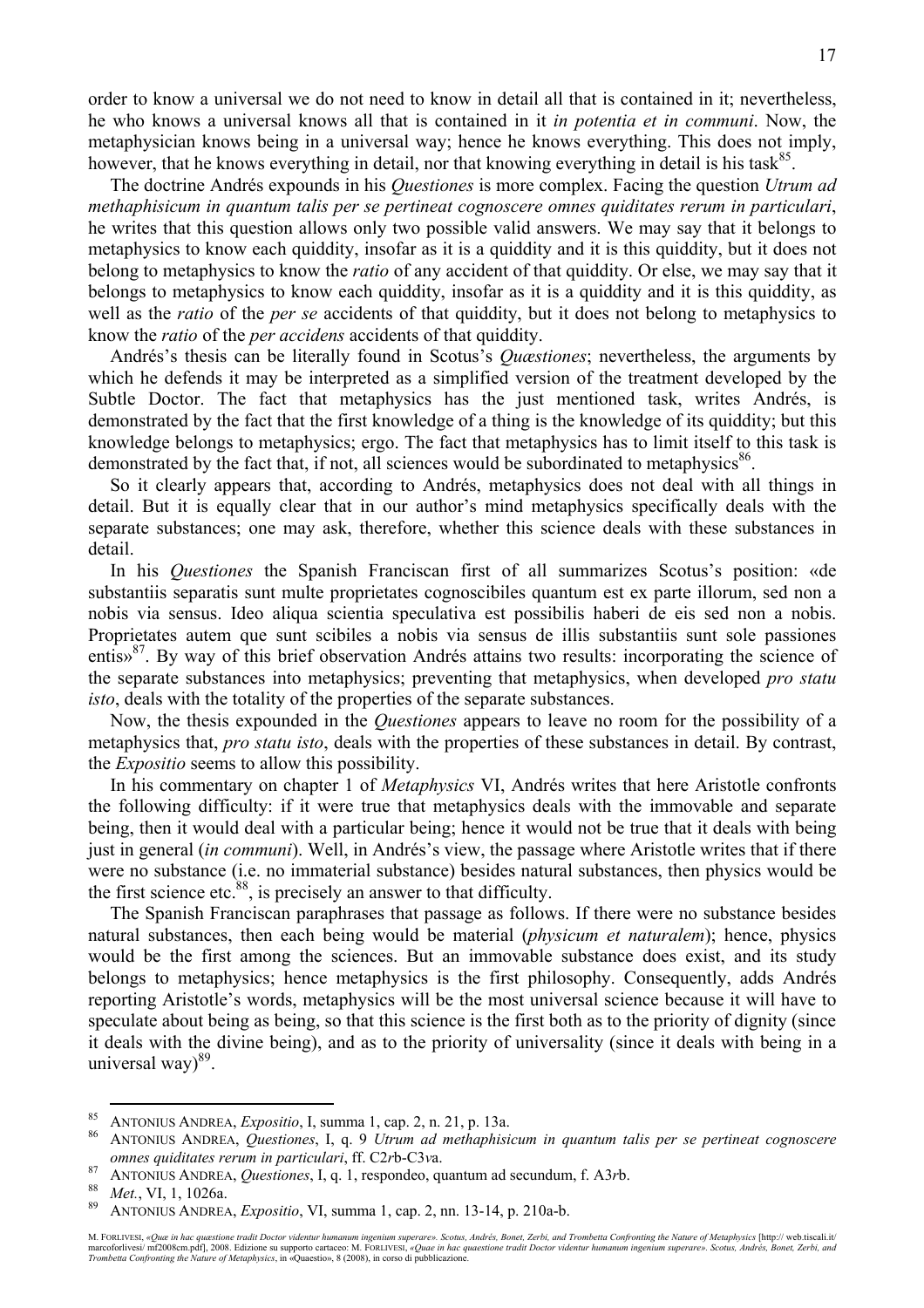Below I will deal with Andrés's position concerning the problem of the unity in one science of the study of the most general *rationes* and the study of the spiritual beings. Here I just focus my attention on the following question: what is the reason why Andrés needs to make clear that metaphysics deals both with being *in communi*, and with immaterial substance? The point is that, according to our author, dealing with being as being already means dealing both with the immaterial substances and with the material substances, though both of them are considered just as beings. Thus, the fact that he highlights metaphysics' capability of dealing with the immaterial substances would seem to imply that this science devotes special attention to these substances. Nevertheless, as far as I could see, Andrés does not go in depth into the nature of this attention, nor into the degree of 'intension' by which this science studies these substances.

## III. a. 3. The cohesion of metaphysics

In the paragraphs of the *Expositio* we have just examined, Andrés explicitly maintains that metaphysics deals both with the separate substances and with being *in communi*, but he does not account for this statement. In effect, the *Expositio*, VI, *summa* 1, cap. 2, n. 14, ends with the following words: «ejusdem scientiæ est considerare de ente in communi, et de substantia immateriali, et immobili, ut de nobiliori parte entis, ut declaratum fuit in primo libro». The problem arising here concerns therefore the way in which in the commentary on the first book of the *Metaphysics* Andrés approaches and solves the question of the unity in one science of the study of the separate substances and the study of the most general *rationes*.

In that place the Spanish Franciscan develops the following consideration: according to Aristotle, metaphysics has to deal with the first causes and the first principles<sup>90</sup>; this implies that the metaphysician must know everything (i.e., explains Andrés, must know the most universal of universals) and must account for everything (i.e. must know the first causes of things)<sup>91</sup>. Now, in the commentary on the first book of the *Metaphysics* our author says nothing more; hence, we should ask what is the reason why he thinks that these statements are sufficient to *declarare* the fact that it belongs to one and the same science etc.

In my opinion, the answer to this question lies in the commentary on the sixth book of the *Metaphysics*. Here Andrés makes clear that the separate substances are the incomplex principles of being, i.e. its true causes<sup>92</sup>. We may conclude that he proceeds in the following way. In the commentary on the first book he explicitly maintains that the metaphysician must know the first causes of things and – less explicitly – that these first causes have the most universal among universals as their effect. At the beginning of the commentary on the sixth book, he identifies the first causes of being with the separate substances. Now, there is no doubt that for Andrés being is the most universal among universals. The answer provided by the Spanish Franciscan to the question of the unity of the two 'parts' (strictly speaking, Andrés does not use this term) of metaphysics is therefore the following: the first causes of being are the first causes of all things; the first causes of being are the separate substances; then the separate substances are the first causes of all things; hence the metaphysician, who has to deal with the first causes of all things, has to deal both with the separate substances (as they are the first causes of being) and with being (which is the effect of these causes).

If this interpretation of Andrés's thought is correct, it gives rise to a further interpretative problem. Positing the doctrine we have just seen, one may ask whether our author thinks that the being whose cause are the separate substances is the being which is the adequate subject of metaphysics. If our author gave a positive answer to this question (and so it appears), it would ensue that he advocates the thesis that the separate substances are outside the subject of metaphysics. Hence we might deduce that Andrés's position is close to Thomas Aquinas's position: metaphysics has to deal with the separate substances not as a part of the subject of this science, but as the cause of this subject. However, if this really were Andrés's position, it would conflict with the thesis –

<sup>&</sup>lt;sup>90</sup> ANTONIUS ANDREA, *Expositio*, I, summa 1, cap. 1, n. 18, pp. 10b-11a.<br><sup>91</sup> ANTONIUS ANDREA, *Expositio*, I, summa 1, cap. 2, n. 20, p. 12a-b.<br><sup>92</sup> ANTONIUS ANDREA, *Expositio*, VI, summa 1, cap. 1, n. 2, p. 205b.

M. FORLIVESI, «Quæ in hac quæstione tradit Doctor videntur humanum ingenium superare». Scotus, Andrés, Bonet, Zerbi, and Trombetta Confronting the Nature of Metaphysics [http:// web.tiscali.it/<br>marcoforlivesi/ mi2008cm.pdf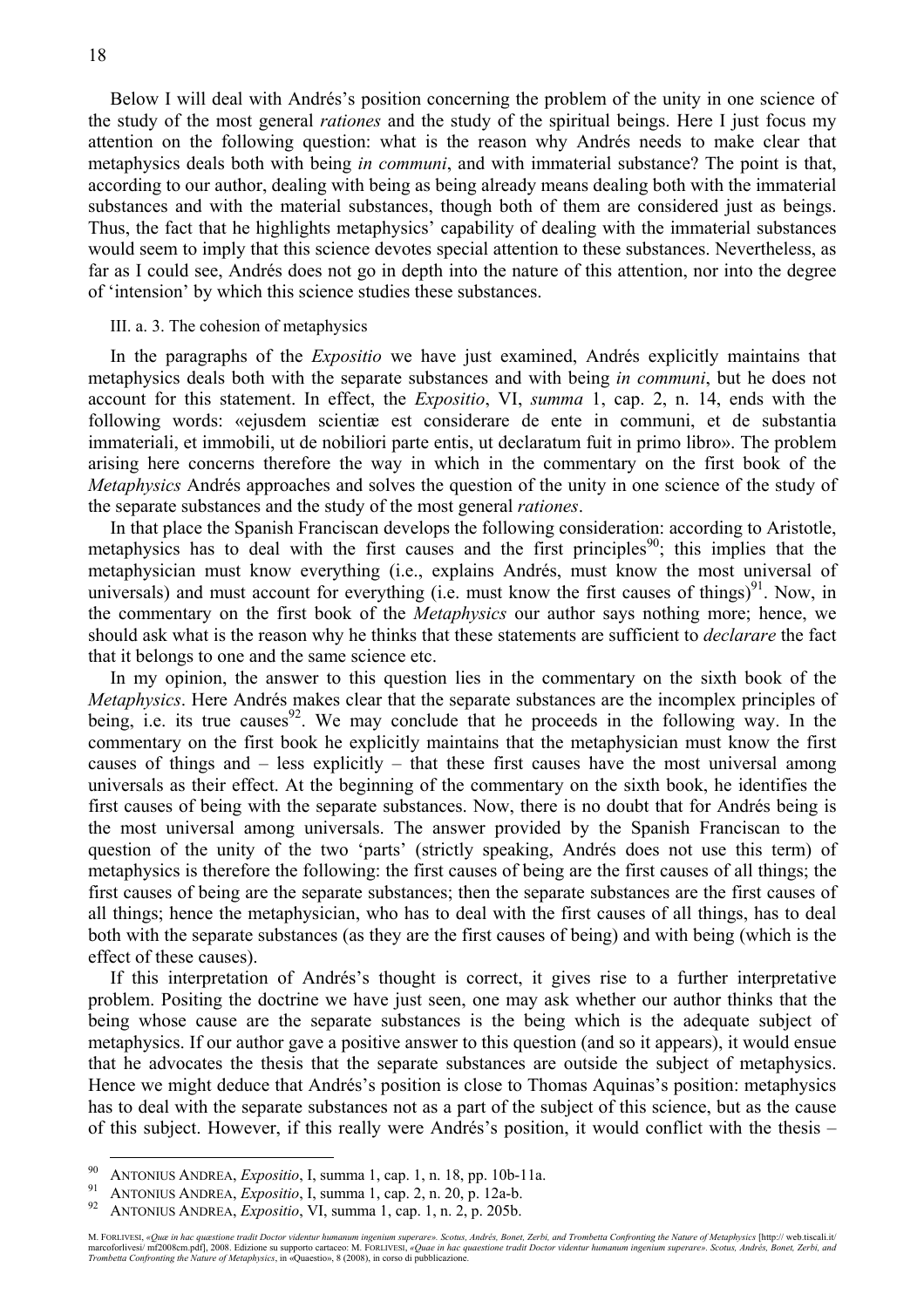explicitly held by our author – according to which immaterial substance is the most noble part of being. By contrast, if the answer to the debated question were negative, then Andrés's thesis would be identical with that of Scotus. Yet, in this case too, a difficulty would arise: what difference would there be – in our Franciscan's view – between the being which is the adequate subject of metaphysics and the being whose cause are the immaterial substances?

To these observations it should be added that in the same *summa* 1 of *Expositio* VI Andrés explains the distinction of the different theoretical sciences and their respective internal cohesion by means of a criterion which is different from the one we have just seen: the criterion of the *modum diffiniendi et considerandi*. Physics, mathematics, and metaphysics, writes our author, can be distinguished because the first considers things and concepts that are not separated from matter according to being or according to consideration; the second considers concepts that are separated from matter according to being but not according to consideration; the third considers concepts that are separated from matter both according to being and according to consideration<sup>93</sup>.

The criterion of unification and distinction we have just seen differs from the one that is grounded in the link between the subject of a science and the cause of this subject. Now, Andrés explicitly relates the *modum diffiniendi* proper to a science to the subject of that science. At the beginning of *Expositio*, VI, *summa* 1, cap. 2, n. 12, he writes: «Notandum etiam, quod ex distinctione harum trium scientiarum speculativarum, quæ assignata est penes earum subiecta prima, patet causa distinctionis huius, quam ponit Aristoteles in litera, penes modo diffiniendi». This occurs because, explains our author, the ways of abstracting from matter that characterize the three theoretical sciences are precisely those that characterize their respective subjects<sup>94</sup>. But the clarifications provided by our Franciscan come here to an end. We may conclude that even in this place he does not clearly define what relation exists between the unifying scheme that is grounded in the link between 'subject of a science' and 'cause of the subject' and the unifying scheme that is grounded in the 'way of considering'.

III. b. NICOLAS BONET (CA. 1280 - 1343)

Among Scotus's direct pupils, there were others, such as Francis of Marchia and Nicolas Bonet, who moved in a radically different direction: the separation of metaphysics as the science of being as being from metaphysics as the science of the separate substances. The former author has already become an object of study<sup>95</sup>, whereas the latter requires deeper investigation<sup>96</sup>.

III. b. 1. The nature of the subject of a science

Extensive explanation of Bonet's complex epistemology is mostly contained in the first book of his *Metaphysica*<sup>97</sup>.

In the first part of chapter 3 of this section of his work. Bonet explains that the 'subject' whose nature he intends to study is the subject matter (*subiectum*) of scientific consideration, i.e. the subject *circa quod*. Actually, a science does not resides in its own subject in a subjective way (i.e. as accidents are located in a subject); rather, a science is something concerning – existing about – this subject taken as object (*est circa illud tamquam obiectum*).

<sup>&</sup>lt;sup>93</sup> ANTONIUS ANDREA, *Expositio*, VI, summa 1, cap. 2, nn. 8-11, pp. 208a-209b.<br>ANTONIUS ANDREA, *Expositio*, VI, summa 1, cap. 2, n. 12, p. 209b.<br><sup>95</sup> Cfr. the essays by Folger-Fonfara and by Poppi already mentioned in

<sup>96</sup> I consider here Bonet's work published under the title: Nicholaus BONETUS, *Habes (...) quattuor volumina: metaphysicam videlicet, naturalem phylosophiam, predicamenta necnon theologiam naturalem*, ed. by L. Venier,

Mandato et expensis heredum Octaviani Scoti – Per Bonetum Locatellum, Venetiis 1505.<br><sup>97</sup> Bonet places the enquiry about the nature and characteristics of the subject of a science at the beginning of metaphysics not for the sake of didactic convenience, but because he believes that this enquiry is truly and properly a part of metaphysics. Cfr. BONETUS, *Quattuor volumina*, Metaphysica, lib. 1, cap. 3 *De proprietatibus subiecti scibilis*, f. 5*v*b: «Et quia ars ista dicitur universalis et transcendens: ad ipsam pertinet tractare de communissimis: et per consequens de proprietatibus subiecti scibilis in universali que per se sibi insunt: et omni subiecto scibili. Et ideo intellectus qui est semper inquisitivus poterit faciliter omnes predictas proprietates ad suum propositum applicare».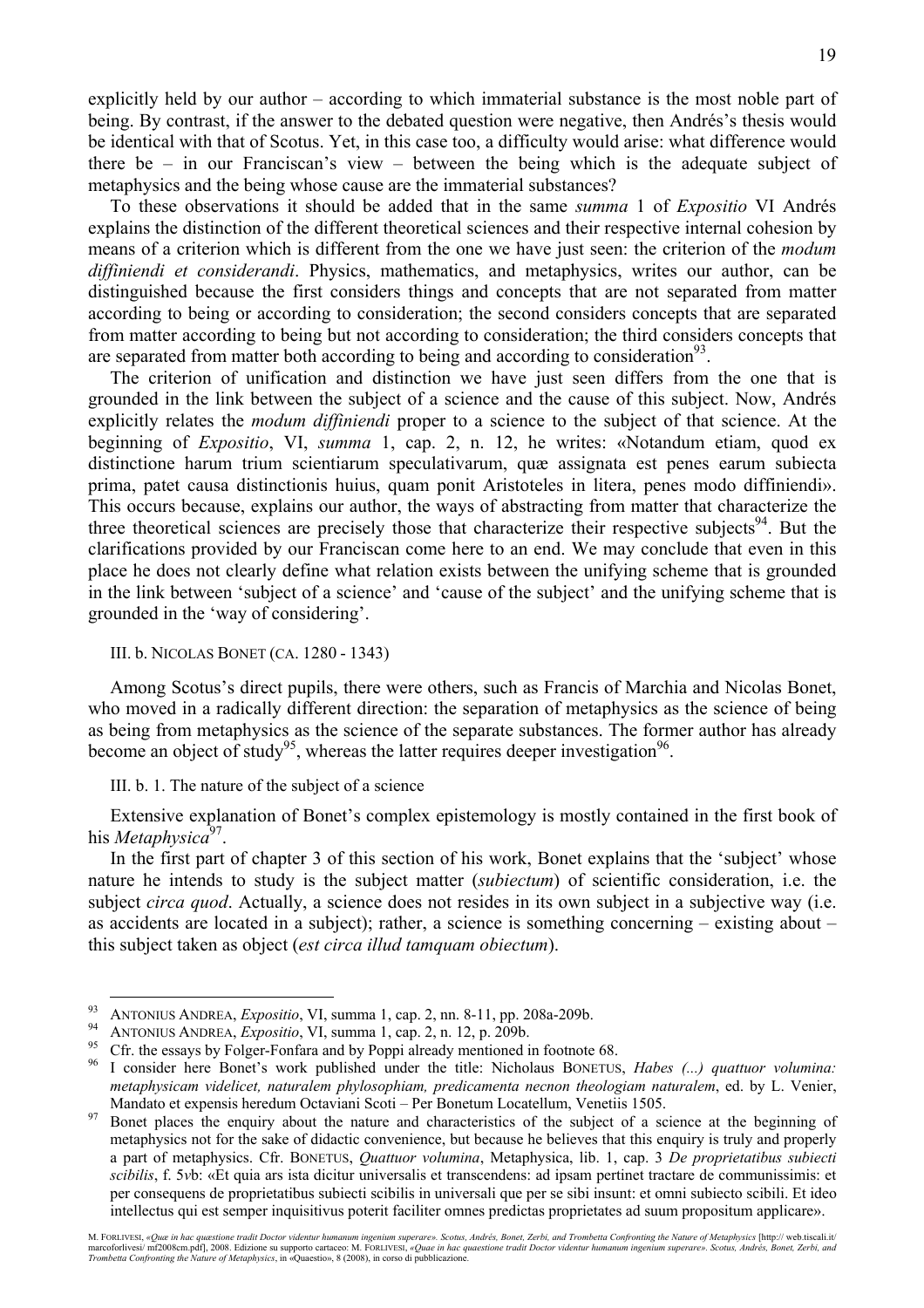Strictly speaking, explains Bonet, there are two ways according to which a science can 'exist about'. First: science can be about the demonstrated conclusion as a whole. In this case, the subject about which there is science properly is a knowable subject  $(i.e. - it is understood - not a knowledge$ subject in a proper sense, but just a knowable subject). Second: science can be about the subject (i.e. the grammatical subject) of the demonstrated conclusion. Considering 'subject' according to this meaning, the subject of a science is the subject of the first proposition of that science, of its first conclusion, and of the first property considered by that science. In this case, the subject about which there is science properly is a subject (i.e.  $-$  but this is merely implicit  $-$  a subject in a proper sense $9^{98}$ .

In the third part of chapter 3, Bonet explains in detail his thought about the possible types of subject that is such in a proper sense. Here he distinguishes between knowable subject taken in a proper sense, subject of a piece of knowledge (*subiectum notitie*), and subject of an immediately understood piece of knowledge (*subiectum intellectus*). The first is the subject of the property (*passio*) in the demonstrated conclusion. The second is the subject of a property that inheres in it in an immediate and unprovable way; which happens when this subject is a thoroughly simple quiddity, so that it can neither be defined nor resolved into constituents that are prior to it. The third is the subject of the principles of a science, i.e. the subject of one of the premises of the conclusion. Now, it may happen – as Bonet points out – that the subject of a science is a knowable subject in a proper sense, or rather a subject of a piece of knowledge, or rather a subject of an immediately understood piece of knowledge $99$ .

The second part of chapter 3 is devoted to the definition of the requisites (*proprietates*) a subject must satisfy in order to be the subject of a science. Here Bonet finds out seven negative requisites and seven positive requisites. Strictly speaking, the former apply to the subject of a science in general, while the latter merely apply to the knowable subject (*subiectum scibile*) of a science<sup>100</sup>. The negative requisites of the subject are: it must not be a contradictory being (*prohibitum*); it must not be an equivocal being; it must not be an accidental being; it must not merely be a being *in anima* (namely: a being whose only existence/'substance' is the one provided by the copula in the proposition<sup>101</sup>); it must not be a corruptible being (namely: a being whose quiddity is not stable); it must not be an incommunicable being (namely: a unique case); it must not be a being provable within the science of which it is subject<sup>102</sup>. The affirmative requisites of the knowable subject are: it must be definable; it must be caused; it must be prior to its knowable properties; it must be posterior

 <sup>98 «</sup>Subiectum quintum est subiectum circa quod: quia scienza non est subiective in subiecto scientie: sed est circa illud tamquam obiectum. Et hoc dupliciter vel circa conclusionem demonstratam: et tunc proprie habet rationem subiecti scibilis: vel circa subiectum conclusionis: et tunc proprie habet rationem subiecti: quia subiectum conclusionis est subiectum prime propositionis et primarum propositionum illius scientie: et est subiectum primarum passionum: immo omnium vel mediate in post assumendo: vel immediate: et in latus que probantur in illa scientia. Unde proprie subiectum scientie est subiectum prime propositionis prime conclusionis prime passionis: et sic patet quid sit subiectum scientie» (BONETUS, *Quattuor volumina*, Metaphysica, lib. 1, cap. 3, f. 4*r*a). In the note written in the margin of the cited excerpt, Lorenzo Venier explains the passage containing the expressions '*in post*' and '*in latus*' with the following words: «Divisiones non per media augentur: sed in post assumendo: capiendo subiecta et passiones differentia ordinem aliquem inter se vel secundum sub et supra: vel secundum prius et posterius. Augentur etiam in latus: cum eadem passio de duobus subiectis coequis demonstratur».<br>
<sup>99</sup> BONETUS, *Quattuor volumina*, Metaphysica, lib. 1, cap. 3, f. 5va-b.<br>
<sup>100</sup> In the chapter here in question our author is not totally explic

emerges in BONETUS, *Quattuor volumina*, Metaphysica, lib. 1, cap 6 *De subiecto huius metaphysice*, f. 11*v*a-b, where he has recourse to what he writes in the third part of the chapter here under consideration, i.e. in *Id.*, cap. 3, f. <sup>5</sup>*r*a-*v*a. As regards these passages, cfr. *infra*. 101 In this context, Bonet explains that the being *in anima* should not be confused with the being of reason. The being of

reason is that being whose only existence is the objective existence, namely, the existence something has as it is known (*quod habet esse obiective in anima sicut cognitum in conoscente*), or else the existence the intellect conveys to the known object (*aliquid derelictum in obiecto cognito*). The being *in anima* is that being whose only existence/'substance' is the one brought about by the copula between predicate and subject. This existence/'substance', points out Bonet, results from the work of composition and division of the intellect. Cfr. BONETUS, *Quattuor volumina*, Metaphysica, lib. 1, cap. 3, f. 4*v*a. 102 BONETUS, *Quattuor volumina*, Metaphysica, lib. 1, cap. 3, cc. 4*r*a-5*r*a.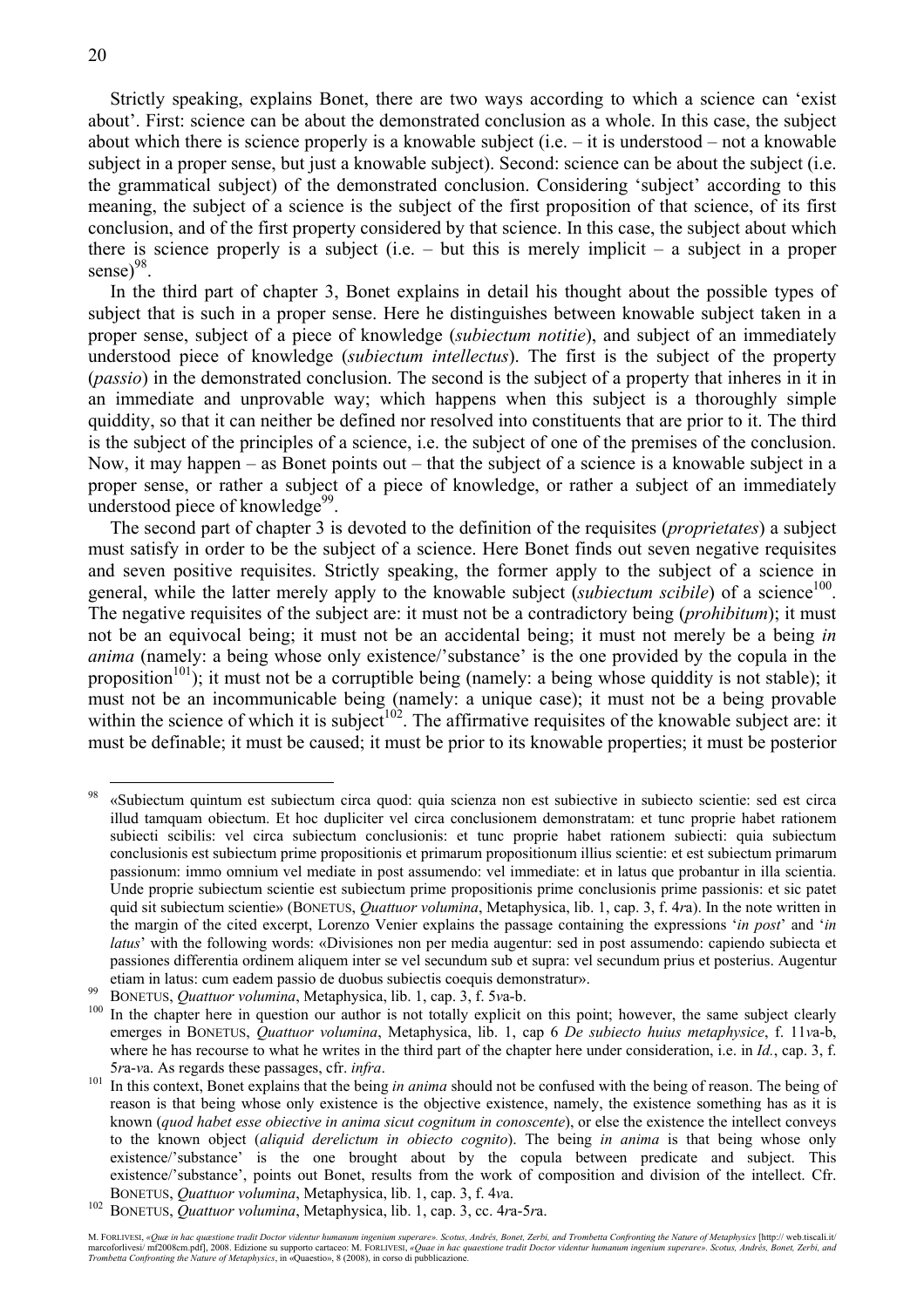*ex natura rei* to the middle term of the demonstration; it must comprise a knowable quiddity; this knowable quiddity must be really identical with it; this knowable quiddity must be formally distinct from  $it^{103}$ .

In the following chapter 4, Bonet approaches the question of the nature of the first subject of a science. He starts by introducing some clarifications. He distinguishes between the first subject having primacy of perfection and the first subject having primacy of adequacy. The first subject of a science which is first due to its primacy of adequacy is the subject of the first proposition of that science and of the first property studied by that science. Now, every science owns a subject which is first due to its primacy of adequacy; by contrast, not every science has to own a subject which is first due to ist primacy of perfection. Moreover, if a science contains a first subject having primacy of perfection, this one does not necessarily coincide with the first subject having primacy of adequacy<sup>104</sup>.

Once clarified this, our author criticizes some ideas concerning the first subject of a science<sup>105</sup>. He denies that it is determined by the converging in only one being of the primacies of perfection and of adequacy. He also denies that it is determined by the modality of abstraction<sup>106</sup> or by the virtual inclusion in it of all the properties considered by that science<sup> $107$ </sup>. Finally, he expounds his position: the first subject of a science is that subject in which the property inheres first, for itself, in a convertible as well as in a universal way<sup>108</sup>.

# III. b. 2. The nature of the subject of metaphysics

The long chapter 6 of Bonet's *Met.*, lib. 1 is devoted to the discovery of the subject of metaphysics. At the outset Bonet distinguishes between two different senses of the term 'being'. Taken in the first sense, it is meant to designate all that is positive, i.e. other than nothing; hence it includes in itself both what is real and what is of reason, both what is directly part of a predicament and what is reductively part of it as well as what is not part of it at all. Taken in the second sense, it is meant to designate a particular *ratio*, which is distinct from other *rationes* and quiddities<sup>109</sup>.

Once this is made clear, Bonet puts these two notions through the sieve of the seven negative requisites that are proper to the subject of a science and of the seven positive requisites that are proper to the knowable subject of a science.

The first of the two notions of being does not satisfy the second negative requisite: the unequivocality. A notion is univocal – writes our Scotist, thus implicitly allowing a Thomistic argument – when it does not include the differences that contract it; but being, taken in the first sense, also embraces every possible contracting difference; hence it cannot be univocal. It ensues that it cannot be the subject of any science $110$ .

By contrast, the second of the two notions of being satisfies all seven negative requisites proper to the subject of a science. In particular, this notion is univocal. To be more precise, it is univocal when considered as comprising the ten predicaments, the real being, the being of reason, the first intelligence<sup>111</sup>, and any other thing; however, it cannot comprise the being *in anima*, the other transcendental notions (*sue passiones*), and the ultimate differences. Therefore, when taken

<sup>&</sup>lt;sup>103</sup> BONETUS, *Quattuor volumina*, Metaphysica, lib. 1, cap. 3, f. 5ra-va.<br><sup>104</sup> BONETUS, *Quattuor volumina*, Metaphysica, lib. 1, cap. 4 *De primo subiecto*, f. 6ra.<br><sup>105</sup> BONETUS, *Quattuor volumina*, Metaphysica, lib of the modality, i.e. the procedure, of abstraction. In a marginal note, Venier observes that this is Auriol's position.<br><sup>107</sup> Venier observes that this is Scotus's position. This attribution seems not perfectly correct to

it is also Hervæus's position.<br>
<sup>108</sup> BONETUS, *Quattuor volumina*, Metaphysica, lib. 1, cap. 4, f. 6va-b.<br>
<sup>109</sup> BONETUS, *Quattuor volumina*, Metaphysica, lib. 1, cap. 6, f. 7ra.<br>
<sup>110</sup> BONETUS, *Quattuor volumina*, Meta

understanding the expression 'eminently existing being' according to the following meaning: such as to correspond to the very universal concept of being. In this case, there would be no concept common to the first intelligence and the other things. Cfr. BONETUS, *Quattuor volumina*, Theologia naturalis, lib. 1, cap. 1 *Quid sit prima intelligentia in universali*, f. 91*v*a.

M. FORLIVESI, «Quæ in hac quæstione tradit Doctor videntur humanum ingenium superare». Scotus, Andrés, Bonet, Zerbi, and Trombetta Confronting the Nature of Metaphysics [http:// web.tiscali.it/<br>marcoforlivesi/ mi2008cm.pdf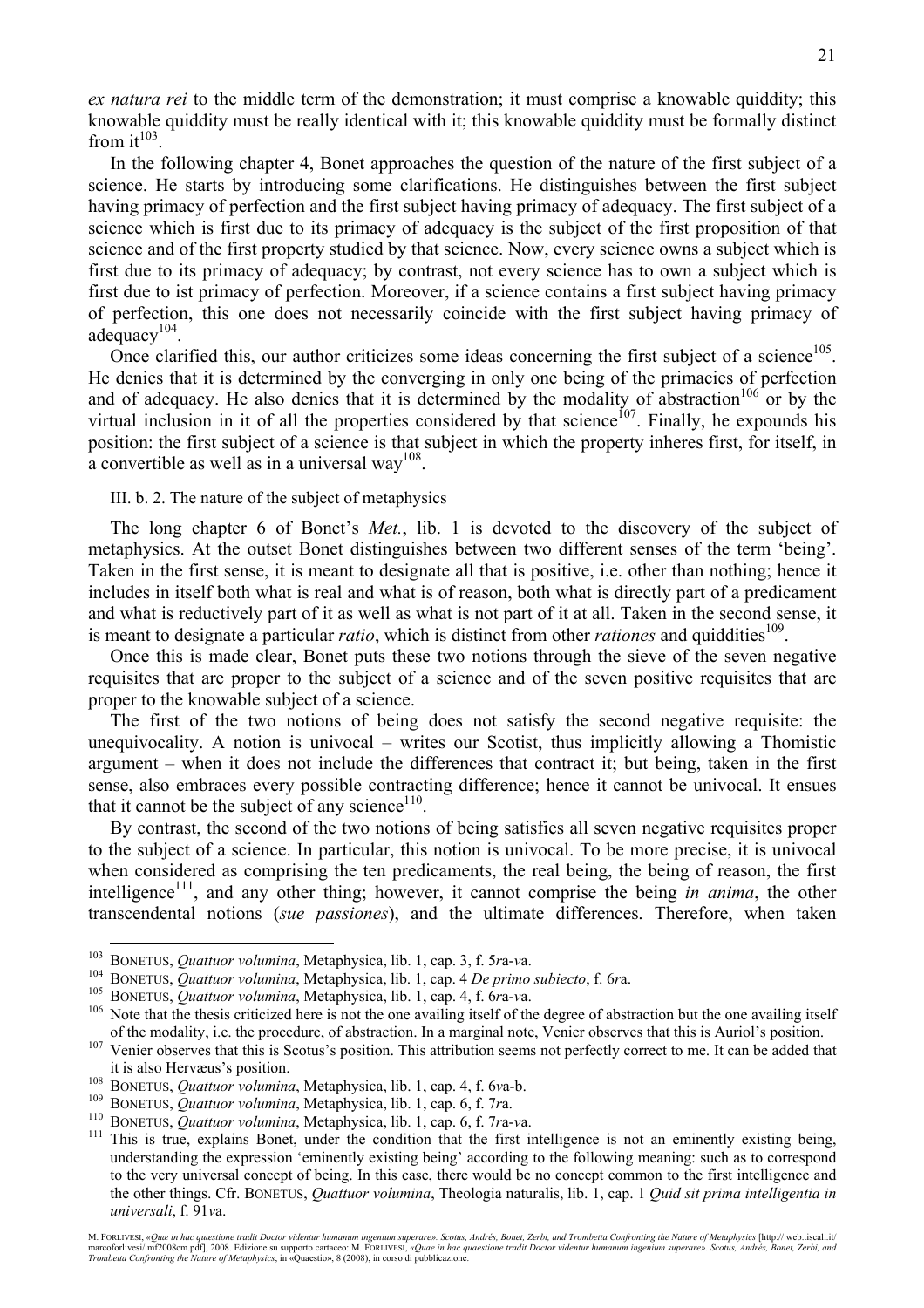according to this second meaning, being can be the subject of a science, and in particular it can be the subject of metaphysics $112$ .

Eventually, Bonet introduces two important clarifications. First of all, being as being (i.e. being taken according to the second meaning) cannot be the knowable subject of metaphysics: this happens because it does not satisfy the first, nor the second, nor the fourth positive requisites proper to the knowable subject of a science<sup>113</sup>. Secondly, only being as being can be the subject of metaphysics; this happens because metaphysics is a universal science, hence its subject must be a universal quiddity; but only being as being satisfies this requisite.

It ensues that metaphysics possesses a subject, and that this subject is being as being. Nevertheless, this subject is not a knowable subject; rather, it is a subject of some immediately understood pieces of knowledge<sup>114</sup>. By contrast, a knowable subject of metaphysics is all that includes being according to the first *per se* mode<sup>115</sup>

III. b. 3. Three clarifications: metaphysics between intellectual knowledge and the other sciences

Bonet's doctrines summarized above do not exhaust our author's thought about the nature of metaphysics and its subject. In order to draw a correct representation, it is necessary to relate at least three other theses held by our Franciscan.

The first concerns the distinction between the object (*obiectum*) of the intellect and the subject of metaphysics. In the seventh book of his *Metaphysica*, Bonet explicitly asks whether the object of the intellect is identical with the subject of metaphysics. He answers by distinguishing three cases: that of the first object of the intellect which is such as to adequacy, that of the first object of the intellect which is such as to perfection, and that of the object of the intellect which is such as to origin.

The subject of metaphysics – explains our author – is the adequate object of the intellect neither as regards moving the intellect to its act, nor as regards being the target of that act. The reason for this statement is simple: if nothing else moved or fulfilled the act of the intellect «nisi precise quidditas eius [i.e. of being as being] ut prescindit ab omni alio», then «alie quidditates non essent cognite». At most, we can say that the subject of metaphysics is in fact identical with the object of the intellect as regards fulfilling its act. We can also say that the adequate object of the intellect is being taken as a word signifying every positive which is outside the nothingness; yet, taken according to this meaning, being is not the subject of metaphysics $116$ .

It should be added that being as being is not the object of the intellect having priority of perfection either. This statement as well has a simple reason: «cum inter omnia intelligibilia que cadunt sub primo obiecto intellectus ens in quantum ens sit imperfectius: quia in linea predicamentali predicata priora sunt imperfectiora posterioribus et includentibus et contrahentibus  $\frac{1}{1}$ lla $\frac{117}{1}$ .

Finally, being as being does not seem to be the object of the intellect having priority of origin. Whether on the level of confused knowledge, writes Bonet, or on the level of distinct knowledge, we can observe that the intellect has not just one first object which is such as to origin; rather, we

<sup>&</sup>lt;sup>112</sup> BONETUS, *Quattuor volumina*, Metaphysica, lib. 1, cap. 6, ff. 7*va*-11*rb*.<br><sup>113</sup> BONETUS, *Quattuor volumina*, Metaphysica, lib. 1, cap. 6, f. 11*rb*-*va*.<br><sup>114</sup> Hence Bonet draws the radical conclusion that, from enim tantum diximus subiectum metaphysicum non esse scientificum: quoniam omnes propositiones formate in metaphysica sunt immediate: ut iste: ens est unum: ens est bonum: et sic de aliis: cum non possint a priori subiecto et predicato demonstrari» (BONETUS, *Quattuor volumina*, Theologia naturalis, lib. 1, cap. 4 *An habitus theologicus* 

<sup>&</sup>lt;sup>115</sup> BONETUS, *Quattuor volumina*, Metaphysica, lib. 1, cap. 6, f. 11va-b.<br><sup>116</sup> By saying this, Bonet follows Scotus, although in a creative way. Indeed, despite the statements to the contrary of some present-day writer, no medieval and renaissance authors admit a complete identity of the subject of metaphysics with the object of the intellect.<br><sup>117</sup> BONETUS, *Quattuor volumina*, Metaphysica, lib. 2, cap. 7 [erroneously numbered 6] *De obiecto intellectus*, f. 17*va*.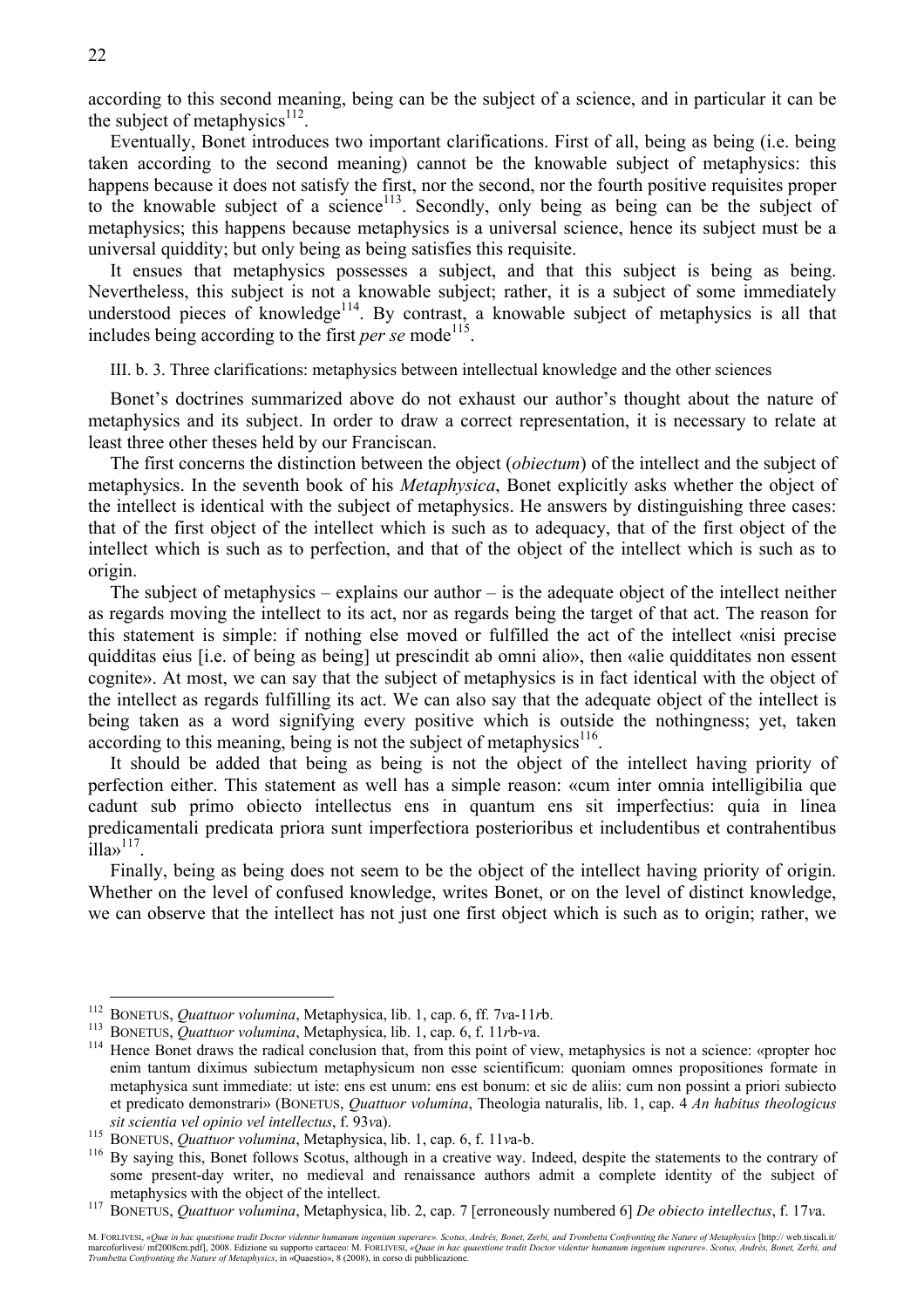observe that there exists a plurality of those objects and that they are not resolvable one into the other<sup>118</sup>

The second thesis we must relate concerns the Bonetian tree of sciences and the distinction between metaphysics and natural theology.

Bonet thinks that metaphysics and natural theology are distinct sciences and, furthermore, are such that the second is not subordinated to the first $119$ . In the context of the debate about the nature of the first subject of a science, he writes that there exist both a subject which is absolutely first as to origin and nature and a subject which is absolutely first as to perfection. And he clarifies: not only are they not identical, but even fall within the competence of two different sciences: the first of metaphysics; the second of that science having the first intelligence as its subject. The subject of metaphysics is being as being, whereas the subject of the second science is the first intelligence, i.e. the unmoved mover, namely a spiritual and unlimited substance<sup>120</sup>.

And indeed Bonet distinguishes the different sciences, arranges their tree according to an order (with respect to priority and posteriority of origin), and prevents metaphysics from incorporating in itself every other science thanks to a quite simple principle: that of the divisions of being.

«Amplius autem manifestum est quod de ente in quantum ens erit una scienza que habebit ens pro obiectu. Secundo quod ens dividitur sic primo: ut fertur ens aliud finitum aliud infinitum de ente in quantum ens erit prima scientia: de infinito secunda. De ente finito tertia: item quia ens finitum et limitatum dividitur eque immediate: ut fertur in decem prima genera de quibus sunt decem scientie: quia qualibet quidditas predicamentalis habet suas proprias passiones cum ea convertibiles et de ipsa demonstrabiles. Et sic quarta scientia erit de substantia: quinta de quantitate: sexta de qualitate: septima de relatione: octava de actione: nona de passione: decima de situ: undecima de quando: duodecima de ubi: decima tertia de habitu»<sup>121</sup>.

Bonet's third thesis we have to relate concerns the nature of the procedure according to which it can be recognized that the subject of metaphysics includes, as univocal *ratio*, the first intelligence too. Actually, this is the problem that most challenges Bonet's elegant and simple doctrine.

First of all, we see that not only does our author separate metaphysics from natural theology, but he also neglects to establish any procedural dependence of the first on the second. More precisely, he does not display any particular link between metaphysics and natural theology even when, in the first book of his *Metaphysica*, he maintains that being (i.e. the *ratio* that is the subject of metaphysics) is univocal also with respect to the first intelligence and the other things.

The problem is the following. In order to demonstrate the univocity at issue, he formulates this sole argument: the sensible nature is able to bring about in our intellect a concept of being that allows the comprehension of something which is included in the first intelligence<sup>122</sup>. Now, this argument might be interpreted in the following way: Bonet proves the univocity of being with respect to the first intelligence and the other things resting on the fact that it is possible to demonstrate that the first intelligence exists. If this were Bonet's real position, a question should

 <sup>118</sup> BONETUS, *Quattuor volumina*, Metaphysica, lib. 2, cap. 7 [erroneously numbered 6], cc. 17*v*a-18*r*b. But see the detailed explanations formulated in the immediately next part of the chapter and regarding the priority of origin of being as being in scientific knowledge: *Id.*, f. 18*r*b.<br>Claiming this, Bonet places himself in a theoretical perspective. Yet, he himself is aware that, from the historical

point of view, things are different: «in metaphysica Aristotelis non sunt pure metaphysicalia tradita: sed sunt multa theologica de substantiis separatis: et de intelligentiis»; «in metaphysica Aristotelis ut dictum est multa traduntur que non sunt pure metaphysicalia: sicut de prima intelligentia et aliis substantiis separatis». To the contrary, specifies our author, «in nostra metaphysica (...) non probabuntur nisi pure metaphysicalia predicata cum ente in quantum ens convertibilia» (BONETUS, *Quattuor volumina*, Metaphysica, lib. 2, cap. 7 [erroneously numbered 6], f.

<sup>18</sup>*r*b-*v*a). 120 BONETUS, *Quattuor volumina*, Metaphysica, lib. 1, cap. 4, f. 6*r*a. Cfr. also *Id.*, Theologia naturalis, lib. 1, cap. 3 *Hic* 

*stabilitur subiectum theologie*, f. 93*r*a-*v*a. 121 BONETUS, *Quattuor volumina*, Metaphysica, lib. 2, cap. 6 *De subalternatione scientiarum*, f. 17*r*b. But see also the detailed explanations in *Id.*, Theologia naturalis, lib. 1, cap. 9 *Ostendit ordinem huius scientie ad alias facultates*, f. 95*r*a. Here our author highlights the fact that the subject of natural theology is not the infinite being, it is the unlimited substance. This, writes Bonet, makes more problematic to determine the order of origin in which the second and the fourth sciences are to be arranged. 122 BONETUS, *Quattuor volumina*, Metaphysica, lib. 1, cap. 6, f. 9*r*a.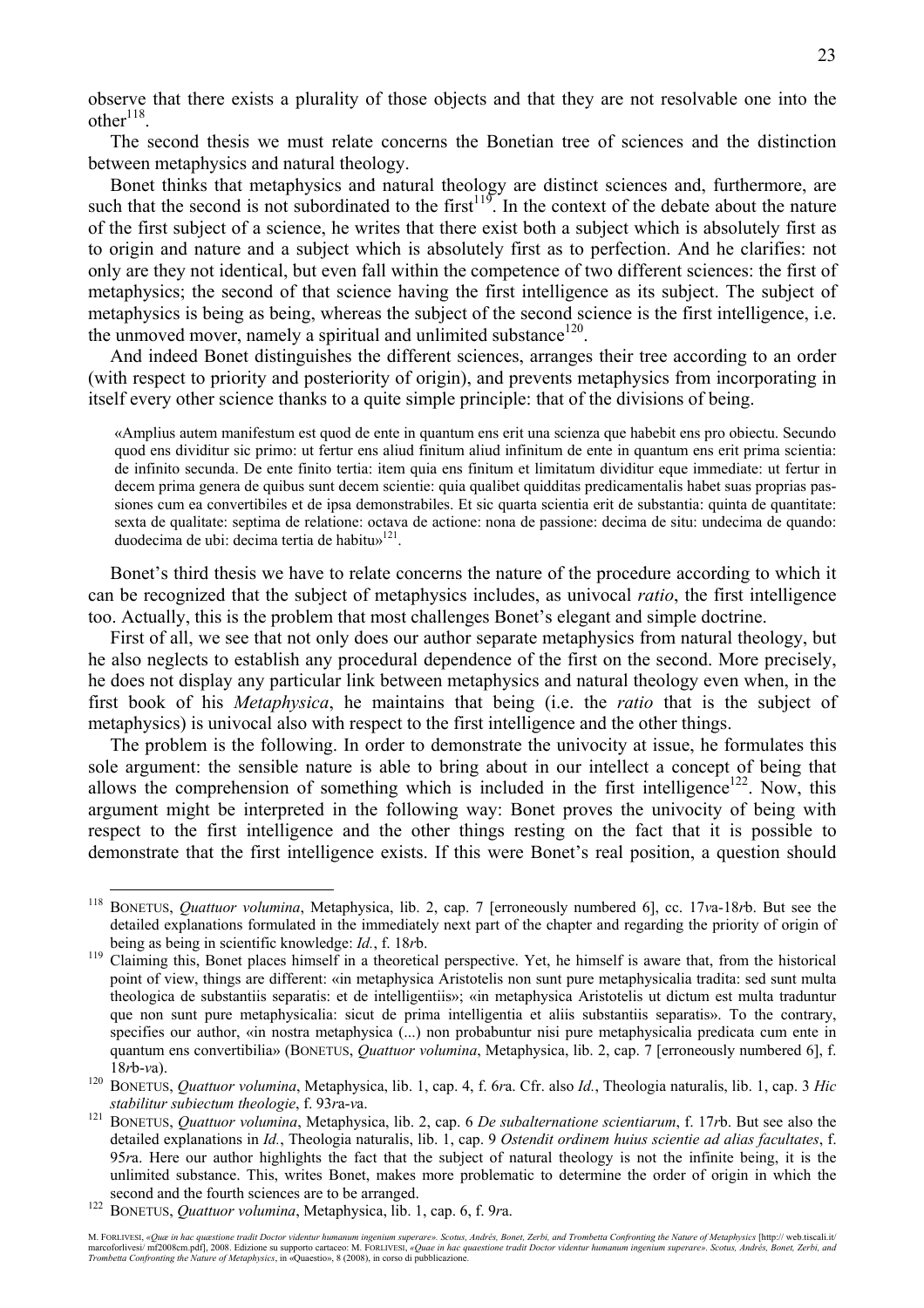follow: how can he state that the existence of the first intelligence can be demonstrated? Assuming that his answer lies in the fact that the existence of the first intelligence is effectively demonstrated, a further question follows: does he assign this demonstration to metaphysics or to natural theology? Assuming that he assigns it to natural theology, the final question is how Bonet can separate metaphysics from natural theology.

Indeed, our author's position avoids this problem. In Bonet's view, the existence of the first mover is presupposed – rather than demonstrated – by any intellect<sup>123</sup>. He further maintains that the first mover, as it is the subject of natural theology, is not demonstrated by this science<sup>124</sup>. It clearly appears that precisely these two doctrines enable Bonet not to establish any particular link between metaphysics and natural theology.

The preceding analysis should be completed by a second observation: not only does our author not recognize any procedural dependence of metaphysics on rational theology, but, more radically, he does not recognize any conceptual dependence of the first on the second. Specifically, he thinks that the elaboration of natural theology does not bring about any modification or enlargement of the content of our notion of being. Indeed, this *ratio* – as Scotus had already held – remains unchanged all along the development of both metaphysics and rational theology. In particular, he maintains that the knowledge of the fact that the *ratio entis* exists in the first intelligence too does not modify our comprehension of this *ratio*.

Bonet's statements on this matter are explicit. In the second book of his *Metaphysica*, he writes that being is included in every other knowable object; in particular, it is included in the knowable subject of every other science. Now, the knowledge of the definition of a thing (i.e. of what is included in that thing) is a necessary condition assuring the possibility of a scientific knowledge of that thing. Hence, being is first as to priority of origin in relation to the scientific knowledge of any other thing. For this reason, metaphysics is first as to priority of origin in relation to any other science<sup>125</sup>. A few lines below, Bonet introduces two radical considerations. First: prior predicates can be known without knowing the posterior ones; being is prior to the first intelligence; hence it can be known without knowing the first intelligence. In particular, the «subiectum metaphysice est per se conceptibile absque subiectis aliarum scientiarum». Second: the knowledge of the *ratio entis* in things that exist according to different modes (namely: on the one hand, the first intelligence; on the other hand, the other things) does not require different acts of knowledge<sup>126</sup>.

So, in this case too, Bonet's position on the 'stability' of the notion of being (and the consequent independence of metaphysics from natural theology) depends on several well-defined doctrines of this author. As Lorenzo Venier highlights, it is the validity of these doctrines – and in particular of the second consideration seen above – that establishes the validity of the entire position of this 14thcentury pupil of Scotus:

«Nota quod si variatur actus videndi ob variationes modi et existentie [*sic*; Bonet writes «*modi scilicet existentie*»] sub qua illud videtur rationes facte supra [i.e. Bonet's arguments] solvuntur. Si autem non ille rationes demonstrant. Unde diceret iste doctor actus non variari: licet existentie sint plures: et hoc quia ille non videntur: tu considera»<sup>127</sup>.

#### **IV. Two authors of the late 15th century**

Reconstructing the 15th-century development of the debate on the nature of metaphysics (subject, unity, intension, relationships between this science and the other sciences, etc.) still remains a difficult task. Many texts, including some relevant ones, are still unpublished: let us

M. FORLIVESI, «Quæ in hac quæstione tradit Doctor videntur humanum ingenium superare». Scotus, Andrés, Bonet, Zerbi, and Trombetta Confronting the Nature of Metaphysics [http:// web.tiscali.it/<br>marcoforlivesi/ mi2008cm.pdf

 <sup>123</sup> BONETUS, *Quattuor volumina*, Theologia naturalis, lib. 1, cap. 1 *Quid sit prima intelligentia in universali* 

declaratur, f. 91ra.<br>
<sup>124</sup> BONETUS, *Quattuor volumina*, Theologia naturalis, lib. 1, cap. 3 *Hic stabilitur subiectum theologie*, f. 91rb.<br>
<sup>125</sup> BONETUS, *Quattuor volumina*, Metaphysica, lib. 2, cap. 7 [erroneously num numbered 6], f. 18*v*b. Strictly speaking, Bonet postpones the defense of his second consideration to the third book of his *Theologia naturalis*.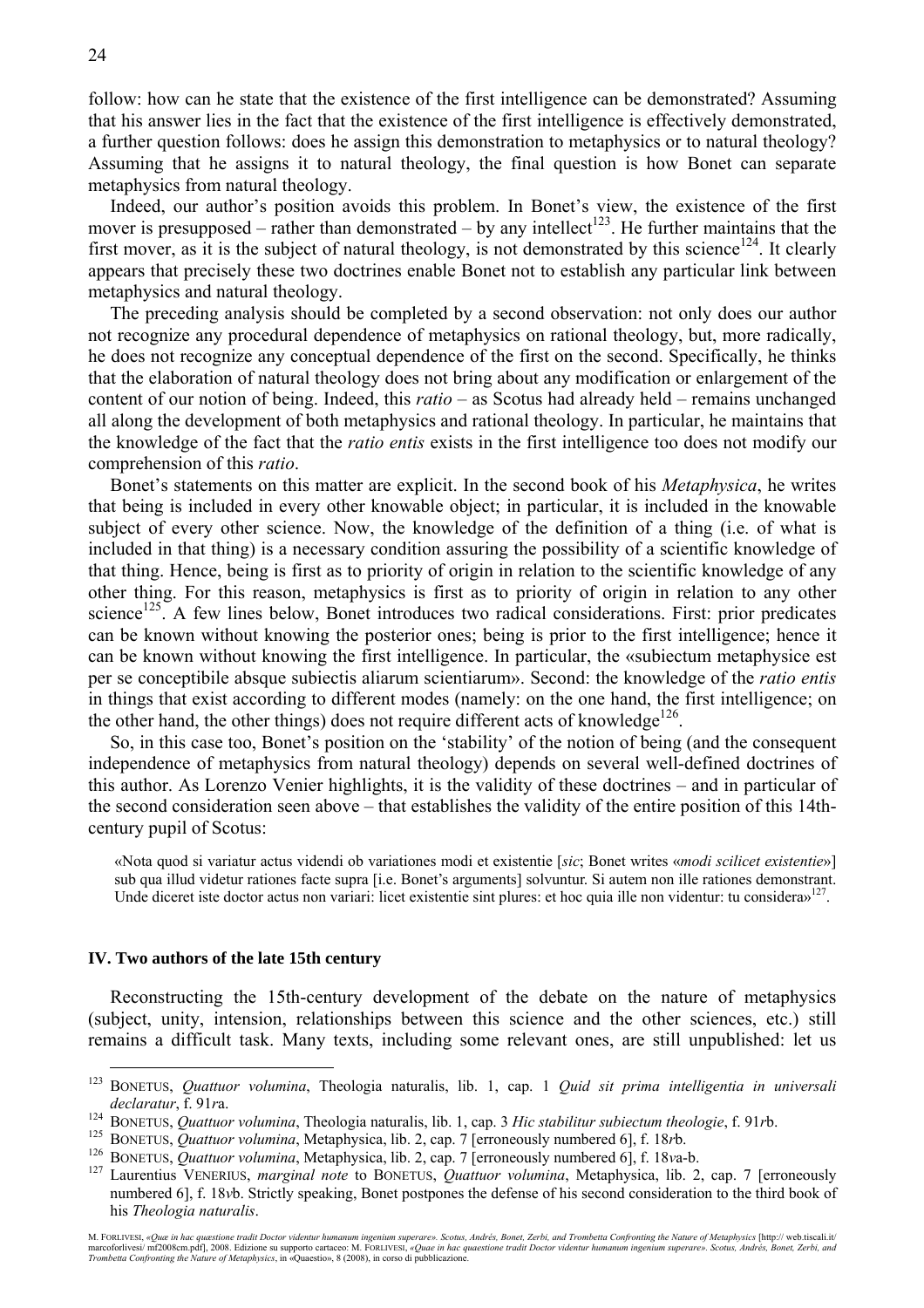mention, for example, Paulus Venetus's *Lectura super librum Metaphysicorum*, of which at least two manuscripts are extant<sup>128</sup>. But even published works have not aroused a quantity of systematic studies devoted to this particular question<sup>129</sup>. Among them, let us just mention the texts by Heinrich of Gorkum<sup>130</sup>, Jean Cabrol<sup>131</sup>, Dionysius of Leeuwen<sup>132</sup>, Gabriele Zerbi<sup>133</sup>, Antonio Trombetta<sup>134</sup>, Pierre Tartaret<sup>135</sup>, Paolo Barbo from Soncino<sup>136</sup>, Jan of Głogów<sup>137</sup>, Gabriel Biel<sup>138</sup>, Dominic of Flanders<sup>139</sup>

Here I will mainly deal with two authors, both characterized by a strong, although dissimilar, interest for Scotus: the Veronese secular Gabriele Zerbi, who taught at Padua and Bologna universities, and the Paduan Franciscan Antonio Trombetta.

IV. a. THE THOUGHT OF GABRIELE ZERBI (1445-1505)

Although Gabriele Zerbi's *Questiones metaphysice*, published in 1482, may be considered as a work of his youth, they constitute an imposing volume which consists of more than one thousand

q. 1; In lib. 6, q. 3, a. 1; In lib. 6, q. 5, aa. 2-3; In lib. 6, q. 6; In lib. 6, q. 7, aa. 1 and 3, [Petrus de Quarengiis], Venetiis 1499 (facs. Minerva, Frankfurt a.M. 1967), ff. (unnumbered; I refer to the gathering) a1*r*a-a6*r*a, c1ra-c2*v*a, z8*r*a-et1*r*a, et3*r*a-*v*a, et8*r*b-con2*r*b, con2*v*a-con3*v*a. ID., *Questiones perutiles in commentaria Thome de Aquino super libros Posteriorum analeticorum Aristotelis*, lib. 1, q. 10 (*sic*; *legitur* q. 20 - commentary on l. 15 of Aquinas's commentary), a. 1, in THOMAS AQUINAS, *Commentaria in libros Perihermenias et Posteriorum Aristotilis. Fallaciarum opus* / DOMINICUS DE FLANDRIA, *Questiones in libros Posteriorum Aristotilis et in Fallacias sancti Thome de Aquino*, Per Otinum Papiensem de Luna, Venetiis 1496, f. (unnumbered; I refer to the gathering) L6*v*a-b.

 <sup>128</sup> Let me also recall, as mere examples, the *Glosæ super libris methaphisice* by the Florentine Ubertino degli Albizzi – about which see the *Catalogo di manoscritti filosofici nelle biblioteche italiane*, Olschki, Firenze 1982, vol. 3, pp. 53-54 – and the commentaries *in libros Metaphysicæ* by the Parisian professors Jean Hennon and Jean le Damoisiau described by P.J.J.M. BAKKER, *Natural Philosophy and Metaphysics in Late Fifteenth-Century Paris. I: The Commentaries on Aristotle by Johannes Hennon*, «Bulletin de Philosophie Médiévale», 47 (2005), pp. 125-155; ID., *Natural Philosophy and Metaphysics in Late Fifteenth-Century Paris. II: The Commentaries on Aristotle by* 

*Johannes le Damoisiau*, «Bulletin de Philosophie Médiévale», 48 (2006), pp. 209-228. 129 Anyhow, I wish to mention P.P. RUFFINENGO, *L'oggetto della metafisica nella scuola tomista tra tardo medioevo e prima età moderna*, «Medioevo», 34 (2009), in print, and V. RODRÍGUEZ, *El ser que es objeto de la metafísica según la interpretación tomista clasica*, «Estudios filosóficos», 14 (1965), pp. 283-312 and 461-492, that examines also texts by Paolo Barbo from Soncino and Dominic of Flanders (Beaudovin Lottin). 130 HENRICUS DE GORICHEM, *Questiones in s. Thomam*, [q. 2], Propositio 1, [Conrad Fyner, Esslingen (not after 13th

May 1475)] (facs. Minerva, Frankfurt a.M. 1967), pp. (unnumbered) 2-3. 131 Johannes CAPREOLUS, *Defensiones theologiæ divi Thomæ Aquinatis*, Prologus, qq. 3-4, ed. by C. Paban / Th.

Pègues, 7 voll., Cattier, Turonibus 1900-1908, vol. 1, pp. 32b-61b. 132 DIONYSIUS CARTHUSIANUS, *Commentaria in IV libros Sententiarum*, In I Sent., qq. previæ 3-4, in ID., *Opera omnia*, ed. by Monachi Sacri Ordinis Cartusiensis, 42 voll., Typis Cartusiae S. M. de Pratis / Typis Cartusiae S. Hugonis, Monstrolii / Tornaci / Parkminster 1896-1912, vol. 19, pp. 74b-83a. 133 Gabriel ZERBUS Veronensis, *Questiones metaphysice*, Per Johannem de Nordlingen et Henricum de Harlem socios,

Bononie 1482. 134 First edition: Antonius TROMBETA, *Questiones metaphysicales*, in ID., *Opus doctrine scotice in thomistas discussum* 

*sententiis Phylosophi maxime conveniens*, Hyeronimus de Paganinis, Venetiis 1493, ff. 11*r*a-76*r*b. Second edition: ID., *Questiones metaphysicales*, in ID., *Opus in Metaphysicam Aristotelis Padue in thomistas discussum*, Sumptu ac

expensis heredum Octaviani Scoti – Per Bonetum de Locatellis, Venetiis 1502, ff. 2ra-96vb.<br><sup>135</sup> Petrus TATARETUS, *Ouestiones super tota philosophia et metaphisica Aristotelis cum textus clarissima expositione ac dubiorum seu difficultatum ordinatissima determinatione*, Questiones totius metaphisice, lib. 1, questio and lib. 6, questio, Per Joannem Bouyer et Guillermum Bouchet, [Poitiers] 1493 (1494), ff. (unnumbered; I refer to the gathering) q1*r*b-q2*ra* and q6*v*b-q7*rb*.<br>Paulus [BARBUS] Soncinas, *Quæstiones metaphysicales acutissimæ*, lib. 4, qq. 9-11 and 14; lib. 6, qq. 1 and 7-8, ed.

by G. Rossetti, Apud hæredem Hieronymi Scoti, Venetiis 1588 (facs. Minerva, Frankfurt a.M. 1967), pp. 14a-20a, 23b-25b, 106a-107b, 113a-116a. 137 JOANNES DE GLOGOVIA, *Commentarium in "Metaphysicam" Aristotelis*, lib. 1, nn. 1 and 6-8; lib. 4, nn. 19 and 22;

lib. 6, nn. 36 and 39, in JAN Z GŁOGOWA, *Komentar do Metafizyky*, ed. by R. Tatarzyński, 2 voll., Akademia Teologii Katolickiej, Warszawa 1984 («Opera philosophorum Medii Aevi», 7), vol. 1, pp. 21-30, 56-77, 145-156, 177-187, vol. 2, pp. 3-8 and 19-26. On this author see also *infra*. 138 Gabriel BIEL, *Collectorium circa quattuor libros Sententiarum*, Prologus, q. 9, ed. by W. Werbeck / U. Hofmann, 5

voll., J.C.B. Mohr (Paul Siebeck), Tübingen 1973, vol. 1, pp. 56-62. 139 DOMINICUS DE FLANDRIA, *Questionum super XII libros Metaphisice*, In lib. 1, q. 1; In lib. 1, q. 7, aa. 4-6; In lib. 6,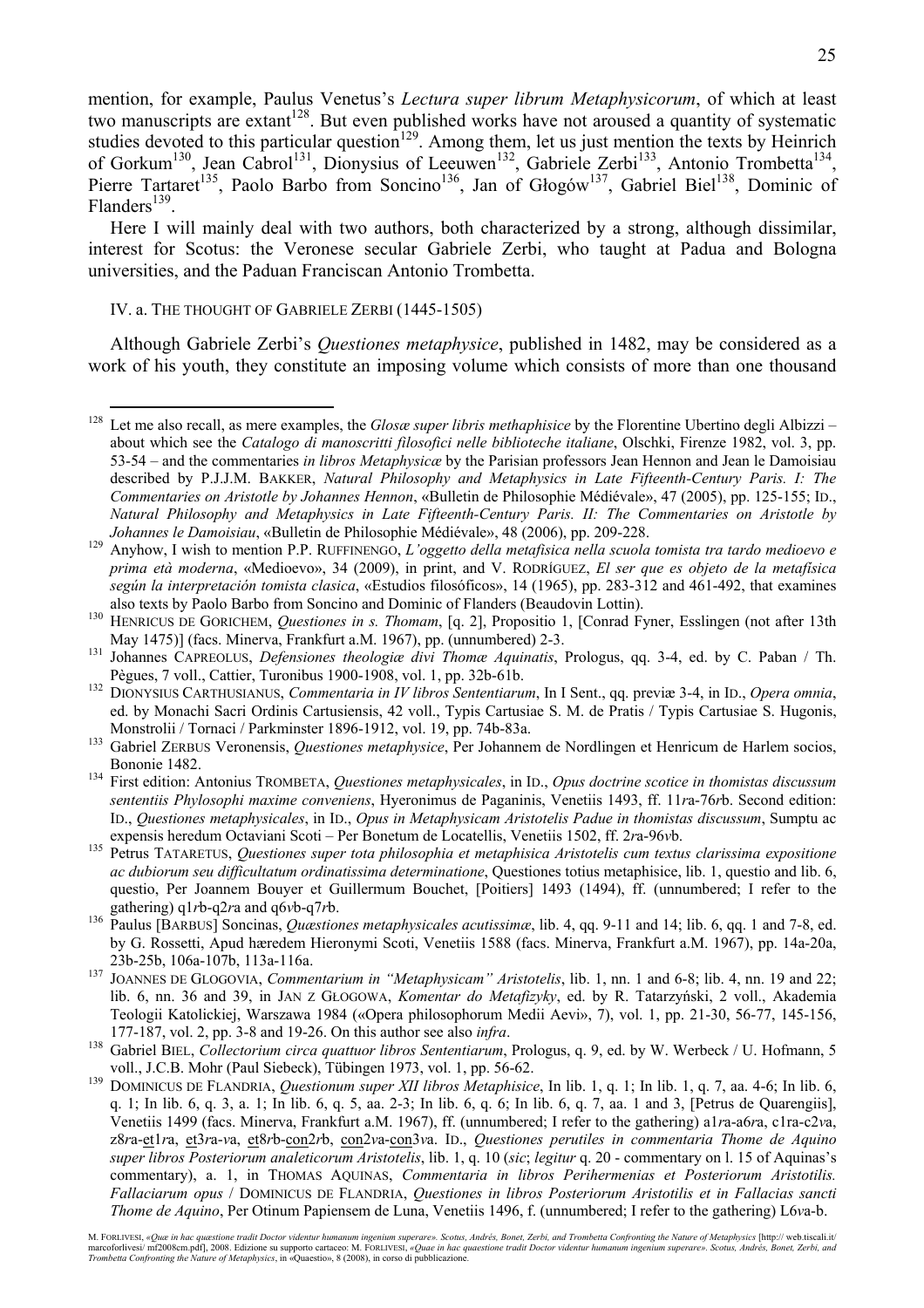pages in folio. Moreover, here Zerbi exhibits a considerable philosophical culture, relates and examines doctrines and texts with exactness and erudition, in particular by Aristotle, Avicenna, Averroes, Albert the Great, Thomas Aquinas, Henry of Ghent, John Duns Scotus, and John of Jandun. On some occasions he supports Aquinas, on some others Scotus, yet in most cases, thanks to a careful analysis of the texts of these two authors, he tries to show that their respective theses are compatible, or at least that both of them are plausible. Not seldom his afforts for *concordia* comprise Albert too.

Among the many pages that Zerbi devotes to the different aspects of the question of the nature of metaphysics, I will examine four themes: the possible asymmetry within metaphysics between the treatment of the material substances and the treatment of the spiritual substances; the possible 'theological-natural' presupposition in the comprehension and determination of the subject of metaphysics; the unity in the sole metaphysical science of the consideration of the *rationes generalissimæ* and of the spiritual substances; the relationship between the subject of metaphysics and the object of the intellect.

IV. a. 1. The question of the asymmetry between the treatment of the material substances and the treatment of the spiritual substances

Our author approaches the question of the asymmetry between the treatment of the material substances and the treatment of the spiritual substances in several places of his work.

In the *quæstiones* 2 and 12 on the first book of *Metaphysics*, he explicitly formulates two theses. First: metaphysics deals with God and the immaterial substances in detail, whereas it deals with all other substances just in a universal way. Second: this science deals with God and the immaterial substances just insofar as these beings are known to us naturally (*ex ratione*) 140.

These statements lead us to think that the asymmetry put forward by Zerbi is stronger than the one accepted by Scotus. This impression is sustained by what the Veronese thinker writes in the *quæstio* 3 on the second book. Here he asks himself how and to what extent the human intellect can intellectively know the spiritual substances. In order to formulate an answer, he presents Aquinas's position as well as Scotus's position and tries to show their convergence. For Aquinas, the limit that, in the present state, affects the human knowledge of these substances consists in the following fact: human beings do not know the nature (*quid sunt*) of the separate substances unmediatedly, but – thanks to the effects of these substances – they just know the fact that these substances are and possess certain properties (*quia sunt*). For Scotus, this limit consists in the fact that the human soul knows the immaterial substances just thanks to aggregate concepts; i.e., the soul knows these substances in a proper way just within the perimeter of the concept of being (i.e., as to the fact that they are beings and they include *rationes* that are characteristics of being), whereas it knows the peculiar properties of these substances just accidentally (*per accidens*). Nevertheless, continues Zerbi, the human soul, united with the body, possesses a real capability of knowing the spiritual substances not just in a confused way and by a general concept but in a distinct way and as to their proper nature $141$ .

Despite what has been said, in the *quæstio* 3 on the sixth book Zerbi repeats and shares Scotus's statement according to which «si substantia incorporea habeat passiones proprias sibi primo inherentes non tamen nobis scibiles via sensu. sed sic sole passiones entis sunt de ipsa note»<sup>142</sup>

In conclusion, as already said, it seems to me that Zerbi thinks that Scotus's position is compatible with that of Aquinas and that – precisely thanks to this interpretation of the two authors' positions – he thinks that the Subtle Doctor too admits that the human soul, united with the body,

26

M. FORLIVESI, «Quæ in hac quæstione tradit Doctor videntur humanum ingenium superare». Scotus, Andrés, Bonet, Zerbi, and Trombetta Confronting the Nature of Metaphysics [http:// web.tiscali.it/<br>marcoforlivesi/ mi2008cm.pdf

 <sup>140</sup> ZERBUS, *Questiones metaphysice*, Circa lib. 1, q. 2 *Utrum ens simpliciter sumptum commune quiditati et modo sit scientie metaphysice subiectum primum primitate adequationis, an ens solum commune deo et creature*, Propter tertium, ff. (unnumbered; I refer to the gathering) a8*r*a-a9*r*b; *Ib.*, Circa lib. 1, q. 12 *Utrum metaphysici sit* 

considerare quiditates omnium rerum in particulari, Propter tertium, ff. d6vb-d7ra.<br><sup>141</sup> ZERBUS, Questiones metaphysice, Circa lib. 2, q. 3 Utrum intellectus humanus unitus corpori possit intelligere

substantias separatas et immateriales, ff. f4rb-g4ra, in particular f6vb-g3rb.<br><sup>142</sup> ZERBI, Questiones metaphysice, Circa lib. 6, q. 3 Utrum philosophia speculativa convenienter dividatur in *naturalem mathematicam et divinam*, Propter tercium, f. B5*r*a.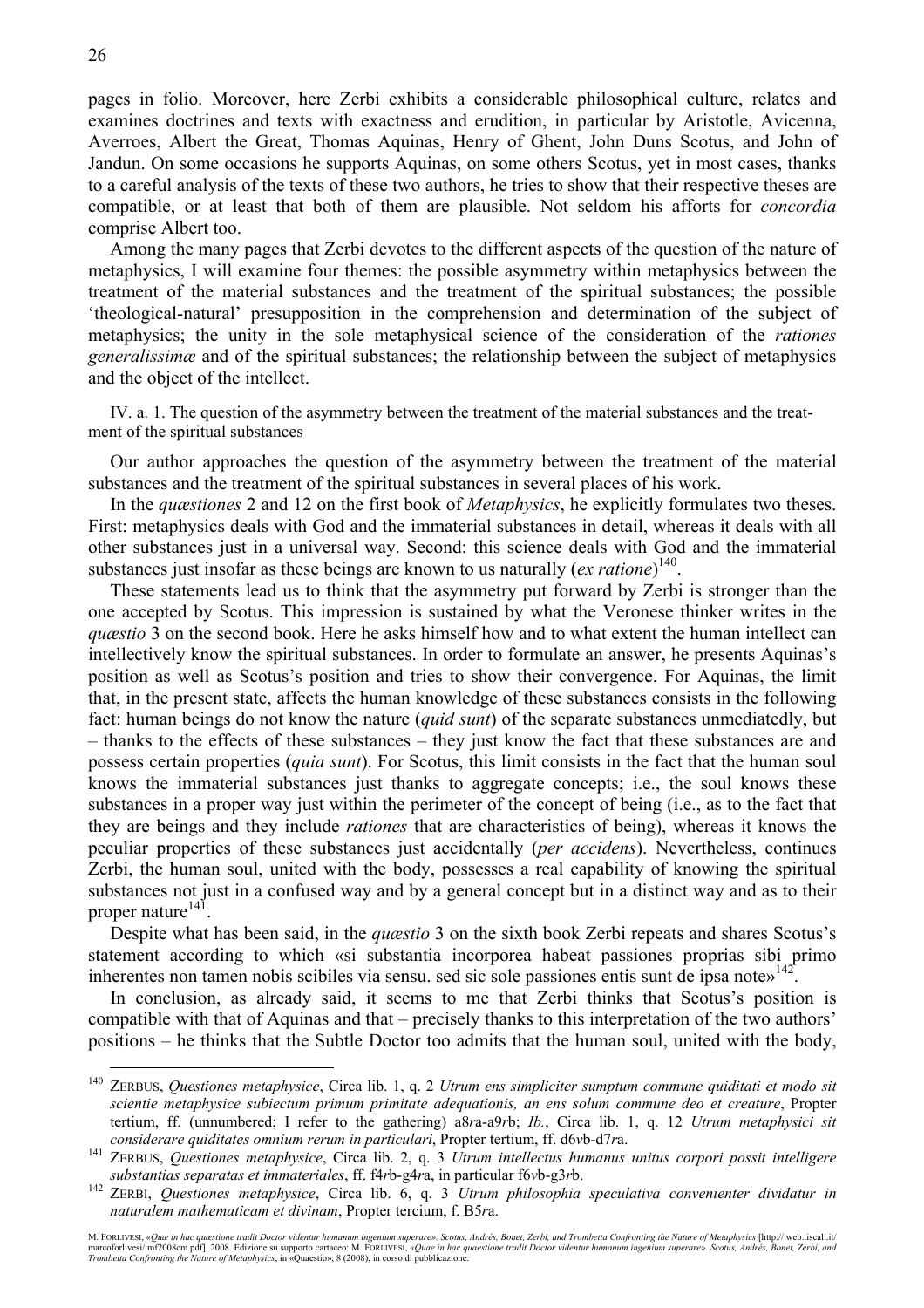possesses a real *quia* capability of knowing the spiritual substances in a distinct way and as to their proper nature. Now, this knowledge is precisely that which is acquired within metaphysics. At the same time, this knowledge falls within metaphysics precisely because, in the present state, it is not sufficient to constitute an autonomous science.

IV. a. 2. The question of the 'theological-natural presupposition' in the determination of the nature of the subject of metaphysics

As far as I could ascertain, nowhere in Zerbi's works it is clearly stated that the comprehension and determination of the subject of metaphysics involve the presupposition of the existence of the separate substances, or at least the presupposition that this existence will be demonstrated. But nowhere does he deny this thesis either, and I finally think that he shares it.

In the *quæstio* 13 on the first book he writes that «licet ens inquantum ens absolute consideratum non sit nobilissimum tamen ens sumptum sub ratione formali considerandi que sumitur a deo et intelligentiis est nobilissimum»143. It would seem, therefore, that in his view there are two ways of considering being: first, in an absolute way (*absolute*); second, taking into account the existence of God and the intelligences. Further, it would seem that he maintains – although not explicitly – that the second way of considering being is precisely that which is proper to metaphysics.

In the *quæstio* 3 on the sixth book, Zerbi maintains the correctness and adequateness of the distinction of the theoretical science into metaphysics, mathematics, and physics, and he defends this thesis by presenting both Aquinas's and John Duns Scotus's doctrines on this topic as valid. In effect, the pages where he approaches this question are a collection – well-composed, indeed – of texts by these two authors. Now, all that he writes concerning the 'immateriality' of the *ratio* of being is the following. According to Scotus's doctrine, «metaphisicus diffiniendo omnino abstrahit a materia. quia sicut ens quoad primo considerat ita quodlibet inquantum sub eius consideratione cadit non includit materiam secundum quod vult Avicenna primo metaphisice». According to Aquinas's doctrine, «quedam vero speculativa sunt que non dependent a materia secundum esse sed sine materia esse possunt sive numquam sunt in materia neque in materia esse possunt sicut deus et angelus. Sive in quibusdam sunt in materia et in quibusdam non. ut substantia qualitas potentia et actus. et de his omnibus est scientia divina sive theologia qua alio nomine dicitur metaphisica quasi  $transphisica<sup>144</sup>$ .

One can see that nowhere, in the considered passages, Zerbi clearly states that the determination of the subject of metaphysics involves the presupposition of the existence of the spiritual substances or the demonstration of their existence. Yet, it seems to me that the above reported passages precisely pave the way for this thesis. First of all, it can be noticed that Zerbi establishes the harmony of Thomas and Scotus in a precise way: he presents them as sharing the view according to which the subject/object of metaphysics includes something that can really be immaterial, i.e. spiritual. Secondly, it is possible that Zerbi hints at this view even in the passage where he presents Scotus's position. As I previously recalled, in the latin translation of the first book of Avicenna's *Metaphysics* we can read that «res et ens et necesse talia sunt quod statim imprimuntur in anima prima impressione, quae non acquiritur ex aliis notioribus se». Actually, in the *quæstio* 2 on the first book Zerbi emphasizes this perspective: «ens inquantum ens est manifestativum sui ipsius imo primo notum quo ad naturam cum sit primum intelligibile saltem in ordine distincte concipiendi.  $\mu$ ...) ens enim inquantum ens est precisum et spoliatum ab omni estraneo»<sup>145</sup>. However, Avicenna's text declares also that the «esse substantiae, inquantum est substantia tantum, non pendet a materia;

 <sup>143</sup> ZERBI, *Questiones metaphysice*, Circa lib. 1, q. 13 *Utrum metaphysica scientiarum naturaliter repertarum prima sit circa difficillima certissima maxime sciens causas libera et aliarum ordinativa*, Propter primum, f. e1*r*b. Already in *Ib.*, lib. 1, q. 2, f. A[first]9*va Zerbi had quoted Aristotle's (and Averroes's) assertion according to which «si non est* substantia aliqua preter naturam subsistens tunc phisica et naturalis esset prima scientia quia physica esset de omnibus entibus sicut nunc de omnibus naturalibus», yet deriving from it the only and usual consequence that the

subject of a science must be something common to what that science considers.<br><sup>144</sup> ZERBUS, *Questiones metaphysice*, Circa lib. 6, q. 3, Propter tercium, ff. B4va-B6rb. Quotations from B6ra and B6rb.<br><sup>145</sup> ZERBUS, *Questi* 

M. FORLIVESI, «Quæ in hac quæstione tradit Doctor videntur humanum ingenium superare». Scotus, Andrés, Bonet, Zerbi, and Trombetta Confronting the Nature of Metaphysics [http:// web.tiscali.it/<br>marcoforlivesi/ mi2008cm.pdf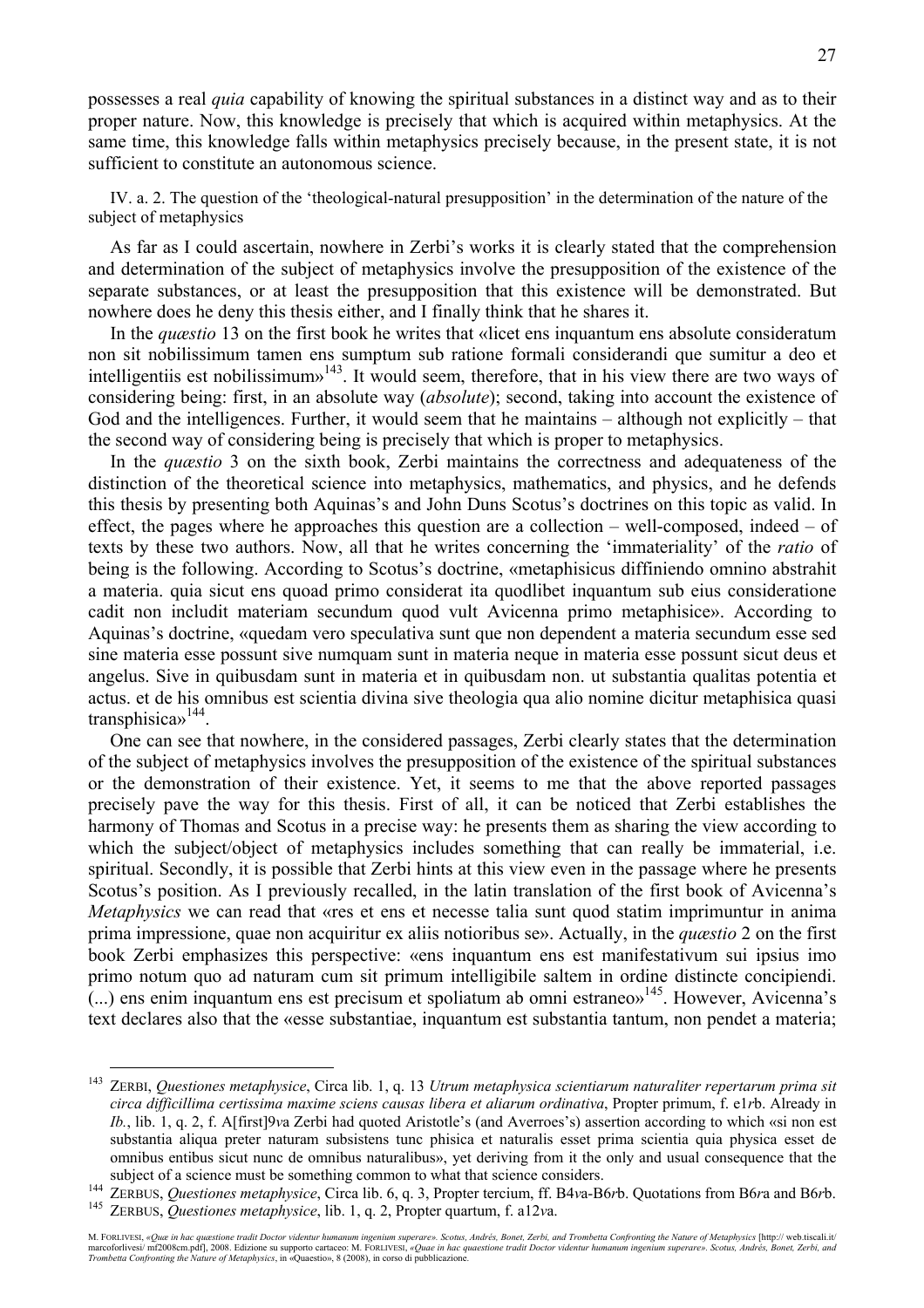alioquin non esset substantia nisi sensibilis». It is thus possible that Zerbi refers precisely to this passage.

IV. a. 3. The question of the unity in one science of both the treatment of the most general *rationes* and the treatment of the immaterial substances

If the observations developed hitherto are correct, Zerbi has good reasons to maintain the coexistence in one science, namely metaphysics, of both the treatment of the most general *rationes* and the treatment of the spiritual substances: within this science it is actually possible to acquire some knowledge of the specific properties of the spiritual substances; moreover, the comprehension and the determination of the subject of this science would seem to involve – to some extent – the demonstration of the existence of the spiritual substances.

Nevertheless, the texts in which Zerbi explicitly advocates the unity of a metaphysics that considers both the most general *rationes* and the immaterial substances do imply real consistency problems. A very good example of this is a passage of the *quæstio* 2 of the first book, where our author openly avails himself of Albert the Great, yet mingles his position with that of Scotus: God falls within metaphysics because he is the cause of the subject of metaphysics; precisely for this reason, concludes Zerbi, God is part of that subject<sup>146</sup>.

IV. a. 4. The question of the relationship between the subject of metaphysics and the object of the intellect

In my reading (rather limited, indeed) of late medieval texts about the nature of metaphysics I never encountered any author maintaining the existence of a full identity between the subject of metaphysics and the object of the intellect. This does not mean that there are no thinkers maintaining such thesis, but at least it enables us to deduce that it is a minority thesis. Yet, a possible exception to the preceding statement is precisely represented by Gabriele Zerbi.

In the *quæstio* 3 on the second book, he faces the following argument: «si primum obiectum nostri naturale est ens in quantum ens. ergo intellectus noster potest habere naturaliter actum circa quodcumque ens et circa quodcumque intelligibile. et consequenter...». Well, this passage can lead us to think that, for Zerbi, the natural object of the intellect is not the *ens simpliciter*, but the *ens in quantum ens*, and consequently that he believes that this object is identical with the subject of metaphysics $147$ .

In the preceding *quæstio* our author had been even more explicit: «primum et adequatum obiectum potentie intellective non excedit primum et adequatum subiectum habitus illius potentie. alias ille habitus non esset illius potentie vel saltem illi non adequatum. sed ens in quantum ens commune omni enti et non solum ens reale finitum et limitatum est adequatum et primum obiectum potentie intellective. (...) ergo subiectum adequatum metaphysice qua est habitus intellectualis est ens commune deo et creature non ergo tantum ens finitum et limitatum»<sup>148</sup>. One can see that this text too confirms a conception of the *ens in quantum ens* according to which it is both adequate object of the intellect and subject of metaphysics.

Finally, in the *quæstio* 4 on the same book, our author writes that the differences that contract being – which is, as Zerbi clarifies, subject of metaphysics – to the subject of a science inferior to metaphysics are not outside being<sup>149</sup>. Now, if the being that is not outside the differences contracting it is the 'same' being that is subject of metaphysics, then we are allowed to deduce that, according to Zerbi, the subject of metaphysics is identical with being *simpliciter*.

M. FORLIVESI, «Quæ in hac quæstione tradit Doctor videntur humanum ingenium superare». Scotus, Andrés, Bonet, Zerbi, and Trombetta Confronting the Nature of Metaphysics [http:// web.tiscali.it/<br>marcoforlivesi/ mi2008cm.pdf

<sup>&</sup>lt;sup>146</sup> ZERBUS, *Questiones metaphysice*, lib. 1, q. 2, Propter tertium, ff. a10ra-a11rb.<br><sup>147</sup> ZERBUS, *Questiones metaphysice*, Circa lib. 2, q. 3, f. f4rb. Unfortunately, in the discussion of this difficulty (*Ib.*, f. g2*v*a-b) Zerbi does not even mention the question of the relationship between the object of the intellect and the subject of metaphysics. He limits himself to maintain (by explicitly referring to some texts by Scotus) that, in the present state, the object of the intellect is not the being which is common to sensible and non-sensible beings (*secundum totam indifferentiam entis ad sensibilia et insensibilia*); rather, it is the *quidditas rei sensibilis* as well as

what is virtually included in this latter.<br><sup>148</sup> ZERBUS, *Questiones metaphysice*, Circa lib. 1, q. 2, Propter secundum, f. a8ra.<br><sup>149</sup> ZERBUS, *Questiones metaphysice*, Circa lib. 1, q. 4 *Utrum metaphysica subalternet si* Propter tertium, f. b4*v*a.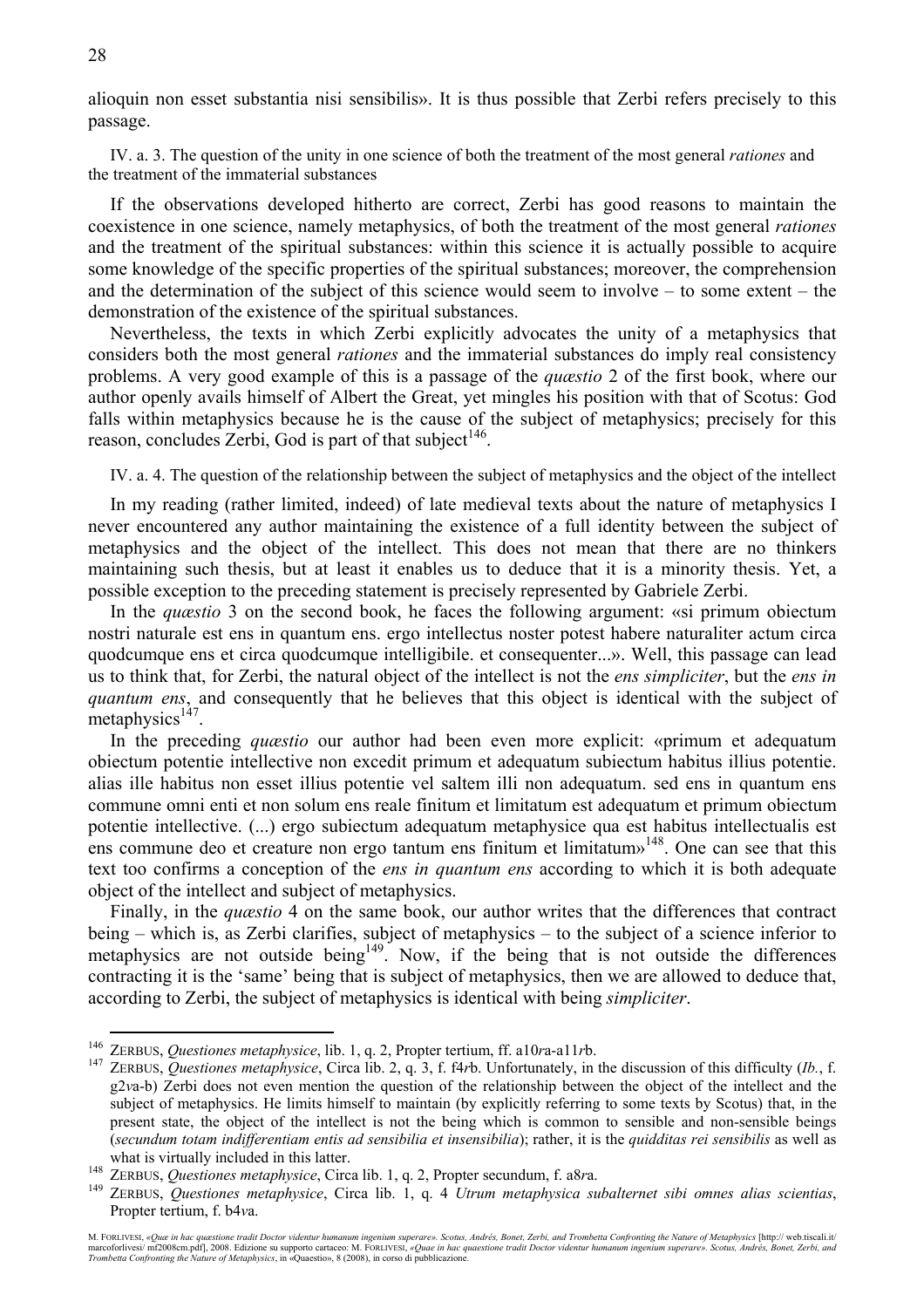And yet, against this hypothesis I have to remark that the identity – admitted by Zerbi – between the being that is object of the intellect and the being that is subject of metaphysics may be of a purely 'extensional' nature.

In effect, Zerbi explicitly denies that metaphysics can deal with all things in detail. This is because he interprets the expression 'as being' in the sense of 'according to the definite formal *ratio* of being' (and this in a twofold sense: insofar as it precedes the mathematical being and the physical being both as to generality and as to immateriality)<sup>150</sup>.

Furthermore, in the *quæstio* 2 on the first book our author distinguishes between a specifying meaning and a reduplicative meaning of the expression 'as'. Taken in a specifying sense, the expression 'as' expresses the fact that «illud cui additur accipitur secundum rationem formalem». Taken in a reduplicative sense, the expression 'as' expresses the fact that what follows it «esse causam formalem precisam et propriam inherentie predicati ad subiectum». It ensues that, taking '*inquantum*' in a reduplicative sense, 'being as being' is equal to 'all beings'. Now, when we say that being as being is the subject of metaphysics, clarifies Zerbi, the '*inquantum*' is taken in a specifying sense, not in a reduplicative sense  $151$ .

Let me add that a possible extensional identity between object of the intellect and subject of metaphysics would not look perfect either: again in the *quæstio* 2 on the first book Zerbi distinguishes the *ens comunissime sumptum ut distinguitur contra nihil* and the *ens commune quiditati et modo* from the *ens in quantum ens commune solum deo et creature*. Only the latter type of *ens*, explains our author, is the first and nearest adequate subject of metaphysics; the other two can just be denominated remote subjects of this science<sup>152</sup>.

IV. a. 5. Remarks about the reception of Zerbi's *Questiones metaphysice*: the case of Jan of Głogów

I cannot exactly evaluate the dissemination of Zerbi's metaphysical work. It is certain, however, that immediately after its pubblication it was known and used in Kraków by Jan of Głogów (1445- 1507)<sup>153</sup>. This author usually relies on Albert the Great, yet on a few occasions he makes use of argumentations formulated by the Veronese author and he does this by explicitly mentioning him.

Still, this does not mean he is a follower of Zerbi. About the question of the comprehension of the nature of being – and of the subject of metaphysics – Jan holds the thesis according to which this comprehension implies the demonstration of the existence of the separate substances in a clearer way than the Veronese author<sup>154</sup>.

Regarding the question of the treatment of the separate substances developed by the metaphysics elaborated by human beings in the present state, Jan believes that this treatment is characterized by a definite limit and that this fact depends on the limit characterizing the human intellect in the present state<sup>155</sup>. Nevertheless, he equally believes that metaphysics, taken in itself, can exhaust the treatment of the separate substances<sup>156</sup>.

<sup>&</sup>lt;sup>150</sup> ZERBUS, Questiones metaphysice, Circa lib. 1, q. 12, ff. d4vb-d8rb, in particular d7rb-va.<br><sup>151</sup> ZERBUS, Questiones metaphysice, Circa lib. 1, q. 2, Propter quartum, f. a12vb.<br><sup>152</sup> ZERBUS, Questiones metaphysice, C *theoricæ et realis scilicet metaphysica mathematica et physica*, vol. 2, pp. 4-5: «Illud autem dicitur abstractum a materia secundum esse, quod non necessario reperitur in materia, nec cuius existere est in materia. Isto modo substantia, ens et alia praedicata universalia dicuntur abstracta a materia. Si enim ens necessario esset in materia, tunc omne ens esset in materia et omne ens esset materiale, quod est falsum. Principalis enim pars entis, ut causa prima est sine materia. Similiter formae divinae separatae non sunt in materia, sunt enim formae a foris manendo dictae, eo quod ex materia non sunt compositae». 155 JOANNES DE GLOGOVIA, *Commentarium in "Metaphysicam"*, lib. 2, n. 10 *Utrum possibile sit intellectui humano pro* 

*statu præsentis vitæ cognoscere substantias divinas separatas*, p. 89: «Intellectus humanus corpori coniunctus non

potest cognoscere causam primam et substantias divinas quoad quid est, sed solum quoad quia est». 156 This is at least what our author seems to maintain in JOANNES DE GLOGOVIA, *Commentarium in "Metaphysicam"*, lib. 1, n. 8 *Utrum inter scientias speculativas metaphysica sit honorabilissima*, vol. 1, p. 74: «scientia dicitur divina dupliciter: primo, quia eam Deus habet; secundo, quia est de Deo et rebus divinis. Modo metaphysica est divina, cum eam maxime habet Deus, metaphysica enim est cognitio Dei et divinorum. Nullus autem ita perfecte et limpide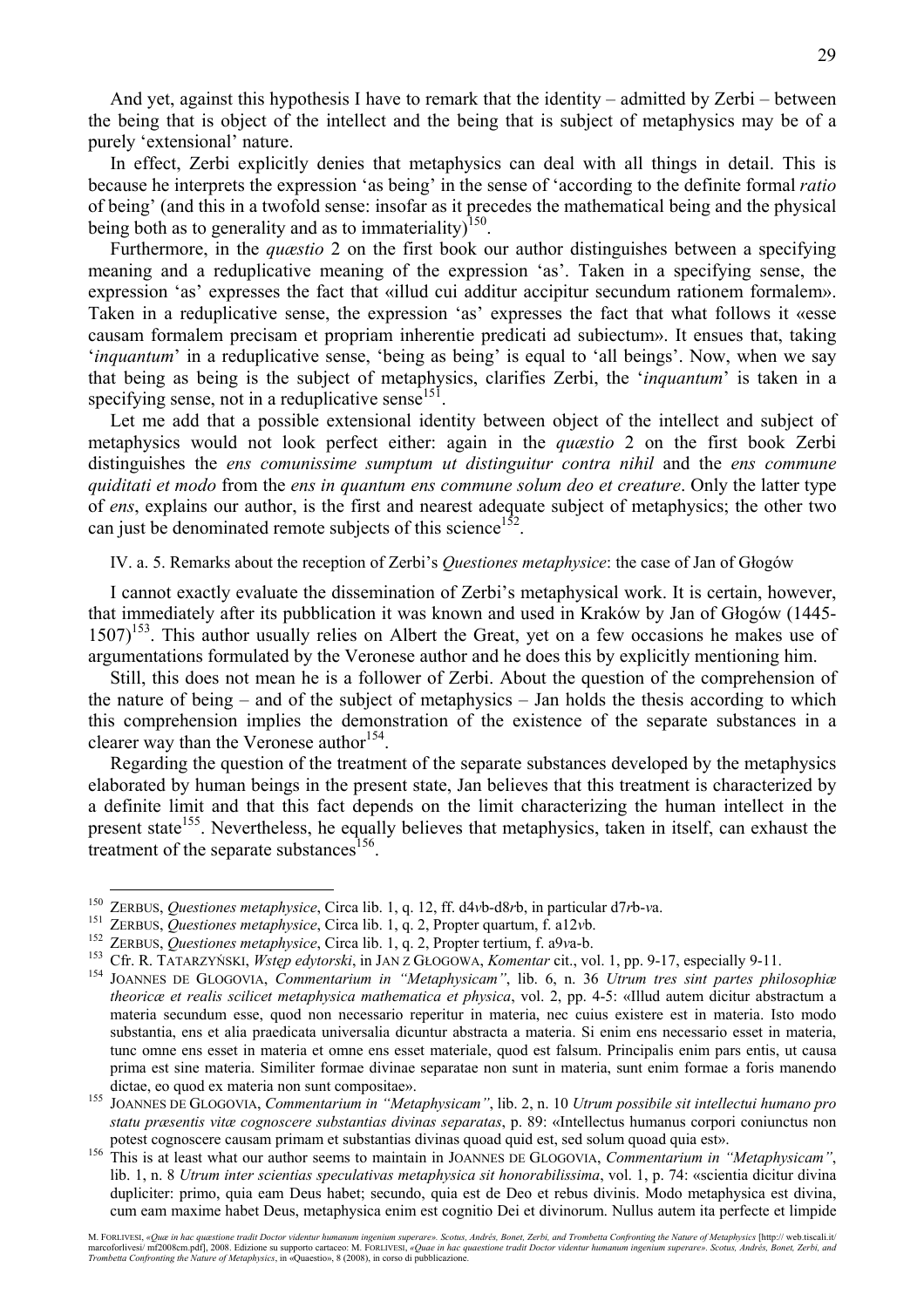Furthermore, as regards the question of the coexistence in one science of the study of the most common *rationes* and the study of the separate substances, Jan of Głogów founds this unity on the fact that the most common *rationes* and the separate substances are all gathered in that which is abstract according to being and according to the *ratio* (i.e., explains this author, *secundum modum definiendi*). In effect, in none of his texts does this author hint at the possibility that the treatment of the most common *rationes* and the treatment of the separate substances give rise to two distinct sciences<sup>157</sup>.

Lastly, as regards the question of the relationship between the object of the intellect and the subject of metaphysics, he has recourse to the distinction between a reduplicative use and a specifying use of the expression '*inquantum*' and he does so in a particularly clear way. If taken *specificative*, explains Jan, '*ens inquantum ens*' means: 'being considered solely according to its formal *ratio* of being'. If taken *reduplicative*, '*ens inquantum ens*' means: 'being considered in virtue of the fact that it is being', and thus 'each being'. Well, concludes our author, when we say that the subject of metaphysics is being as being «hoc signum 'inquantum' non tenetur reduplicative, sed specificative, et specificat formalem rationem entis, secundum quam ens est subiectum primae philosophiae»<sup>158</sup>.

As it clearly appears, Jan of Głogów does not exclude that the expression '*ens inquantum ens*' may have a meaning even if taken according to the reduplicative sense of '*inquantum*'. Actually, in that case the expression in question might somehow designate the object of the intellect. An example of such a usage might be found in a text written between 1482 and 1488 by the Florentine nobleman Alamanno Donati: *Disputationes de intellectu voluntatisque excellentia*. One of the arguments put forward by Donati in this brief work written in support of the superiority of the intellect over the will reads as follows: «Quis vero negaverit intellectus objectum quod est ens quatenus ens, voluntatis objectum quod bonum est includere? Nam licet neque ens neque bonum diffiniri proprie possit, tamen si diffiniendum esset, non ens per bonum, sed bonum per ens diffiniretur, quando entis ipsius rationem comprehendentis omnia haud quicquam devitet». Like in Zerbi's case, one might think that Donati identifies the object of the intellect with the subject of metaphysics. But one might equally think that when Donati holds that the *ens quatenus ens* is the object of the intellect, he takes the expression '*quatenus*' in a reduplicative sense. In effect, precisely this appears to be the meaning that Donati gives to '*ens quatenus ens*': «quando entis ipsius rationem comprehendentis omnia haud quicquam devitet» (when nothing escapes the *ratio* of the being itself that embraces all $1^{159}$ .

30

Deum cognoscit nisi Deus met. Et etiam, quia ipse est causa divinorum, maxime noscit earum naturam et

<sup>&</sup>lt;sup>157</sup> JOANNES DE GLOGOVIA, Commentarium in "Metaphysicam", lib. 6, n. 36, vol. 2, p. 5.<br><sup>158</sup> JOANNES DE GLOGOVIA, Commentarium in "Metaphysicam", lib. 1, n. 1 Utrum ens inquantum ens sit subiectum *primæ philosophiæ*, vol. 1, p. 23. As we saw above, Zerbi too has recourse to this distinction, which anyway is prior to both Zerbi and Jan of Głogów; see, e.g., this clear passage by Jean Buridan: «non est propria locutio. saltem vera: dicere quod ens inquantum ens sit subiectum proprium in metaphysica quia virtute reduplicationis sequeretur quod omne ens esset ibi subiectum proprium: tamen illa locutio sustineretur ad talem sensum quod ens id est iste terminus ens ita quod esset suppositio materialis secundum quod ens id est secundum illam rationem a qua sumitur hoc nomen ens est subiectum proprium in metaphysica ita quod illa dictio inquantum non teneretur reduplicative sed specificative vel determinative ita quod poneretur ad specificandum sive ad exprimendum rationem secundum quam iste terminus ens ponitur subiectum proprium huius scientie» (IOANNES BURIDANUS, *In Metaphysicen Aristotelis quæstiones argutissimæ*, IV, q. 5, Impensis I. Badii Ascensii, Parisiis 1518, f. 16*r*a-b. I use the facsimilar reproduction of that edition: JOHANNES BURIDANUS, *Kommentar zur Aristotelischen Metaphysik*, Minerva, Frankfurt

a.M. 1964). 159 Alamannus DONATI, *Disputationes de intellectus voluntatisque excellentia*, in *Alamannus Donati de intellectu voluntatisque excellentia*, ed. by L. Borghi, «La Bibliofilia», 42 (1940), pp. 108-115, quotations from pp. 110-111. (Kindly supplied by Amos Edelheit).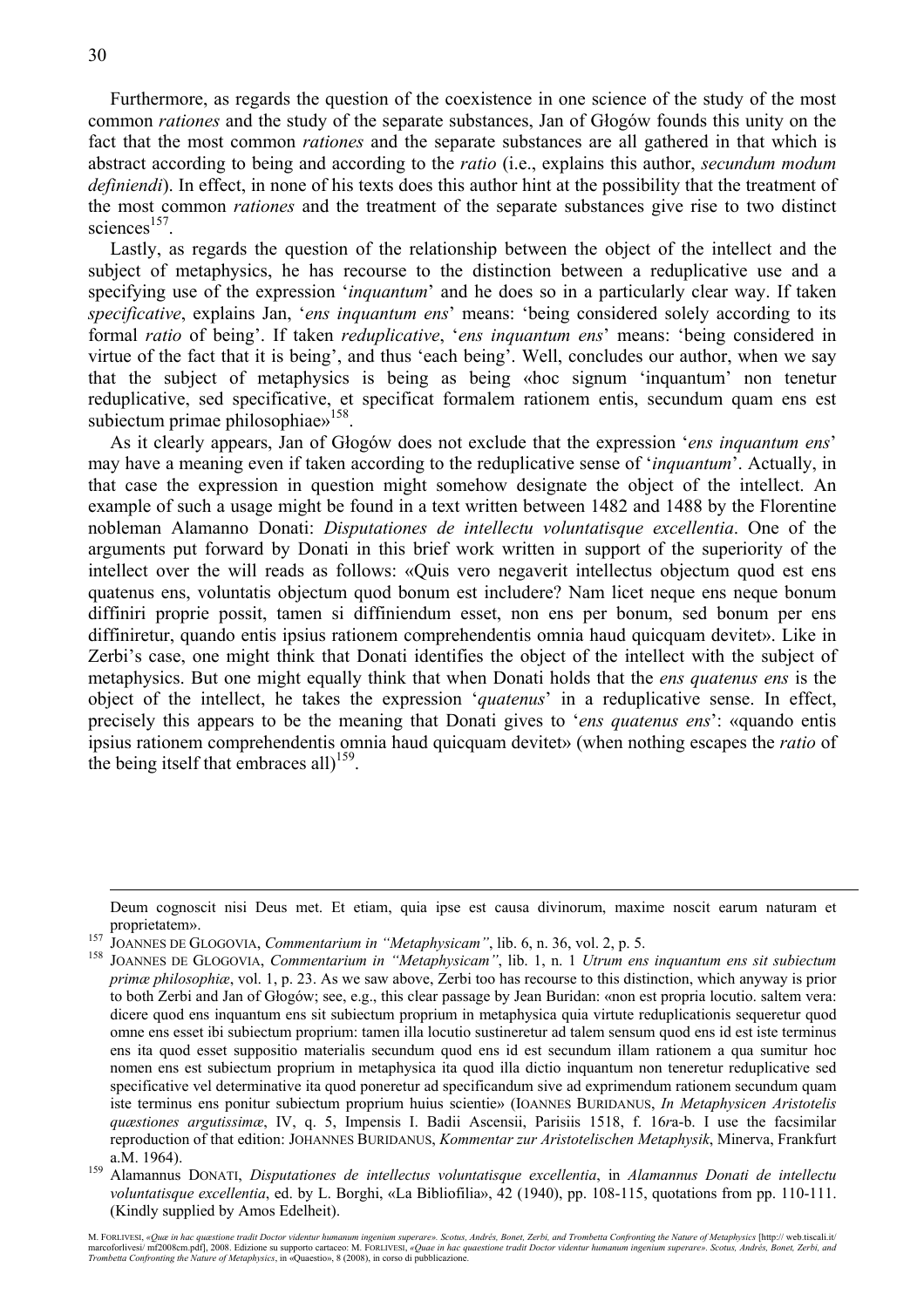#### IV. b. THE THOUGHT OF ANTONIO TROMBETTA (1436-1517)

#### IV. b. 1. The properties of the subject of a science

The ninth *quæstio* of the first book of Trombetta's *Questiones metaphysicales* is devoted to the problem *Utrum de mente Doctoris Subtilis sit quod metaphysicus consideret quiditates solum in universali*<sup>160</sup>. Precisely in order to solve this question the Paduan Scotist develops and exposes his doctrine concerning the epistemological role of the first and adequate scientific subject of a science (*subiectum scientificum primum et adequatum toti scientie*) 161.

Scotus and Andrés had maintained that metaphysics alone directly considers the quiddities of things, or the proper accidents of things; by contrast – they wrote – the other sciences consider the quiddities just in relation to some accident of them, or to some *per accidens* accident of them. Trombetta takes a clear position against this doctrine<sup>162</sup>: what is subject of a science must be considered, in that science, according to its own *quidditative ratio*; in other words, it is not enough for it to be merely considered with respect to one of the *rationes* by which it is composed, nor to be considered with respect to a proper accident of  $it^{163}$ .

Within a few lines Trombetta proves that the subject of a science cannot be considered by that science merely with respect to one of the *rationes* by which it is composed: in this case, he argues, that science would have a confused knowledge of its subject; but the subject of a science is that about which the science develops the best possible knowledge;  $ergo<sup>164</sup>$ .

Much more laborious is the demonstration of the thesis maintaining that the subject of a science cannot be considered by that science merely with respect to a proper accident of that subject. The several and manifold arguments used by Trombetta avail themselves of the following general consideration: every accident or property of a subject, within the science dealing with that subject, can be related to – or at least is posterior to – that subject; but the first subject of a science, within that science, cannot be related to, nor is posterior to anything else; ergo.

In this context, our author introduces some further details. The science here at issue is not the one that is constituted by the single conclusion; it is the one that deals with a plurality of objects (*obiecta*). Now, Trombetta founds the cohesion of these objects on three bases. First of all, each thing a science considers is resolvable into 'something that is first', in which this resolution comes to an end (*primum ad quod stat ultimata resolutio omnium conoscibilium in tali scientia*). Secondly, each thing considered within a science is considered within that science in virtue of the formal *ratio* of a definite first subject (*ratio considerandi quecumque considerata in scientia*). Thirdly, each thing considered within a science is ordered according to an essential order (*ordo essentialis*), which refers to a 'first' defining that order.

 <sup>160</sup> TROMBETA, *Questiones metaphysicales*, lib. 1, q. 9, ff. 8*v*b-11*r*a. Reading through the text of lib. 1, q. 9 and lib. 6, q. 3 contained in the 1493 edition of the *Questiones metaphysicales* I found it identical with the text printed in the 1502

edition. Nevertheless, I decided to use the 1502 edition because it is a real second edition of this text.<br><sup>161</sup> TROMBETA, *Questiones metaphysicales*, lib. 1, q. 9, f. 9rb. The above reported expression needs to be rapidl cleared up. In the *quæstio* under consideration, the syntagma by which Trombetta mostly designates what a science deals with is '*subiectum primum*'. Nevertheless, he uses also the expressions '*subiectum primum adequatum*' and – more rarely – '*obiectum primum et adequatum*'. This means that our author accepts the explanation of the meaning of '*primum*' as '*adequatum*'. Moreover, he uses the adjective '*adequatum*' to qualify not only the nature both of the *subiectum* and of the *obiectum* of a science, but also the *ratio* of that *subiectum*, which in Trombetta's mind is what determines which objects are considered by a certain science. As concerns the meanings of '*subiectum*' and '*obiectum*', I consider it would be incorrect to identify the first term with something extra-mental and the second term with a conceptual content, since Trombetta always and exclusively speaks of known objects. And yet a slight difference in the meaning of the two terms might be perceived: on at least some occasions, the use of '*subiectum*' aims at stressing the fact that the subject of a science is the basis of what the science considers, whereas the use of '*obiectum*' aims at stressing the fact that the subject of a science is what our knowledge perceives within a certain science.<br><sup>162</sup> In this passage Trombetta does not mention Andrés. Note that a few lines above he had praised his former

coreligionist defining him *Scoti fidelis interpres*: TROMBETA, *Questiones metaphysicales*, lib. 1, q. 9, f. 9ra.<br><sup>163</sup> TROMBETA, *Questiones metaphysicales*, lib. 1, q. 9, f. 9ra-b.<br><sup>164</sup> TROMBETA, *Questiones metaphysic*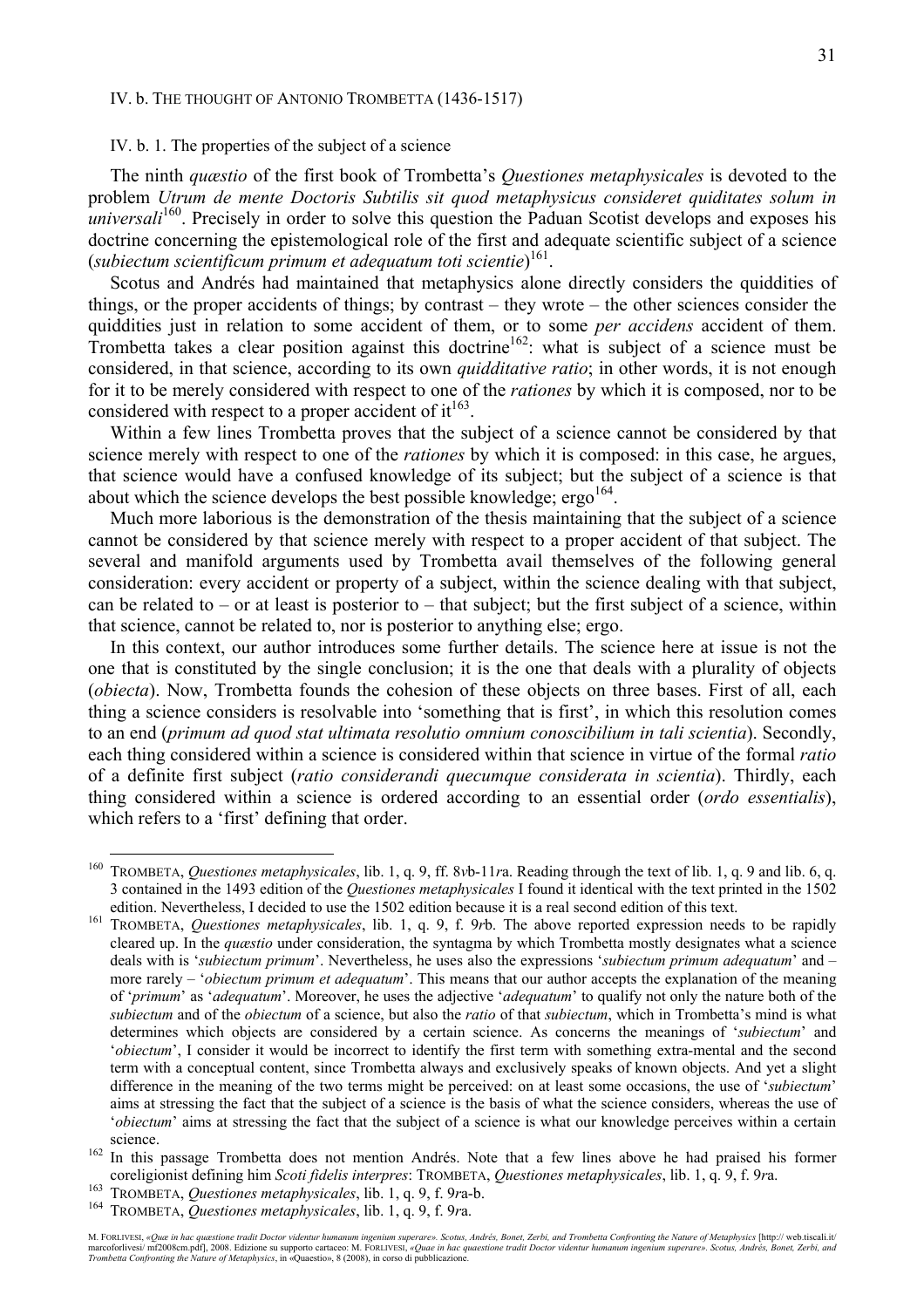Well, in our author's view, the three 'first' we have just mentioned are one and the same 'first': i.e., the first subject of a science, considered according to the objective formal *ratio* from whose viewpoint it is considered within the science of which it is subject (*secundum rationem formalem obiectivam sub qua consideratur in scientia cuius est subiectum primum*).

Our Scotist gives no explanations about this identification. Rather, he examines in depth the distinction between the first subject of a science and the *ratio* of this subject. The first is to the second – writes our author – as a *quod* is to a *quo*, i.e., as the formal effect is to its formal principle. For this reason, he concludes, the objective formal *ratio* of the subject is prior to the first and adequate subject («obiecto primo et adequato», writes Trombetta) of that science<sup>165</sup>.

After which, Trombetta makes clear that the first subject of a science is what that science considers in the most perfect way among all the ways a science can consider it. Otherwise, argues the Franciscan, there would be no reason why that subject is subject of that science and not of another. And he adds: the subject of a science is the «finis obiectalis ultimus totius scientie: quia est illud per quod alia considerantur: et ad quod omnia alia considerata in scientia habent essentialem attributionem». To summarize, the doctrine held by our Scotist on this point is the following: the first subject of a science constitutes the purpose of the knowledge developed within that science; this happens not just because the scientist goes in search of it, but also because all that the scientist looks for within that science actually bears a reference, namely an essential reference, to it<sup>166</sup>.

A little further Trombetta presents a second part of his doctrine about the epistemological role of the subject of a science. He does this precisely at the point of his text where he intends to prove that metaphysics deals also with the immaterial substances in a universal way<sup>167</sup>. To serve this purpose he identifies that which each science considers with the whole of the following four things: a certain first subject; the properties of this subject; the immediate subjective parts of this subject; all that includes the *ratio* of the first subject by adequacy and, more precisely, all that includes those properties or subjective parts insofar as it includes them.

Trombetta gives no long explanations in this case either. However, we may infer that the statement saying that each science considers all that includes the *ratio* of the first subject etc. represents an explanation of the thesis that the formal *ratio* of the first subject «est ratio considerandi quacumque considerata in scientia».

IV. b. 2. The subject and the 'intension' of metaphysics

Let us now go back to the matter examined by the ninth *quæstio* of the first book of Trombetta's *Questiones metaphysicales*: in what way metaphysics deals with the quiddities of things. Our author's solution is structured around four points: *i*) metaphysics considers each quiddity at least in a universal way; *ii*) metaphysics considers each quiddity in particular too, but just in a relative way (*respective*); *iii*) it considers the material substances – as to their particular concepts – just in a relative way; *iv*) it considers the separate substances also as to some proper concepts of them, but not as to their specific concepts.

<sup>&</sup>lt;sup>165</sup> It may be profitable to compare Trombetta's position with that of an author who was for some time his opponent in Padua: the Dominican friar Tommaso de Vio. As we saw, our Franciscan distinguishes between: *i*) the first subject of a science taken according to the formal *ratio* from the viewpoint of which it is considered within the science; *ii*) the aforementioned formal *ratio*, which relates itself to the subject like a *quo* relates itself to a *quod* and which is that *sub qua* the first subject is considered by the science of which it is subject. De Vio (in Thomas DE VIO Cajetanus, *Commentaria in Posteriora Analytica Aristotelis*, lib. 1, cap. 22, n. 1, ed. by E. Babin / W. Baumgartener, 3 voll., Les Editions de l'Université-Laval, Québec 1951, vol. 1, pp. 157-168) distinguishes between: *i*) the *ratio formalis quæ* (or else *rei ut res est*) of the subject of whatever science; *ii*) the *ratio formalis sub qua* (or else *ut obiectum est*) of that subject. The *ratio formalis quæ* is the essential characteristic of the subject studied by a certain science; the *ratio formalis sub qua* is the essential characteristic of that subject, yet just in case the latter is understood as being known. Well, despite the differences in Trombetta's and de Vio's views, I see some parallelism in them: Trombetta's first subject of a science taken according to etc. corresponds to de Vio's *ratio formalis quæ*; Trombetta's formal *ratio* corresponds to de Vio's *ratio formalis sub qua*. I put forward the hypothesis that this parallelism was one of the reasons why some later Scotists were led to accept de Vio's terminology.<br><sup>166</sup> TROMBETA, *Questiones metaphysicales*, lib. 1, q. 9, f. 9rb-va.<br><sup>167</sup> TROMBETA, *Questiones metaphysicales*, lib. 1,

M. FORLIVESI, «Quæ in hac quæstione tradit Doctor videntur humanum ingenium superare». Scotus, Andrés, Bonet, Zerbi, and Trombetta Confronting the Nature of Metaphysics [http:// web.tiscali.it/<br>marcoforlivesi/ mi2008cm.pdf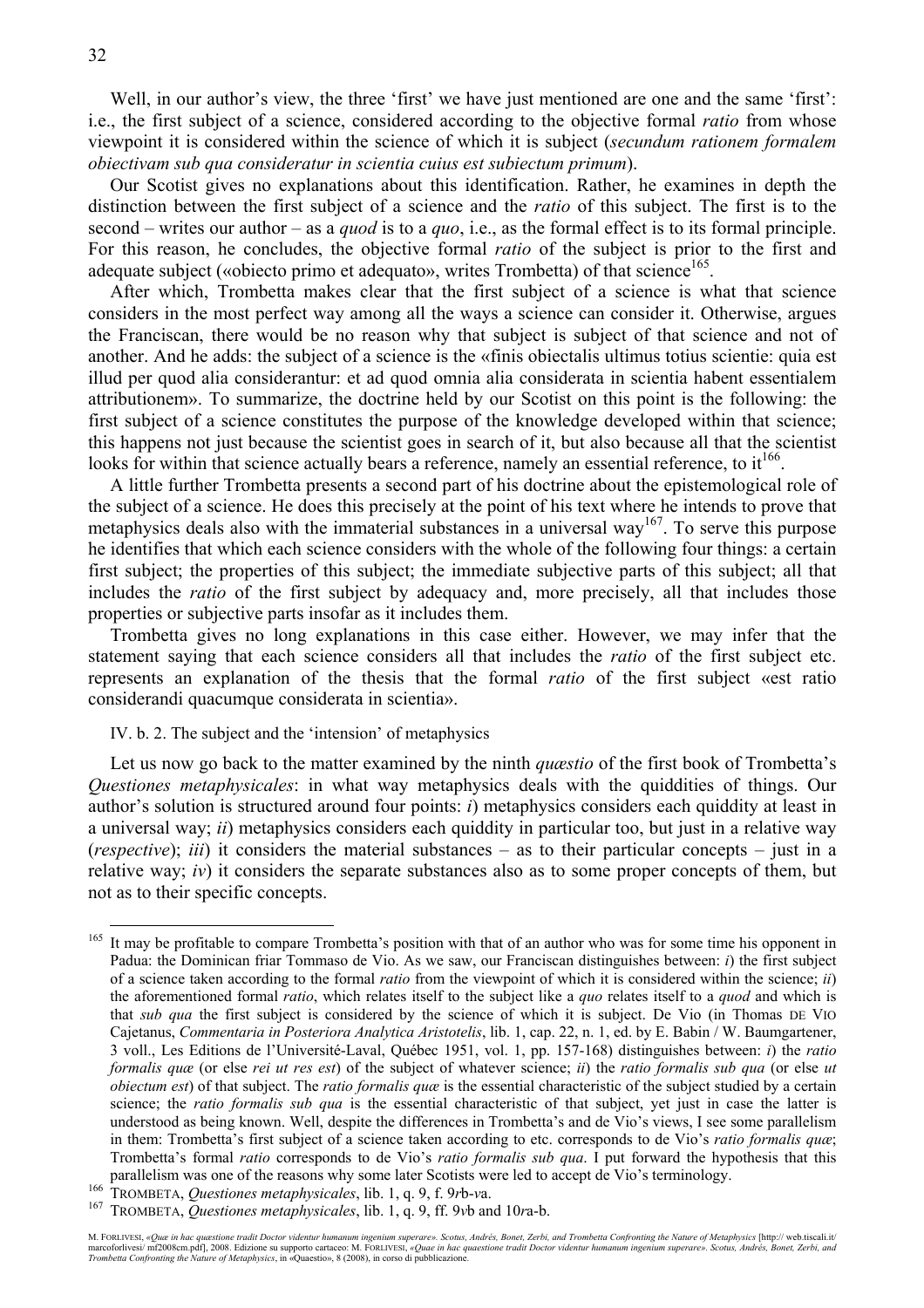The first point is formulated and demonstrated as follows. The first subject of metaphysics by adequacy is being as being; hence, all that includes being as being, its properties, and its first subjective parts lies within the scope of metaphysics. But each quiddity, whether immaterial or material, includes being etc. by inclusion or at least by identity;  $\text{ergo}^{168}$ .

The second point is developed and expounded by Trombetta in two stages. At first our author states that metaphysics does not deal with each quiddity in particular. If it were so, he argues, every other piece of knowledge would resolve into metaphysical knowledge; hence, every other particular science would become useless. Moreover, should someone clearly know the quiddity of a subject, then he would know its effects. But the properties of a subject are effects of the quiddity of that subject. Hence, should someone clearly know the quiddity of a subject, then he would also know the properties of that subject<sup>169</sup>. Once again, every other particular science would become useless.

Subsequently, however, the Paduan Scotist introduces an important clarification. He writes that all that includes being, its properties, or its first subjective parts by identical predication or by formal predication lies within the scope of metaphysics; but all quiddities include being etc. in either of these ways; hence, metaphysics deals with each particular quiddity. This does not mean that this science deals with each particular quiddity *sistendo in tali ratione particulari*, i.e. with respect to its particular principles and characteristics. Rather, it implies that this science deals with each particular quiddity just *respective*, i.e. insofar as it relates this quiddity to being and to the principles deriving from being. By contrast, the particular sciences deal with the things they deal with *absolute*, i.e. *sistendo in ipsa quiditate particulari* and studying the principles of them as they are precisely principles of these things<sup>170</sup>.

Now, metaphysics deals with the material substances only in the way I have just mentioned. In order to expound and justify this thesis, Trombetta approaches the problem from two sides: on one side he proves that it belongs to metaphysics to deal with these substances; on the other side he shows the limits within which this science can deal with these substances.

As regards the first side of the question, Trombetta observes that the material substances too include being etc.; hence they too are studied by metaphysics.

As regards the second side of the question, in the first place he argues as follows. Being, that is what metaphysics considers above all, abstracts from motion, from change, and from every sensible quality. Similarly, any other thing metaphysics considers must be characterized by the same kind of abstraction (*sic abstrahit*) 171.

A few lines below Trombetta adds some important details. It is proper to metaphysics, he writes, to abstract from motion and from sensible matter *secundum considerationem*. Now, it is true that the quiddities of the material substances are abstracted from motion and from matter according to this modality, but it is equally true that they are not abstracted from motion and from matter *secundum esse*. It ensues that they do not abstract from the principle of motion; thus, implicitly concludes Trombetta, insofar as these substances depend on this principle, they cannot be considered by metaphysics $172$ .

In conclusion, according to our author, metaphysics does deal with the material substances *in particulari*, but just *respective*, i.e. just insofar as these substances and their principles can be related to being. For example, it belongs to metaphysics to study humanity as it includes matter and form, but not as it is a principle of operations $173$ .

The case of the immaterial substances is different: metaphysics deals with them not only in a universal way, but also «sub ratione particulare magis quam quidditates materiales». Also in this case, in order to expound and justify his thesis Trombetta approaches the problem from two sides: on one side he shows that the human mind can deal with these substances and how  $-$  i.e. within

<sup>&</sup>lt;sup>168</sup> TROMBETA, *Questiones metaphysicales*, lib. 1, q. 9, ff. 9ra and 10ra-b.<br><sup>169</sup> TROMBETA, *Questiones metaphysicales*, lib. 1, q. 9, ff. 9vb and 10ra-b.<br><sup>170</sup> TROMBETA, *Questiones metaphysicales*, lib. 1, q. 9, f. 1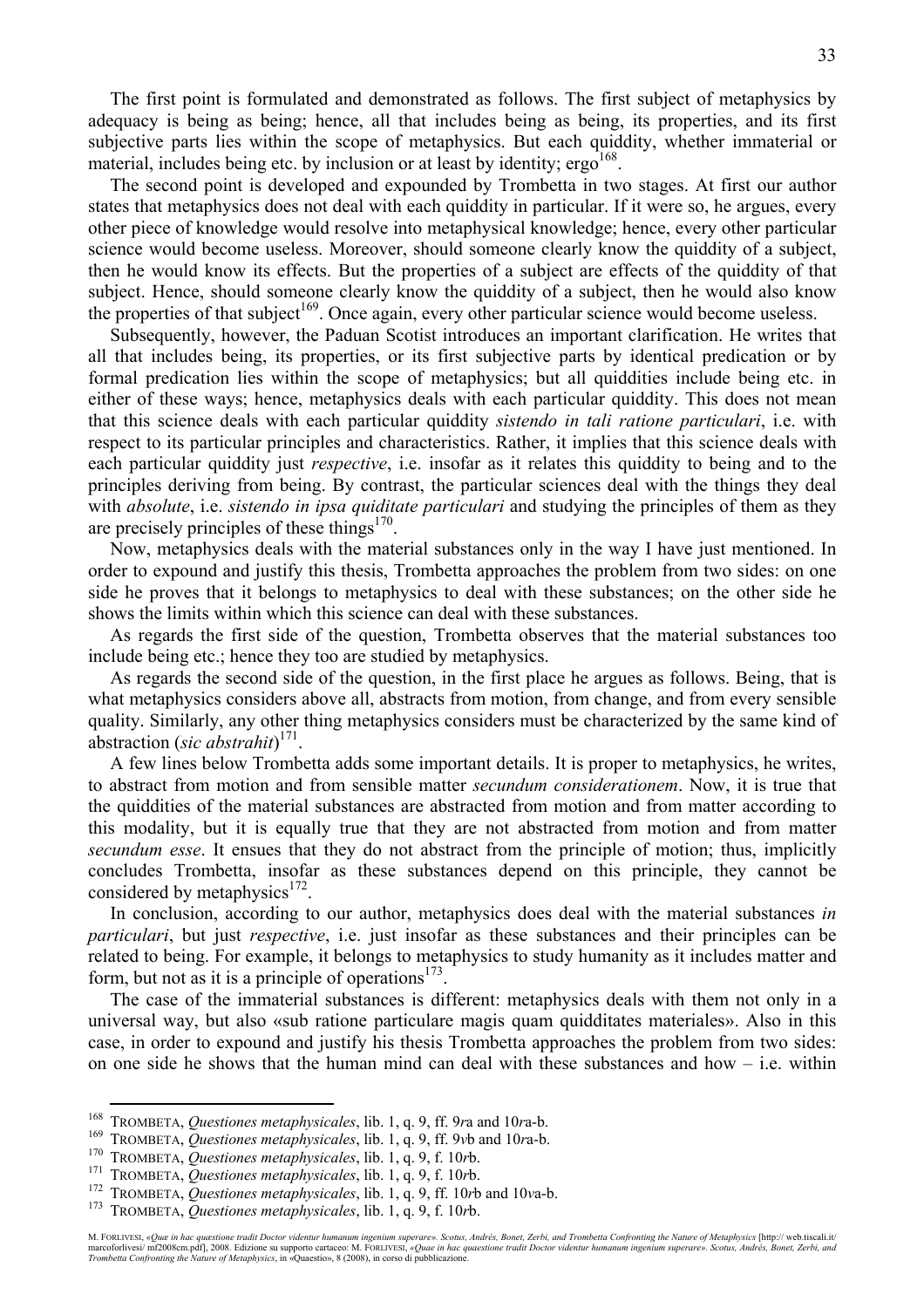what limits – it can do so; on the other side he proves that dealing with these substances falls within the tasks of metaphysics.

As for the first side of the question, our author starts by explaining that the immaterial substances are those not comprising matter nor a necessary link with it within their formal *rationes*174.

About these substances, he continues, it is possible to have four types of concepts. In the first place, these substances can be known by means of transcendental concepts, some of which – like the concept of being – are quidditative and some others – like the concepts of the properties (*passiones*) of being – are qualitative. In the second and in the third place, about them it is possible to have the concepts of 'substance' and of 'spiritual substance' (yet assuming that these quiddities are comprised within some predicament). And finally, about them it is possible to have proper concepts.

Of these four types of concepts, human beings can naturally (*naturaliter*) acquire only those that can be abstracted from what is sensible and imaginable. The concepts of the first three types can certainly be abstracted from what is sensible; hence human beings can acquire them naturally. As for the concepts of the fourth type, a distinction is needed. There may be two types of proper concepts of the separate substances: those resulting from the aggregation of two concepts of the first three types (for example the concept of God as infinite being); and those that are simple and intuitive, which are the specific concepts of the separate substances. Now, by merely natural ways (*ex naturalibus*) human beings cannot have proper concepts of the second type, that is to say proper by intuition, i.e. specific; nonetheless, human beings can have proper concepts of the first type, that is to say proper by aggregation  $175$ .

Thanks to the preceding observations, Trombetta proves that the human mind has access to at least some proper concepts of the immaterial substances; it is now time to determine which science must deal with them. On this point he argues as follows. The quiddities conceived in reference to (*sub*) the *ratio* of being lie within the scope of metaphysics. Among these quiddities, the following may be mentioned: necessity, actuality, simplicity, independence, infinity, etc. The separate substances can be themselves conceived in reference to the aforementioned quiddities. Consequently, it belongs to metaphysics to deal with these substances precisely taken in reference to these quiddities. Now, although the concepts of these quiddities are not specific concepts of the separate substances, yet they supply the possibility to conceive  $-$  by aggregation too  $-$  proper concepts of God and of the separate substances, such as 'infinite' and 'pure act'. We should therefore conclude that metaphysics has the task of dealing with the separate substances even as regards concepts exclusively belonging to them («aliis  $\langle$  substantiis non competentes»)<sup>176</sup>.

The doctrine we have just seen raises at least two interpretative problems: one relating to the asymmetry, either real or apparent, existing between the way according to which metaphysics considers the separate substances and the material substances, respectively; the second relating to the internal cohesion of this asymmetrical metaphysics.

As concerns the first problem, the answer could seem to be: the asymmetry here at issue is merely apparent.

The argument by which Trombetta expounds and defends the thesis according to which metaphysics considers the immaterial substances in a special way is grounded in the following observation: the separate substances are conceived in reference to notions such as 'necessity', 'actuality', 'simplicity', 'independence', 'infinity', etc.; well, these notions – writes our author – belong to metaphysics precisely because they are conceived from the standpoint of (*sub*) the *ratio* of being. It could thus seem that when metaphysics considers the separate substances, it studies them from the standpoint of *rationes* that can be related to being; in other terms, in this case too metaphysics would be nothing but an ontology.

<sup>&</sup>lt;sup>174</sup> TROMBETA, *Questiones metaphysicales*, lib. 1, q. 9, f. 9va-b.<br><sup>175</sup> TROMBETA, *Questiones metaphysicales*, lib. 1, q. 9, f. 9vb.<br><sup>176</sup> TROMBETA, *Questiones metaphysicales*, lib. 1, q. 9, ff. 9vb-10ra.

M. FORLIVESI, «Quæ in hac quæstione tradit Doctor videntur humanum ingenium superare». Scotus, Andrés, Bonet, Zerbi, and Trombetta Confronting the Nature of Metaphysics [http:// web.tiscali.it/<br>marcoforlivesi/ mi2008cm.pdf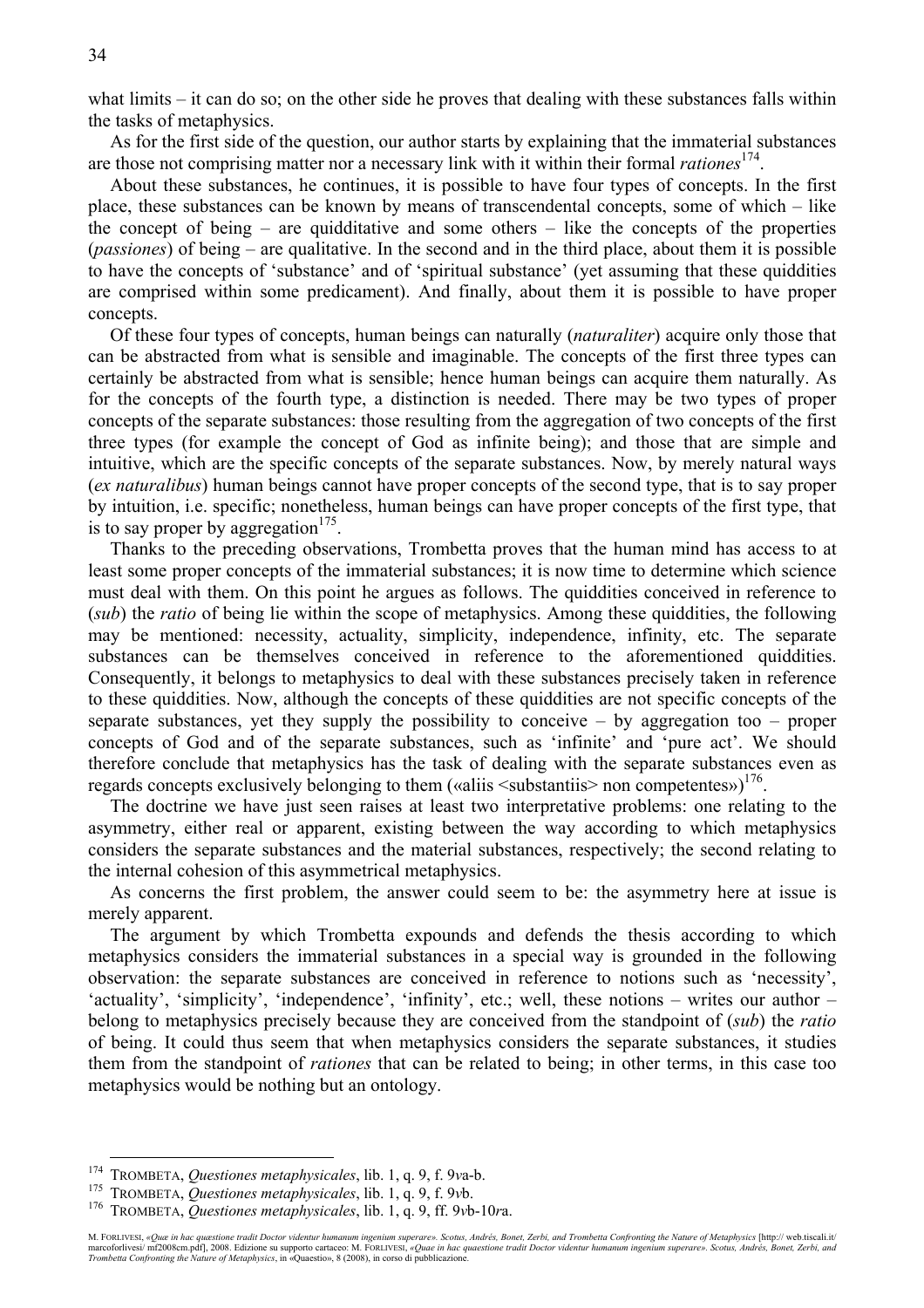Moreover, in at least one passage our author explicitly writes: «quia metaphysica est habitus universalis: est tantum ratio cognoscendi obiecta in universali: non in particulari»<sup>177</sup>.

Nevertheless, three remarks can be raised against this interpretation. First remark. Trombetta writes that the above mentioned notions ('necessity' etc.) are precisely what enables metaphysics to study the separate substances more in detail than it can and must do in the case of the material substances. This implies that, according to this author, the 'intension' itself that is proper to these notions is asymmetrical<sup>178</sup>. Hence, when maintaining that Trombetta's metaphysics is nothing but an ontology, we should anyhow admit that it is an asymmetrical ontology.

Second remark. In one of the passages where our Franciscan excludes that metaphysics deals with the material substances in detail, he has recourse to the following argument. The separate substances are abstracted from motion and from sensible matter *secundum esse*, whereas the material substances are not. This implies, writes Trombetta, that the former belong to metaphysics more than anything else, whereas the latter do not abstract from the principle of motion $179$ . Now, the argument formulated by our author is partially elliptical, yet it can be interpreted in the following way: the fact of being independent from matter and from motion *secundum esse*, and it alone, is what enables the quiddities possessing this characteristic not to depend on the principle of motion; for this reason, only the quiddities that are abstracted *secundum esse* can be studied according to all their aspects by that science abstracting *secundum considerationem*.

Third remark. As we saw, for Scotus the immaterial substances are object of metaphysics just owing to the fact that the intellect possessed by a human being is not capable of studying them (at least in the present state) as for all that they are; in fact, an intellect capable of knowing them as for their proper *rationes* would develop a science of them distinct from metaphysics. Contrariwise, Trombetta writes that although the specific concepts of God and of the separate substances do not belong to metaphysics *prout traditur ab Aristotele*, yet the specific concept of God belongs to theology and the specific concepts of the separate substances belong to metaphysics *in se*180. It follows that, from the viewpoint of the Paduan Scotist, also – and even especially – *in se* metaphysics is not merely a science of the most general *rationes*.

Let us approach the second interpretative problem: what enables, according to Trombetta, this asymmetrical metaphysics to be a unitary science.

The difficulty consists in the fact that our author delimits the tasks of metaphysics (or at least of metaphysics *prout traditur ab Aristotele*) according to four criteria. Relating to the material substances, the power of metaphysics is based on its capability of dealing with all that can be referred to being; the limit of metaphysics is based on its inability to consider what depends on matter. Relating to the separate substances, the power of metaphysics is based on its capability of dealing with all that is abstracted from matter; the limit of metaphysics is based on the impossibility, for the human intellect, of knowing the specific *rationes* of the separate substances. Well, assuming that the fourth criterion cannot be applied to *in se* metaphysics and that the second and the third are two aspects of the same capability, what links the first criterion to the second and to the third?

Trombetta answers this question, actually. In the *quæstio* under consideration, on the one hand he states that «sicut ens: quod primo considerat metaphysica abstrahit a motu et quanto: et ab omni qualitate sensibili: sic et quodlibet inquantum consideratur a metaphysica sic abstrahit $y^{181}$ . On the other, he states that «modus proprius considerandi in metaphysica (...) est abstrahere secundum considerationem». Precisely for this reason, he adds, metaphysics maximally deals with the things

<sup>&</sup>lt;sup>177</sup> TROMBETA, *Questiones metaphysicales*, lib. 1, q. 9, f. 10*v*b.<br><sup>178</sup> Hence we may also deduce that, in Trombetta's view, notions such as 'contingence', 'potentiality', 'composition', 'dependence', and 'finitude' somehow include an unremovable reference to matter. It should be noted, however, that our Franciscan does not enunciate this thesis.<br><sup>179</sup> TROMBETA, *Questiones metaphysicales*, lib. 1, q. 9, f. 10*rb*.<br><sup>180</sup> TROMBETA, *Questiones metaphysicales*, lib. 1, q. 9, f. 10*ra*. In formulating and discussing this

actually defends the existence of a theology even facing the existence of an *in se* metaphysics; but he equally defends the existence of an *in se* metaphysics facing the existence of an *in se* theology. 181 TROMBETA, *Questiones metaphysicales*, lib. 1, q. 9, f. 10*r*b.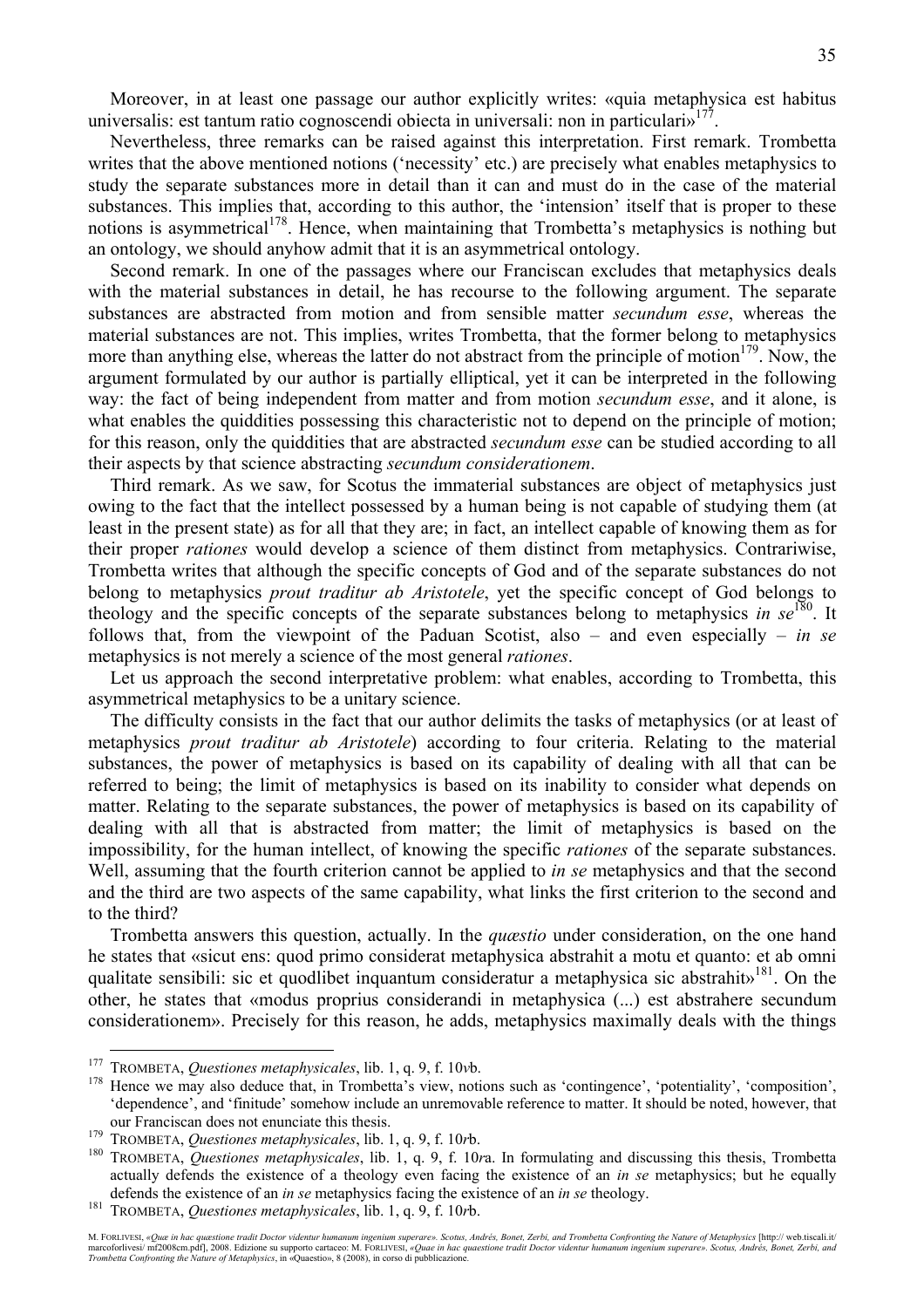abstracted *secundum esse*: for nothing in them does not belong to the science that studies what is abstracted from matter<sup>182</sup>. And in the third *quæstio* of the sixth book he makes clear that:

«metaphysica et alie scientie: que sunt: physica et mathematica distinguuntur penes modum diffiniendi diversum: quod insequitur distinctionem obiectorum formalium: modus diffiniendi metaphysici omnino abstrahit a materia: quia sicut ens quod primo considerat: ita et quodlibet inquantum in eius consideratione cadit: non includit mate $riam<sup>183</sup>$ .

Moreover, it seems to me that Trombetta founds his statements on two further bases. The first lies in the doctrine of predication by identity: metaphysics deals with all that is predicated of being by identity and merely insofar as it is predicated of the latter. The second lies in the fact that, in Trombetta's perspective, the being that is subject of metaphysics does not retain any reference to matter. Actually, what our Franciscan already writes in the ninth *quæstio* of the first book suggests that, according to him, the being that is subject of metaphysics does not simply negatively prescind from matter. Certainly, it can be predicated of material beings too; hence it does not necessarily prescind from matter. Nevertheless, it bears no reference to matter; we should therefore conclude that, according to Trombetta, being 'completely' prescinds from (i.e.: is completely indifferent to) matter. And this is perhaps the keystone of the position held by the Paduan Scotist. In the following paragraph we will consider the ultimate foundation of this view: namely, the thesis held by our author on the epistemological role of the separate substances within metaphysics.

IV. b. 3. The epistemological role of the knowledge of the immaterial substances

The third *quæstio* of the sixth book of the *Questiones metaphysicales* is devoted to the problem *Utrum si esset tantum substantia natura consistens, physica esset prima philosophia*184. Here Trombetta explicitly approaches the question of the 'role' of the immaterial substances – and of the knowledge of them – in metaphysics.

The discussion is occasioned by the passage in which Aristotle states that if there merely were natural, i.e. material, substances, then physics would be the first philosophy. Confronted with this passage, the Paduan Franciscan formulates the following problem. Even if there merely were natural substances, the intellect could still abstract concepts such as 'substance', 'being', 'unity', etc, from them. Further, these concepts would be conceived even if that from which they have been abstracted is not simultaneously conceived. It follows that the study of them would not be the task of physics; hence they should be considered by metaphysics<sup>185</sup>.

Our Scotist's reply is clear and detailed. It is true, he writes, that even if there were no separate substances, the intellect could still abstract the concepts of being and substance from the natural substance; nevertheless, insofar as these hypothesized concepts had to comply with reality<sup>186</sup>, they could not be appropriated to a substance other than the natural substance. It follows that these concepts would not be common to types of beings and substances other than material beings and substances; hence, they would not actually be more general than the concepts of 'material being' and 'material substance' (in other words, let me remark, they would have the same extension as the concepts of 'material being' and 'material substance', respectively). Moreover, they would comprise an intrinsic and unremovable reference to material substance (in other words, let me remark, they would have the same intension as the concepts of 'material being' and 'material substance', respectively)<sup>187</sup>. Now, what is not more general than the subject of a certain science – or

M. FORLIVESI, «Quæ in hac quæstione tradit Doctor videntur humanum ingenium superare». Scotus, Andrés, Bonet, Zerbi, and Trombetta Confronting the Nature of Metaphysics [http:// web.tiscali.it/<br>marcoforlivesi/ mi2008cm.pdf

<sup>&</sup>lt;sup>182</sup> TROMBETA, *Questiones metaphysicales*, lib. 1, q. 9, f. 10*rb*.<br><sup>183</sup> TROMBETA, *Questiones metaphysicales*, lib. 6, q. 3, f. 48*va*.<br><sup>184</sup> TROMBETA, *Questiones metaphysicales*, lib. 6, q. 3, f. 48*va*-b.<br><sup>185</sup> TRO abstractis reperiri in aliquo intellectu concipiente. Negatur hoc: quia intellectus concipiens si sit verus: habet

conformari rei concepte». 187 Trombetta infers the intensional equivalence from the extensional equivalence; this implies that he interprets the hypothetical 'non-existence' of the immaterial substances not as a simple not existing in fact, but as an impossibility of existing. In our author's view, the centrality of the extensional aspect of the concepts here at issue is also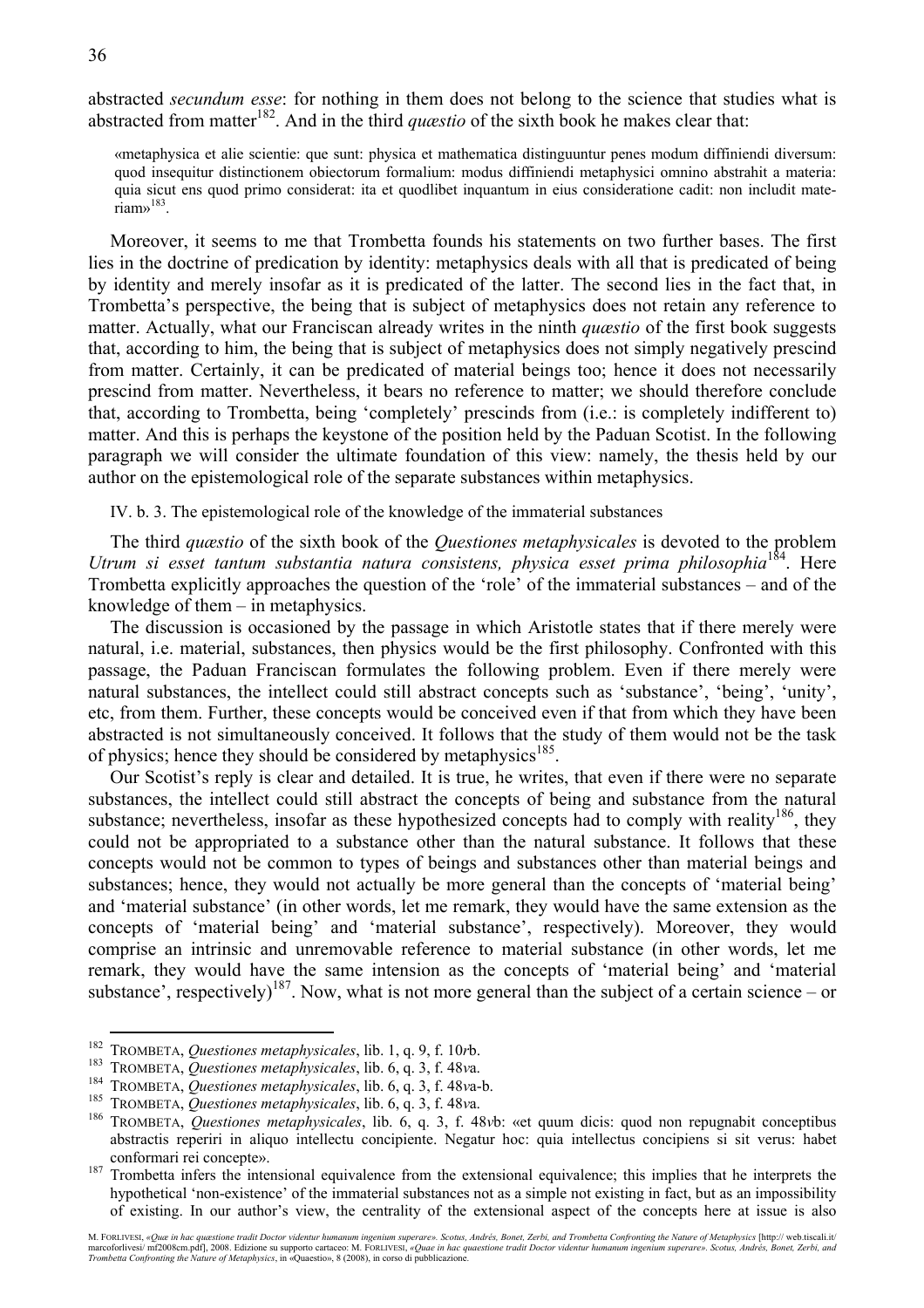else includes an intrinsic reference (*ordo essentialis et habitudo*) to the first subject of a certain science – cannot be considered by a science which is different from the science considering that subject<sup>188</sup>. Hence, assuming the hypothesis here at issue (i.e., if there were no separate substances etc.), it follows that a metaphysics distinct from physics could not exist.

«(...) si (ex casu) essent tantum quiditates naturales substantiarum naturalium: non essent quiditates universales: et universaliter abstracte: que essent communes alijs a substantijs naturalibus: quia (ex posito) si nullum aliud ens esset: tunc physica haberet considerare omnium quiditates: et ita metaphysica non esset prior scientia naturali»189.

«(...) licet intellectus possit abstrahere a substantia conceptum entis et substantie. semper tamen consideraret ista: ut sunt aliquid substantie naturalis: quia non possent convenire alijs a tali substantia. Ex quo sequitur quod essent semper de consideratione naturalis: cum non abstraherentur ab ordine essentiali: et attributione ad subiectum primum scientie naturalis»<sup>190</sup>.

Trombetta thus formulates a lucid and highly significant conclusion: one cannot assert that there is a metaphysics (which abstracts *secundum considerationem*) as distinct from physics without asserting that separate substances (i.e., abstracted *secundum esse*) are possible; the existence of these substances and the knowledge of their existence are needed in order to be able to conceive a metaphysics as distinct from physics<sup>191</sup>.

«(...) abstractio secundum considerationem est propter abstractionem secundum esse aliquorum que <metaphysicus> considerat. Et consideratio de abstractis secundum considerationem in metaphysica est propter considerationem abstractorum secundum esse $v^{192}$ .

It can thus be affirmed that, in this author's view, the determination of the nature of metaphysics and of its subject depends on a knowledge acquired by this science itself: the knowledge pertaining to the existence of the separate substances $193$ .

confirmed by the following passage: «<si metaphysica consideraret quidditates rerum in particulari: > consequentia Aristotelis non valeret. scilicet. si tantum esset substantia naturalis. igitur physica esset prima philosophia. quia posset dici: quod esset scientia distincta a naturali: que consideraret quiditates particulares: ut abstrahunt a motu et quantitate» (TROMBETA, *Questiones metaphysicales*, lib. 6, q. 3, f. 48*v*b). Indeed, it seems to me that this statement conflicts with Trombetta's aforementioned thesis according to which metaphysics cannot deal with the material quiddities in detail because, though prescinding from mobility, they do not prescind from the principle of mobility. In order to remove this conflict, I interpret this passage as follows. The material quiddities, taken in detail, can be considered in two ways: *i*) as they are movable and material; *ii*) as they simply depend on the principle of motion. Now, if metaphysics studied its own objects in detail, then it would be possible to conceive the following distribution of tasks: physics would study the material substances as they are material and movable; metaphysics would study the material substances as they prescind from the principle of motion. This solution/interpretation, however, is questionable, for it involves a contraction of the tasks of physics that Trombetta does not menti

- 
- 
- 

- 
- 207).<br><sup>192</sup> TROMBETA, *Questiones metaphysicales*, lib. 6, q. 3, f. 48*va*.<br><sup>193</sup> Note that Trombetta denies that, *quoad naturam*, the subject of a science can be known through some other concept belonging to the science of which it is subject, and yet he does not deny that, *quoad nos*, the concept of that first subject is introduced by some other concept. Cfr. TROMBETA, *Questiones metaphysicales*, lib. 1, q. 9, f. 9*r*b.

<sup>&</sup>lt;sup>189</sup> TROMBETA, *Questiones metaphysicales*, lib. 6, q. 3, f. 48*va*.<br><sup>189</sup> TROMBETA, *Questiones metaphysicales*, lib. 6, q. 3, f. 48*vb*.<br><sup>190</sup> TROMBETA, *Questiones metaphysicales*, lib. 6, q. 3, f. 48*vb*.<br><sup>191</sup> I can defended by this author as well as the arguments formulated by him reappear in several later authors. See e.g. Franciscus SUAREZ, *Disputationes metaphysicæ*, disp. 2, s. 2, nn. 29-31, about which let me refer to M. FORLIVESI, *Impure Ontology. The Nature of Metaphysics and Its Object in Francisco Suárez's Texts*, «Quaestio», 5 (2005), pp. 559-586), and – for a broader analysis – to ID., *Ontologia impura. La natura della metafisica secondo Francisco Suárez* [http:// web.tiscali.it/ marcoforlivesi/ mf2004oi.pdf], 2004 (previous printed edition: ID., *Ontologia impura. La natura della metafisica secondo Francisco Suárez*, in *Francisco Suárez. "Der ist der Mann". Homenaje al prof. Salvador Castellote*, Facultad de Teología 'San Vicente Ferrer', Valencia 2004 («Sèries Valentina», 50), pp. 161-